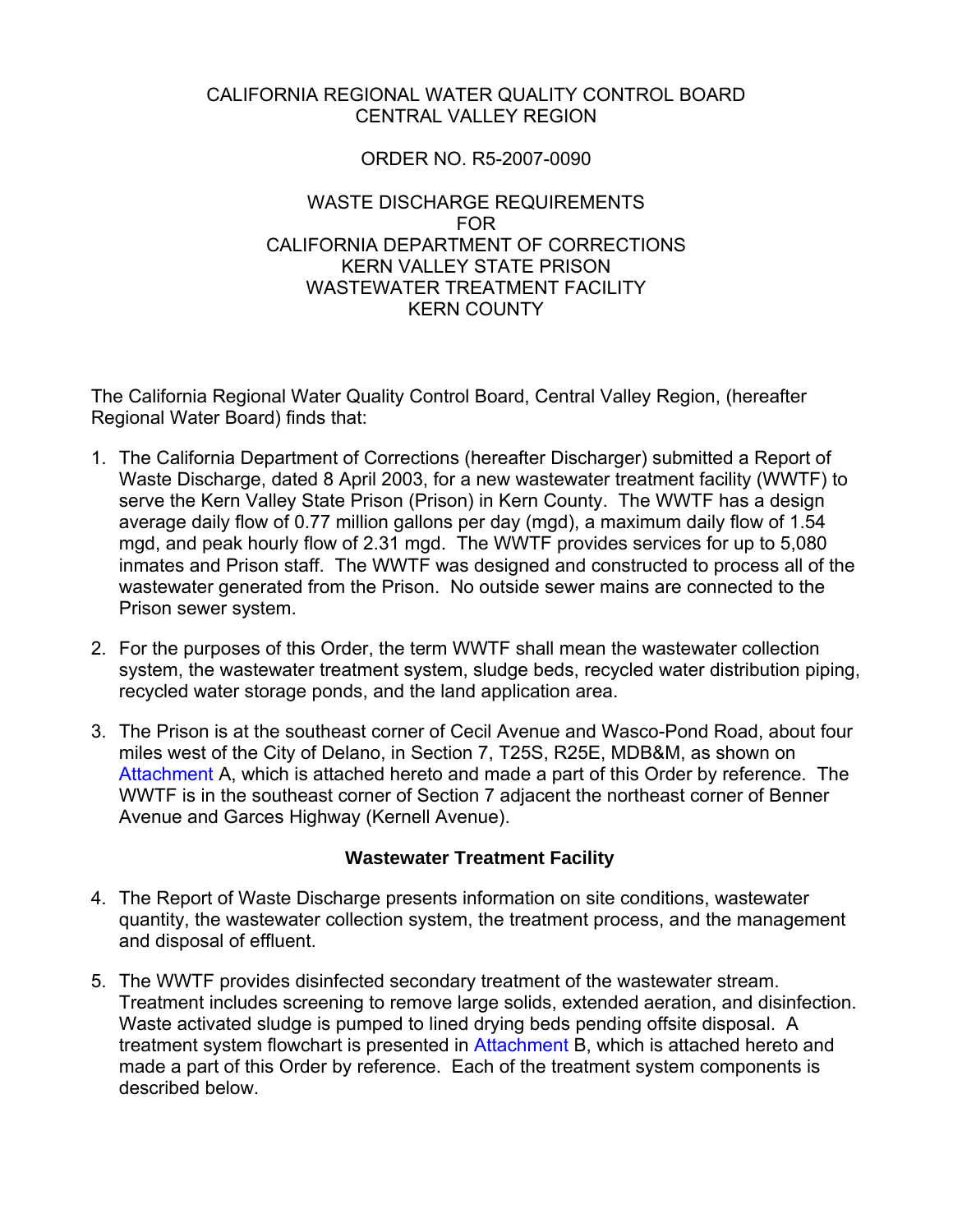- 6. The headworks contain two mechanical screens, a coarse bar screen (2-inch spacing) and a fine screen (1/4 inch spacing). Screenings from the fine bar screen are washed to remove fecal material, dewatered, and compacted. Screenings are deposited in a trash bin and hauled to a permitted landfill disposal site. The screens can be operated manually or automatically.
- 7. Wastewater is delivered by four influent pumps (influent pump station, three working and one on standby) into two soil-cement lined extended aeration basins. Water level sensors control the pumps. The design capacity of each inflow pump is 700 gallons per minute. The flow is recorded by a magnetic flow meter and a totalizer records the cumulative flow quantity.
- 8. The aeration basins are rectangular soil-cement lined ponds, 12 feet deep in the center and having 3:1 side slopes. The dimensions at the bottom of each basin are about 127 feet long and 52 feet wide and when filled to a depth of ten feet contain about 0.82 million gallons. Air is supplied by three 75-horsepower blowers capable of delivering 1,500 standard cubic feet of air per minute. The flow is then directed into a distribution box where the flow is directed to two secondary clarifiers.
- 9. The secondary clarifiers are 45 feet in diameter with a sidewall height of 12 feet. Each clarifier has a surface area of approximately 1,590 square feet. Wastewater from the clarifiers is collected and delivered to two chlorine contact chambers.
- 10. The chlorine contact chambers utilize a 12 percent sodium hypochlorite solution at a dose of 10 milligrams per liter (mg/L) for disinfection. Each contact basin has five 4-foot wide passes that are 60 feet long. There is an effluent weir to maintain a depth of 4 feet in each chamber. The chlorine flow rate is paced to the wastewater flow rate as measured by the effluent Parshall flume. The chlorine contact chamber is designed to provide 52 minutes of contact time at the maximum daily flow rate.
- 11. Three waste activated sludge pumps deliver sludge from the secondary clarifiers to the six lined sludge drying beds. Each sludge bed has a bottom area of 16,000 square feet, is lined with 6-inches of soil cement, and contains two filtering under drain channels to return sludge percolate to the WWTF influent pump station.
- 12. Generators will power the WWTF in case of a power failure and will start automatically.
- 13. Self-monitoring reports from 2006 indicate that winter flows are not higher than summer flows, demonstrating insignificant inflow and infiltration to the collection system during winter months. Flows initially appeared to exceed the limit of 0.77 mgd, but the Discharger showed the cause was due to recirculation of activated sludge by the RAS. The return activated sludge (RAS) meter was calibrated and when the return flow was subtracted, the influent flows were less than 0.77 mgd.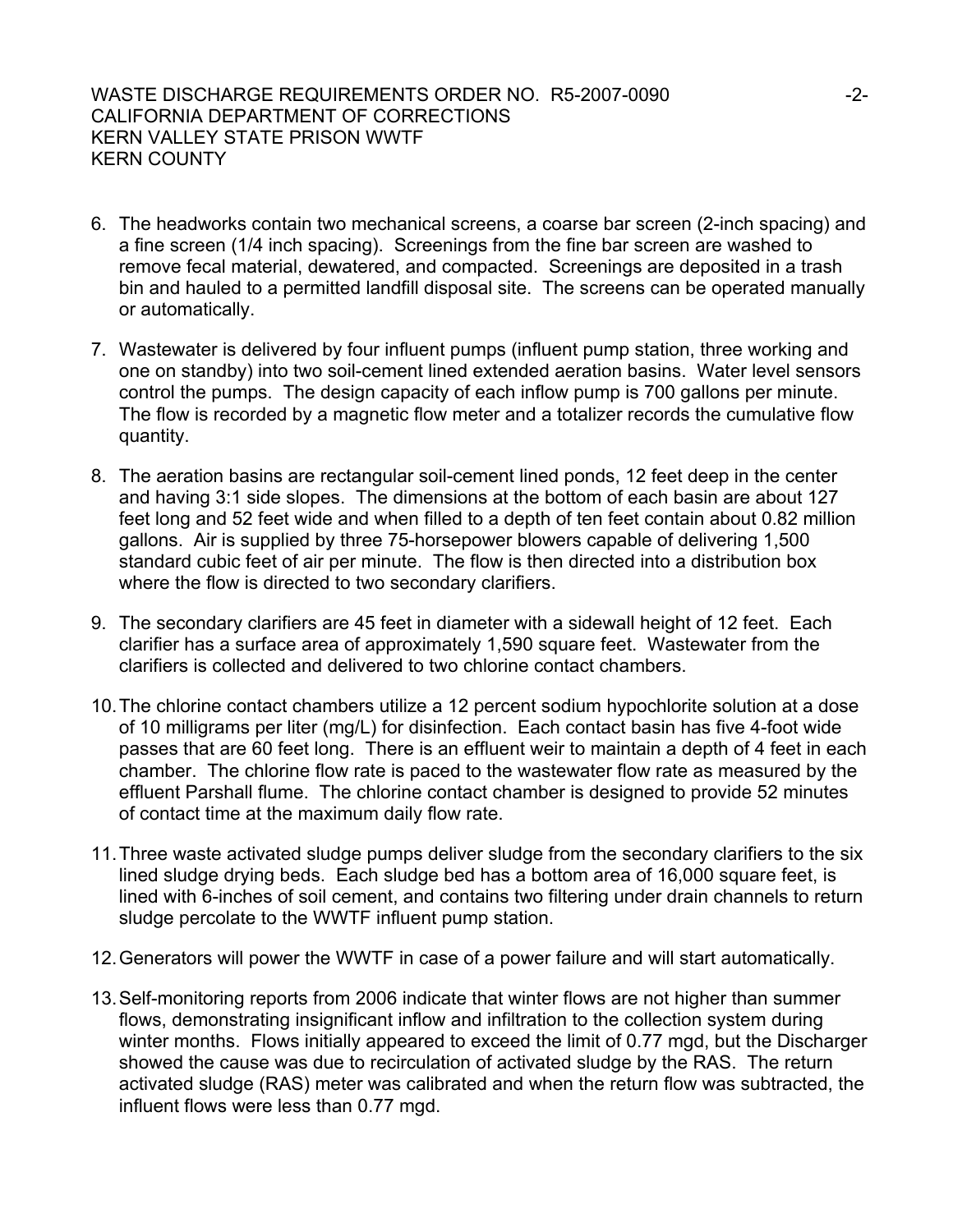14. Self-monitoring data from January 2006 to December 2006 characterize the discharge as follows:

| Constituent / Parameter          | Units $1$ | Influent        | <b>Effluent</b> | $\frac{0}{2}$   |
|----------------------------------|-----------|-----------------|-----------------|-----------------|
|                                  |           |                 |                 | Removal         |
| Monthly Average Daily Flow       | mgd       | $0.696^2$       | 0.588           | NA <sup>3</sup> |
| <b>Conventional Pollutants</b>   |           |                 |                 |                 |
| pH                               | su        | 7.4             | 7.3             | <b>NA</b>       |
| BOD <sup>4</sup>                 | mg/L      | 300             | 15.1            | 97              |
| <b>Total Suspended Solids</b>    | mg/L      | 320             | 7.0             | 98              |
| <b>Salts</b>                     |           |                 |                 |                 |
| Chloride                         | mg/L      | NS <sup>5</sup> | 123             | <b>NA</b>       |
| Sodium                           | mg/L      | <b>NS</b>       | 129             | <b>NA</b>       |
| EC <sup>6</sup>                  | umhos/cm  | <b>NS</b>       | 737             | <b>NA</b>       |
| TDS <sup>7</sup>                 | mg/L      | <b>NS</b>       | 449             | <b>NA</b>       |
| <b>Nitrogen Forms</b>            |           |                 |                 |                 |
| Nitrate as Nitrogen              | mg/L      | <b>NS</b>       | 6.1             | <b>NA</b>       |
| Total Kjeldahl Nitrogen (TKN)    | mg/L      | <b>NS</b>       | 3.5             | <b>NA</b>       |
| Ammonia                          | mg/L      | <b>NS</b>       | 1.1             | <b>NA</b>       |
| Total Nitrogen (Nitrate and TKN) | mg/L      | <b>NS</b>       | 9.0             | <b>NA</b>       |

<sup>1</sup> million gallons per day (mgd); Standard pH units (su); milligrams per liter (mg/L); micromhos per centimeter (umhos/cm).

<sup>2</sup> Only November and December 2006 data was used because the previous months included recirculated sludge from the RAS that overestimated the actual flow.

 $3$  Not applicable (NA).

<sup>4</sup> 5-day, 20°C biochemical oxygen demand (BOD).

- $\frac{5}{6}$  Not sampled (NS).
- <sup>6</sup> Electrical Conductivity at  $25^{\circ}$ C (EC).
- <sup>7</sup> Total dissolved solids (TDS).
- 15. On average, the EC of WWTF effluent is about 340 μmhos/cm higher than source water EC.
- 16. The Discharger is not required to obtain coverage under a National Pollutant Discharge Elimination System general industrial storm water permit for the WWTF because all storm water runoff is diverted into an existing storm water retention basin, kept separate from the wastewater stream, and does not discharge to a water of the United States.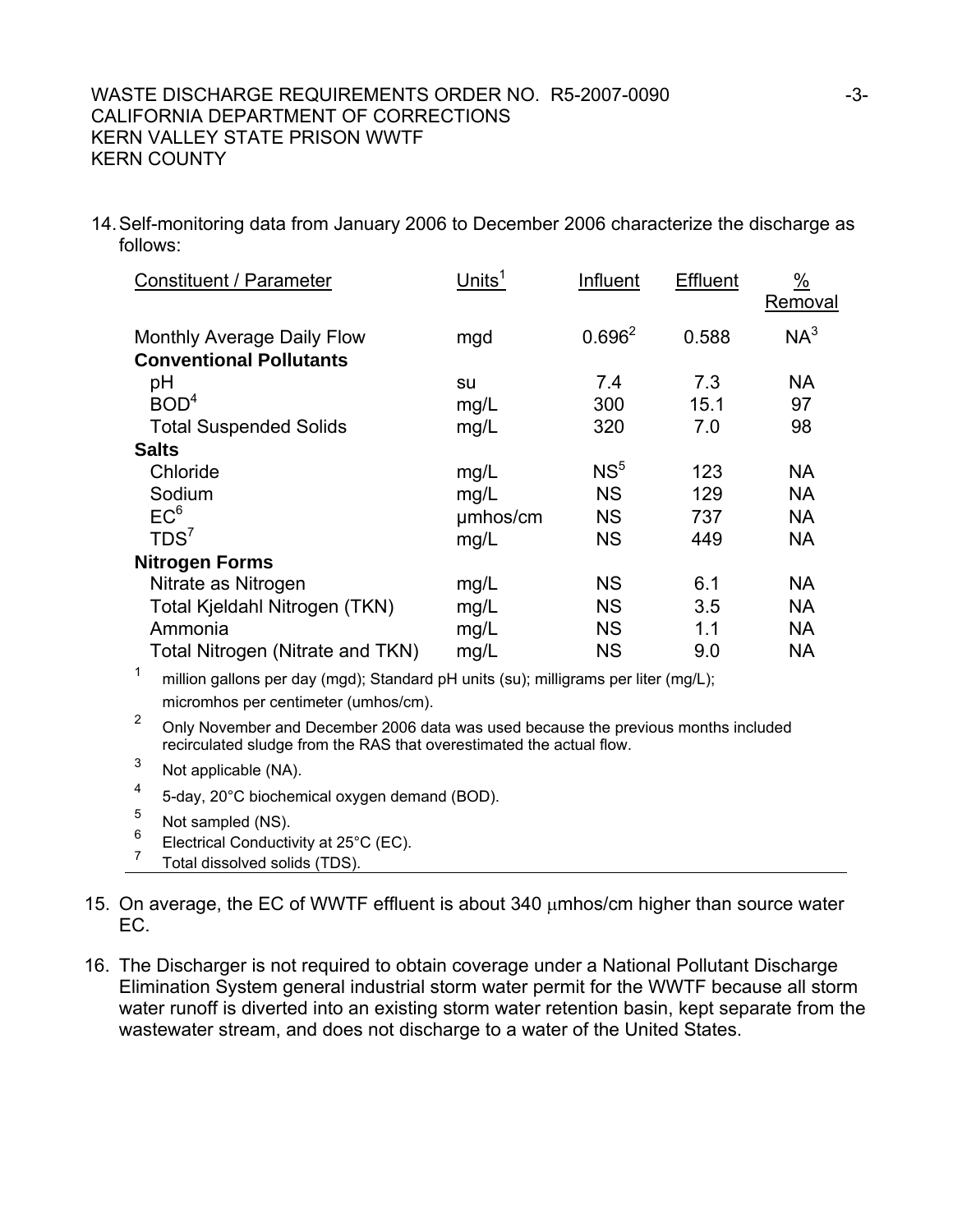#### **Recycled Water Discharge**

- 17. There are two effluent storage ponds with a combined surface area of 35 acres to store the disinfected secondary effluent for later reuse as irrigation water. The ponds have a total storage capacity of 143.7 million gallons (mg). One pond has a storage capacity of about 63.6 mg, while the other has a storage capacity of 80.1 mg. At an average daily flow of 0.77 mgd, the smaller pond will retain effluent for 82.5 days, and the larger for 104 days.
- 18. Disinfected recycled water from the unlined storage ponds is recycled on a 200-acre agricultural parcel owned by the Discharger (hereafter Use Area). Recycled water is pumped from the storage ponds and discharged into a steel storage tank. The recycled water is gravity fed from the storage tank using a 24-inch pipeline to the 200-acre Use Area. Two 14-inch flow meters installed at the southeast corner of the Use Area split the effluent into two deliveries with one supplying recycled water to the northern half of the Use Area and one supplying recycled water to the southern half of the Use Area. Attachment A shows the location of WWTF, the storage ponds, and the 200-acre Use Area.
- 19. The Use Area has been leased to R&D Mettler Farms who will grow feed and fodder crops such as alfalfa, corn silage, and Sudan grass. The effluent mineral quality and chloride concentrations are sufficiently low for growing these relatively salt-tolerant crops. The 200-acre Use Area is divided into five 40-acre parcels and crops will be rotated within the parcels.
- 20. Annual nitrogen uptake rates by the Use Area crops are reported by the Discharger as shown below. The values are similar to those shown in the *Western Fertilizer Handbook*:

| Crop Type   | Nitrogen Uptake, Ibs/ac/yr |
|-------------|----------------------------|
| Alfalfa     | 380                        |
| Corn        | 225                        |
| Sudan Grass | 122                        |

- 21. Effluent will be applied at plant uptake rates for both nitrogen and water application. Irrigation tailwater will be controlled through such measures as perimeter berms and/or grading the area to prevent off-site drainage.
- 22. The Discharger's July 2006 *Recycled Water System Managemant Plan* demonstrates the 200-acre Use Area is sufficient to maintain the water balance at the full WWTF flows for irrigation. At the current maximum permitted capacity of 0.77 mgd, the hydraulic load to the Use Area is about 292 mgd or 896 ac-ft/year. The average total nitrogen concentration of the effluent is about 9.0 mg/L. The Discharger assumed a concentration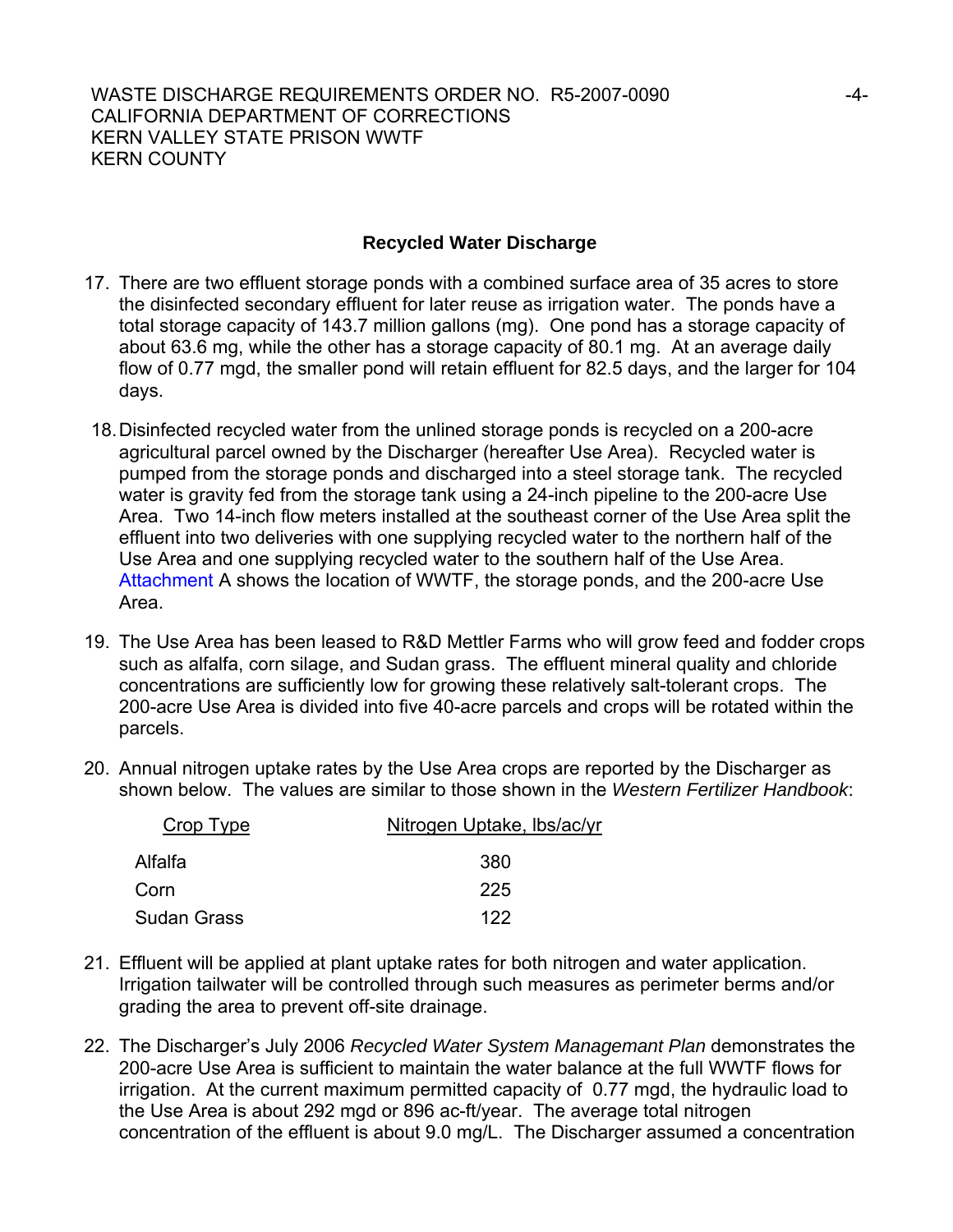of 10 mg/L in its nitrogen balance and demonstarted that the alfalfa crop would be nitrogen deficient even when using all of the effluent to meet the crops' entrire water needs.

#### **Wastewater Collection System**

- 23. The wastewater collection system for the Prison consists of gravity flow PVC sewer pipelines ranging in size from 4 inches to 21 inches at the headworks. Building sewer lines are a minimum diameter of 4 inches, while sewer mains have a minimum 8-inch diameter. Minimum slopes for sewer mains were selected to maintain a velocity of 2.0 feet per second or greater when flowing half full.
- 24. Manholes have a 350-foot maximum spacing and are located in areas with changes in slope, changes in pipe size, junctions at the sewer mains, and laterals if the lateral is the same size as the main.
- 25. Clean-outs are located at the termination of the sewer where there is no manhole and where building services change direction. Grease separators have been provided at food service buildings.
- 26. A "sanitary sewer overflow" is defined as a discharge to ground or surface water from the sanitary sewer system at any point upstream of the treatment facility. Temporary storage and conveyance facilities (such as wet wells, regulated impoundments, tanks, highlines, etc.) may be part of a sanitary sewer system and discharges to these facilities are not considered sanitary sewer overflows, provided that the waste is fully contained within these temporary storage/conveyance facilities.
- 27. On 2 May 2006, the State Water Board adopted Statewide General Waste Discharge Requirements For Sanitary Sewer Systems General Order No. 2006-003-DWQ (General Order). The General Order requires all public agencies that own or operate sanitary sewer systems greater than one mile in length to comply with the order. The Discharger's collection system is greater than one mile in length; therefore the General Order is applicable. The application or Notice of Intent (NOI) for coverage under the general permit must be submitted to the State Water Resources Control Board by 1 November 2007.

### **Site-Specific Conditions**

28. The WWTF is in an arid climate characterized by hot dry summers and mild winters. The rainy season generally extends from November through March. Occasional rains occur during the spring and fall months, but summer months are dry. Average annual precipitation and evapotranspiration in the discharge area are about 6.5 inches and 52.1 inches, respectively, according to information published by California Department of Water Resources (DWR).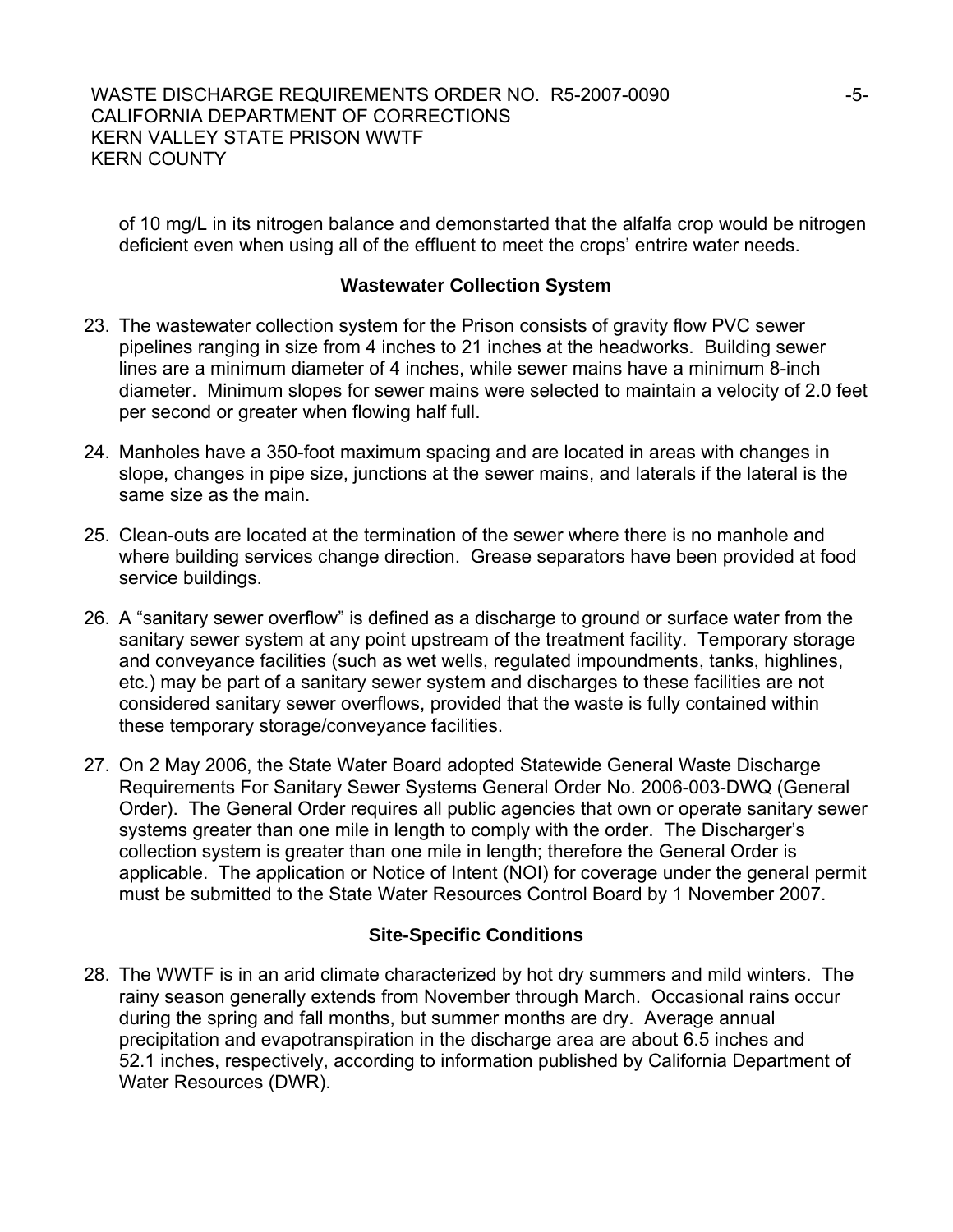- 29. The WWTF and Use Area lie within the Tulare Lake Basin, specifically the North Kern Hydrologic Area (No. 558.80) of the South Valley Floor Hydrologic Unit (No. 558), as depicted on interagency hydrologic maps prepared by the DWR in August 1986.
- 30. Areal soils consist of sandy clay and sand. Soils within the WWTF and surrounding area include Garces silt loam, Garces silt hard substratum, and Kimberlina fine sandy loam according to the U.S. Soil Conservation Service (now the National Resources Conservation Service). Permeability of the soils is considered moderate. Published infiltration rates for the soils range from 0.06 to 2.0 inches per hour.
- 31. The WWTF is midway between the eastern edge of the San Joaquin Valley floor and the Tulare Lake's historic shoreline. Surface water drainage in the area is by sheet flow on the Valley floor. Runoff in the region travels in a northwesterly direction to the Tulare Lake bed. There are no perennial surface waters nearby the WWTF. Nearby drainages are the Rag Gulch watershed that historically flows to the Poso Creek watershed, both of which originate in the Greenhorn Mountain area in the southern Sierra Nevada Mountains east of Delano. The Friant-Kern Canal is about eight miles to the east and the Alpaugh Irrigation District Canal is about eight miles to the west. Lake Woollomes, about eight miles east/southeast of the WWTF, is a storage facility for the Friant-Kern Canal.
- 32. Federal Emergency Management Agency maps indicate the WWTF lies within and along the southeastern edge of the Rag Gulch 100-year floodplain. Upstream of the Prison, two drainage ditches designed to carry the City of Delano's storm water converge at Cecil Avenue, where flows are directed through two culverts. The channels are relatively small, with capacities between 15 and 50 cubic feet per second (cfs). Beyond Cecil Avenue, a single trapezoidal channel with a ten-foot base directs the flow in a northwesterly direction toward Poso Creek. The capacity of this channel is reported to be between 185 to 335 cfs.
- 33. Cecil Avenue to the north and an earthen road to the east are both 3 to 4 feet above grade and serve as levees for the flood flows that direct flows to the culvert. Additionally, the WWTF and Prison building pads were constructed at least 1 foot above the 100-year flood level.
- 34. Land use in the WWTF vicinity is primarily agricultural but includes the Delano North Kern State Prison about 1 mile northeast of the WWTF and the City of Delano WWTF about  $\frac{3}{4}$ mile east. Crops grown within one mile of the WWTF include cotton, corn, sugar beets, beans (dry), artichokes, carrots, green beens, onions, tomatoes, flowers, alfalfa, grain crops, almonds, walnuts, pistacios, and oranges according to DWR land use data published in 1998. Most crops in this area are flood irrigated, although others are sprinkler, micro-sprinkler, and drip irrigated, according to the University of California Cooperative Extension.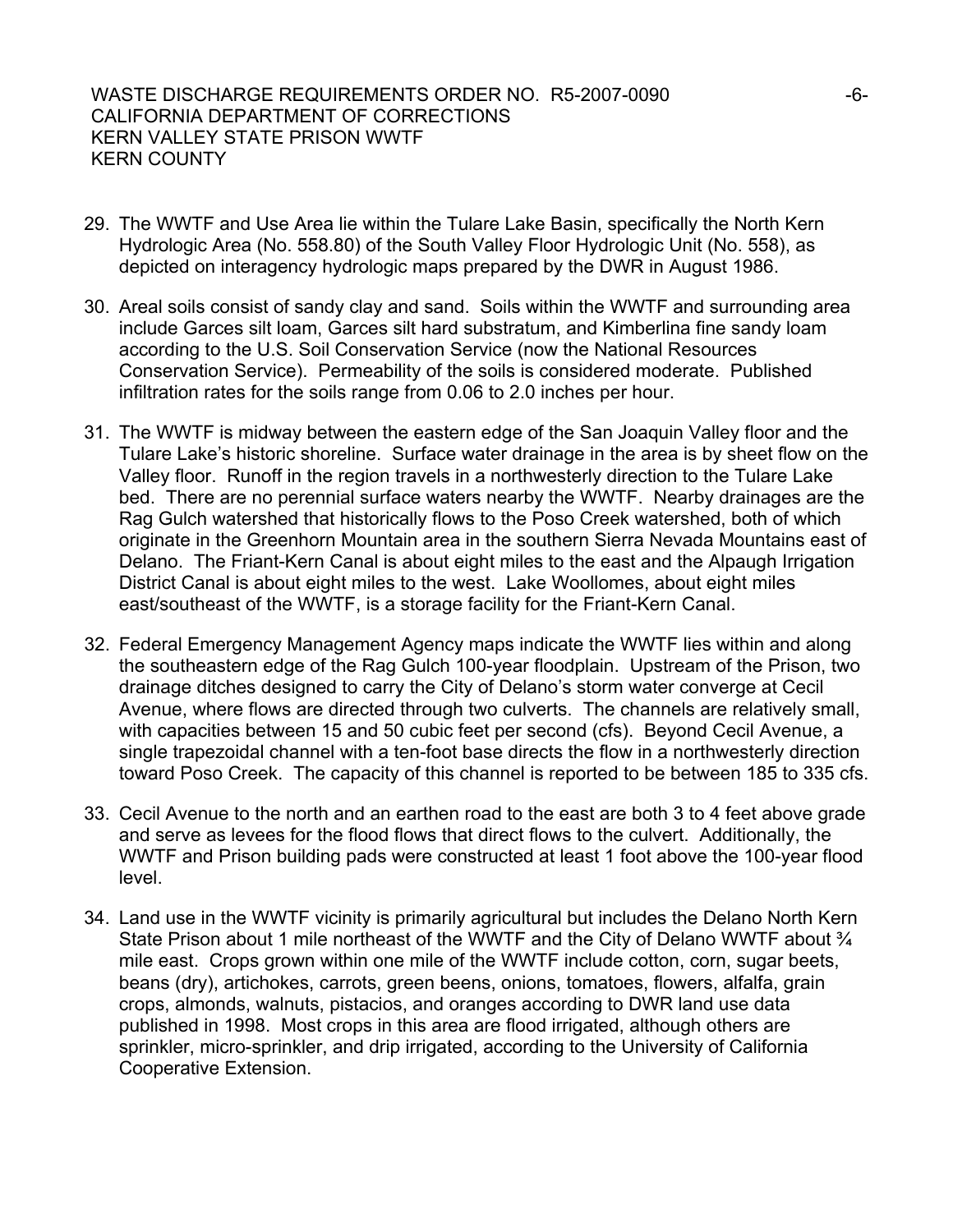#### **Groundwater Considerations**

- 35. Areal groundwater is depicted as relatively shallow, approximately 40 to 50 feet below ground surface (bgs) and flows southwesterly, according to information in *Lines of Equal Elevation of Water in Wells in Unconfined Aquifer*, published by DWR in Spring 2004. This uppermost groundwater layer is separated from the remainder of the aquifer by a confining clay layer, designated the Corcoran Clay, at about 300 feet bgs. Generally, water quality is better in the confined aquifer below the Corcoran Clay, and most domestic and irrigation wells in the area are perforated below the Corcoran Clay.
- 36. Water supply for the Prison and WWTF is from two onsite wells screened well below the Corcoran clay  $(-780 - 1,370$  feet bgs). Well No. 1 was sampled in 2003 and is summarized below.

| Constituent                    | Units <sup>1</sup>    | Concentration |
|--------------------------------|-----------------------|---------------|
| Arsenic                        | ug/L                  | 14 to 27      |
| <b>Bicarbonate</b>             | mg/L                  | 10 to 50      |
| Chloride                       | mg/L                  | 35 to 70      |
| <b>Electrical Conductivity</b> | umhos/cm              | 316 to 478    |
| Hardness                       | mg/L                  | 7.5 to 50     |
| Potassium                      | mg/L                  | 1.0           |
| <b>Nitrate</b>                 | mg/L                  | $< 0.4$ to 37 |
| Ph                             | <b>Standard Units</b> | 8.9 to 9.7    |
| Sodium                         | mg/L                  | $69 - 89$     |
| <b>TDS</b>                     | mg/L                  | 200 to 300    |

<sup>1</sup> micrograms per liter or parts per billion, milligrams per liter (mg/L), micromhos per centimeter (umhos/cm).

- 37. Arsenic concentrations exceed the Water Quality Objective of 10 ug/L, so the Discharger will filter arsenic to remove it from the wastewater stream. Arsenic will be removed by oxidation with sodium hypochlorite; co-precipitation with ferric chloride; pH adjustment with sulfuric acid; that is followed by iron coagulation and filtration.
- 38. The actual depth to groundwater beneath the Prison and WWTF is variable and has been recorded at depths ranging from about 7 to 28 feet bgs. The Discharger conducted a geotechnical investigation in 1999/2000 that encountered groundwater between 6.7 and 15.0 feet bgs. The direction of groundwater flow was reported to the west/southwest.
- 39. The Discharger collected background samples of the shallow groundwater on 7 January 2000 from six shallow grondwater monitoring wells installed during the geotechnical investigation (subsequently destroyed). Shallow groundwater was found to be saline with concentrations as follows: chloride ranged between approximately 5 and 450 mg/L; electrical conductivity ranged from approximately 700 to 5,200 umhos/cm; nitrate ranged from about 10 to 81 mg/L; and arsenic concentrations ranged bewteen 10 and 128 ug/L.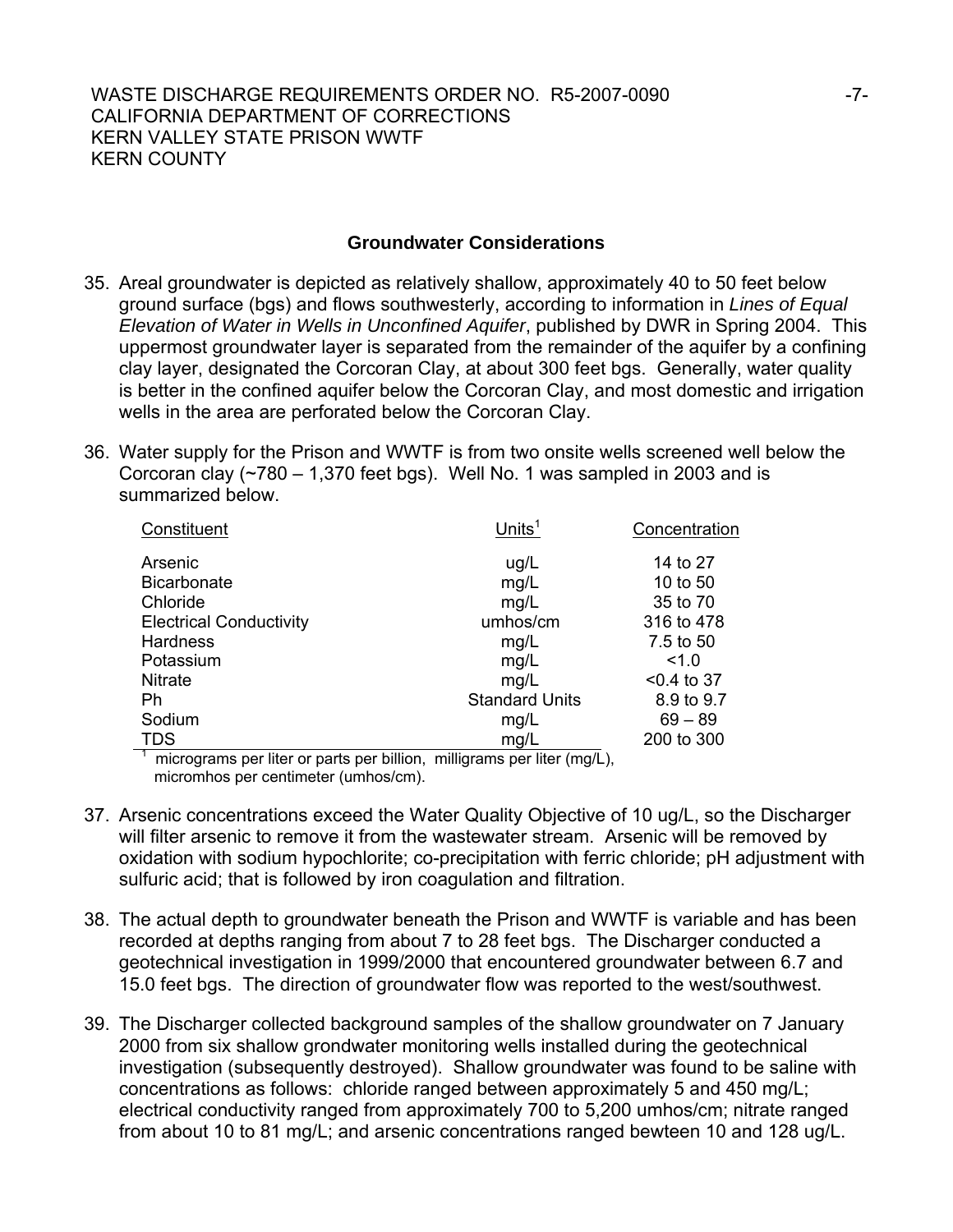- 40. The Discharger installed four shallow groundwater monitoring wells in early 2005: Well MW-1 was installed in the interpreted upgradient direction at the eastern edge of the property boundary. Well MW-2 was installed on the western and downgradient side of the effluent storage ponds. Wells MW-3 and MW-4 were installed on the western and downgradient edges of the 200-acre effluent storage area.
- 41. Groundwater sampling was initiated in March 2005, one month prior to any wastewater being discharged to the WWTF. The depth to water ranged from 16 feet bgs in well MW-4 and 28 feet bgs in well MW-2. The direction of groundwater flow was interpreted to be to the southwest. Depth to groundwater was similar in December 2006, ranging from 13.0 feet bgs in well MW-4 to 20.7 feet in well MW-2.
- 42. The Discharger has conducted groundwater sampling on six dates, but not all constituents were analyzed in all sampling events. This results in samples being collected for certain constituents six times and others as few as two. Because groundwater data from the Discharger consists of only two to six analyses, characterization of the quality of groundwater influenced by the WWTF and discharge is premature. However, the limited data provide preliminary indications of groundwater conditions. Since treated wastewater is stored in unlined ponds, percolating effluent may have caused a mounding effect on the groundwater table. Average values for constituents from four rounds of groundwater sampling are listed below:

| Constituent            | Units     | $MW-1$       | $MW-2$         | $MW-3$         | $MW-4$         |
|------------------------|-----------|--------------|----------------|----------------|----------------|
|                        |           | (Upgradient) | (Downgradient) | (Downgradient) | (Downgradient) |
| Depth to groundwater   | feet bgs  | 18.8         | 20.5           | 14.0           | 13.0           |
| Nitrate-Nitrogen       | mg/L      | 10.5         | 21             | 10.8           | 15.3           |
| <b>Total Nitrogen</b>  | mg/L      | 11.8         | 23.2           | 12.7           | 17.3           |
| EC                     | umhos/cm  | 3,300        | 3,320          | 2,360          | 2,475          |
| <b>Total Dissolved</b> |           |              |                |                |                |
| <b>Solids</b>          | mg/L      | 2,067        | 2,633          | 1,500          | 2,050          |
| Chloride               | mg/L      | 675          | 128            | 163            | 157            |
| Calcium                | mg/L      | 118          | 218            | 310            | 355            |
| Sodium                 | mg/L      | 570          | 625            | 267            | 260            |
| Arsenic                | ug/L      | 35           | 53             | 18             | 14             |
| Total                  |           |              |                |                |                |
| Trihalomethanes        | ug/L      | < 0.5        | < 0.5          | < 0.5          | < 0.5          |
| <b>Total Coliforms</b> | MPN/100mL | $2 - 2$      | <2             | $2 - 2$        | $< 2 - 500$    |

43. The data are similar to the data collected in 2000 from the shallow groundwater and do not indicate an increase in concentration due to the discharge of effluent to the ponds or the Use Area. The trends for each of the analytes indicate stable to decreasing trends in concentration since the first samples were collected in March 2005 and concentrations similar to those recorded in January 2000.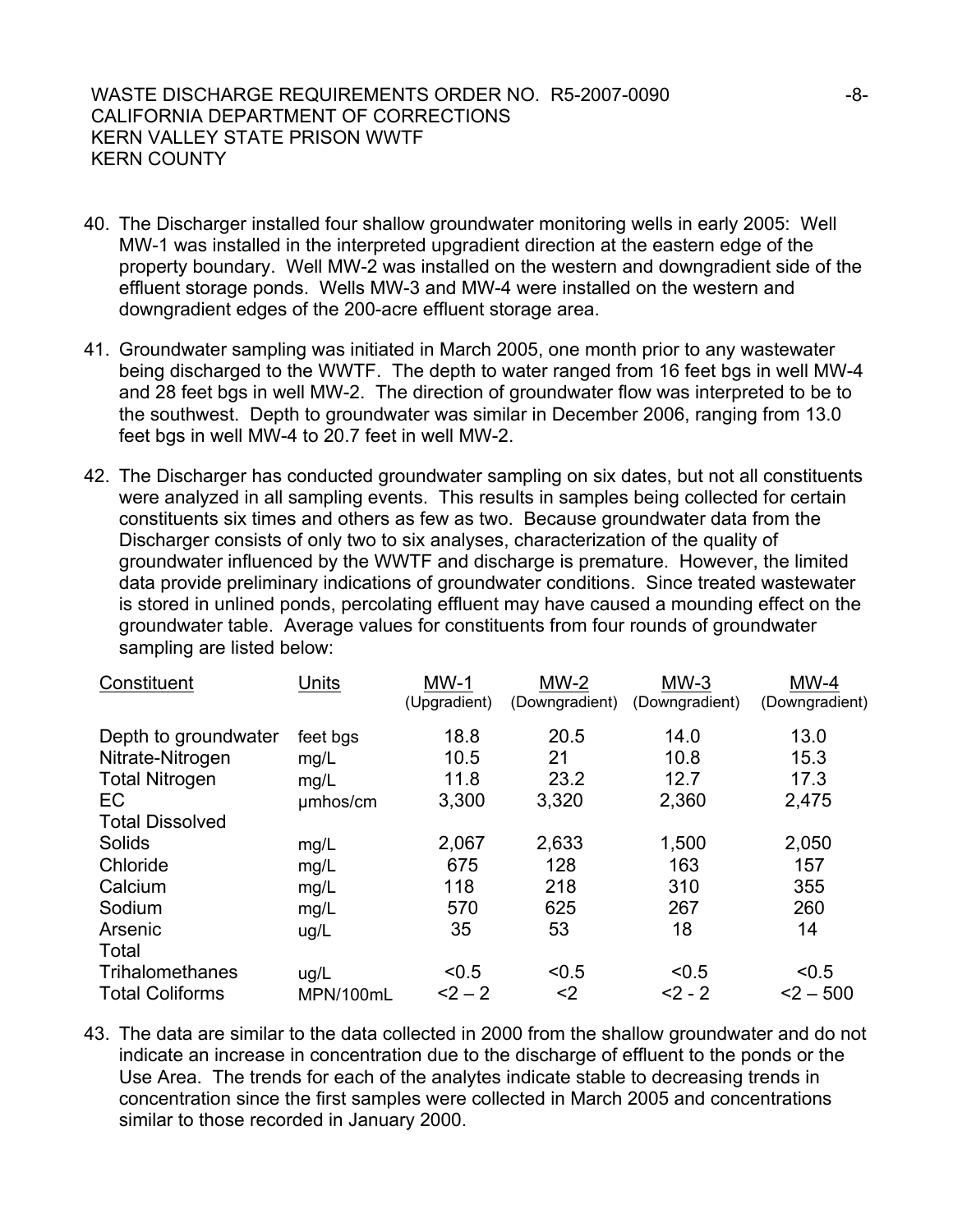- 44. The existing data indicate poor quality of shallow perched groundwater. EC concentrations are highest in well MW-1 and MW-2 with lower concentrations in downgradient wells MW-3 and MW-4. Elevated chloride concentrations are reported from well MW-1 and elevated nitrate concentrations were observed in well MW-2.
- 45. Total coliform has not been an issue in samples collected from wells MW-1, MW-2, and MW-3. Total coliforms were detected at elevated levels (500 and 170 MPN/100mL) in two of eight samples collected from well MW-4.
- 46. The Discharger treated an average of 18.5 million gallons (56.7 ac-ft) per month of wastewater in 2006, according to its 2006 monthly reports. Approximately 11.2 mgd (34.4 acre feet) of wastewater was applied to the Use Area in 2006. The nitrogen content in the WWTF effluent ranged from about 7.6 to 18.8 mg/L and the total nitrogen from wastewater applied to the crops was 2,092 lbs. The Discharger reported harvesting 246 tons of alfalfa and 1,140 tons of silage corn and estimated the total nitrogen removed from crop harvest as 26,250 lbs and resulted in a nitrogen deficiency of 84.8 lbs/acre.

### **Basin Plan, Beneficial Uses, and Water Quality Objectives**

- 47. The *Water Quality Control Plan for the Tulare Lake Basin, 2nd Edition,* (hereafter Basin Plan) designates beneficial uses, establishes water quality objectives, contains implementation plans and policies for protecting all waters of the basin, and incorporates by reference plans and policies of the State Water Board. Pursuant to Section 13263(a) of the California Water Code, these waste discharge requirements implement the Basin Plan.
- 48. The WWTF is in Detailed Analysis Unit (DAU) No. 256 of the South Valley Floor Hydrologic Unit. The Basin Plan designates the beneficial uses of groundwater in this DAU as municipal and domestic supply, agricultural supply, industrial service supply, and industrial process supply.
- 49. The Basin Plan identifies the greatest long-term problem facing the Tulare Lake Basin as the increase in salinity in groundwater, which has accelerated due to the intensive use of soil and water resources by irrigated agriculture. The Basin Plan recognizes that degradation is unavoidable until there is a long-term solution to the salt imbalance. Until then, the Basin Plan establishes the following limits:
	- a. The incremental increase in salts from use and treatment must be controlled to the extent possible. The maximum EC shall not exceed the EC of the source water plus 500 umhos/cm. When the source water is from more than one source, the EC shall be a weighted average of all sources.
	- b. Discharges to areas that may recharge good quality groundwaters shall not exceed an EC of 1,000 umhos/cm, a chloride content of 175 mg/L, or a boron content of 1.0 mg/L.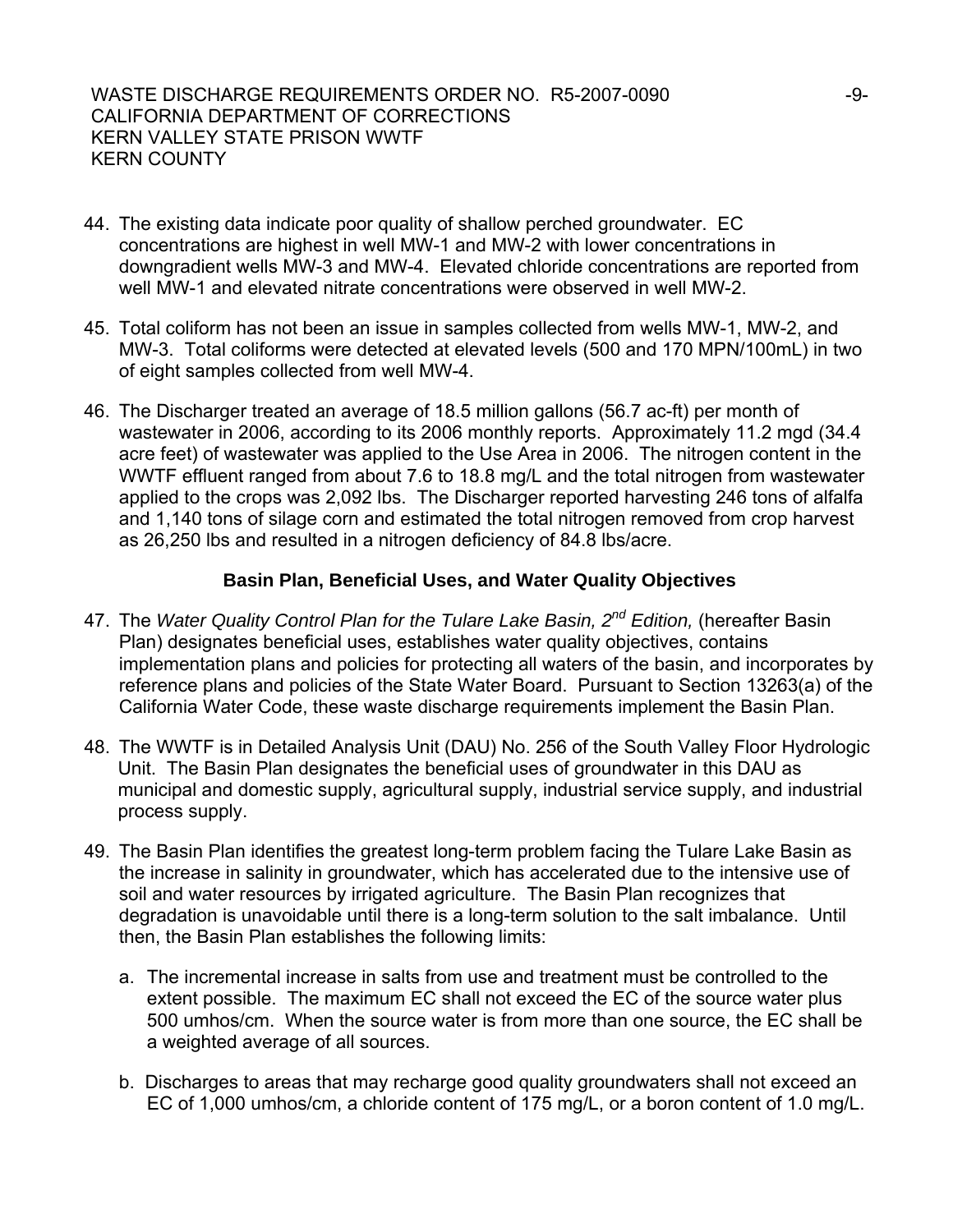These effluent limits are considered reflective of best practicable treatment or control (BPTC).

50. The Basin Plan requires municipal WWTFs that discharge to land to comply with treatment performance standards for BOD<sub>5</sub> and TSS. WWTFs that preclude public access and discharge one mgd or more must provide removal of at least 80 percent or reduction to 40 mg/ $\overline{L}$ , whichever is more restrictive, of both BOD<sub>5</sub> and TSS. WWTFs that discharge less than one mgd must provide reduction to 40 mg/L of both  $BOD<sub>5</sub>$  and TSS.

# **Antidegradation Analysis**

- 51. State Water Board Resolution No. 68-16, *Statement of Policy with Respect to Maintaining High Quality Waters in California* (State "Antidegradation" Policy or Resolution 68-16) requires the Regional Water Board in regulating the discharge of waste to maintain high quality waters of the State (i.e., background water quality) until it is demonstrated that any change in quality will be consistent with maximum benefit to the people of the State, will not unreasonably affect beneficial uses, and will not result in water quality less than that described in the Regional Water Board's policies (e.g., quality that exceeds water quality objectives). Resolution 68-16 requires that any discharge that could degrade the waters of the State be regulated to assure use of BPTC of the discharge to assure that pollution or nuisance will not occur, and the highest water quality consistent with maximum benefit to the people of the State will be maintained.
- 52. In general, shallow groundwater exceeds Water Quality Objectives for nitrate as nitrogen, EC, TDS, chloride, and arsenic. The discharge of treated effluent from the WWTF will not degrade the beneficial uses of groundwater beneath the Prison because the first encountered groundwater is not of high quality. The concentrations of the effluent (Finding 14) are less than the concentrations reported for background groundwater (Finding 42). EC and TDS concentrations in background groundwater are four to five times the EC and TDS concentrations of the effluent.

### **Treatment and Control Practices**

- 53. The Discharger provides treatment and control of the discharge that incorporates:
	- a. Alarm and automatic flow diversion systems to prevent system bypass or overflow;
	- b. Secondary treatment of the wastewater;
	- c. A nitrogen removal treatment process;
	- d. Disinfection of treated effluent;
	- e. Recycled water application at plant uptake (for nitrogen and water) rates;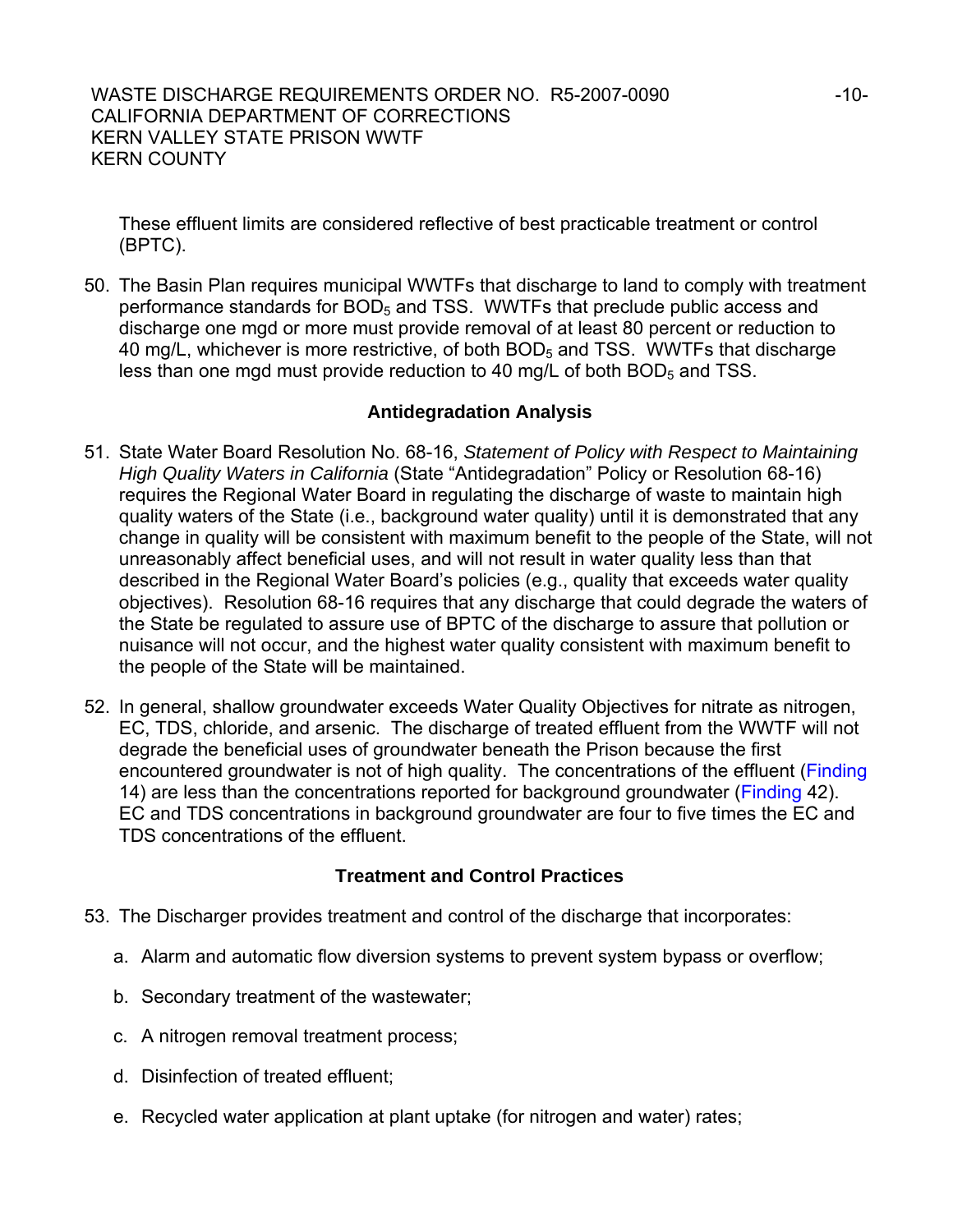- f. Appropriate biosolids storage and disposal practices;
- g. An Operation and Maintenance (O&M) manual; and
- h. Certified operators to insure proper operation and maintenance.

# **Water Recycling Criteria**

- 54. Domestic wastewater contains pathogens harmful to humans that are typically measured by means of total or fecal coliform, as indicator organisms. California Department of Health Services (DHS), which has primary statewide responsibility for protecting public health, has established statewide criteria in Title 22, California Code of Regulations, Section 60301 et seq., (hereafter Title 22) for the use of recycled water and has developed guidelines for specific uses. Revisions of the water recycling criteria in Title 22 became effective on 2 December 2000. The revised Title 22 expands the range of allowable uses of recycled water, establishes criteria for these uses, and clarifies some of the ambiguity contained in the previous regulations.
- 55. A 1988 Memorandum of Agreement (MOA) between DHS and the State Water Resources Control Board (State Water Board) on the use of recycled water establishes basic principles relative to the agencies and the regional water boards. In addition, the MOA allocates primary areas of responsibility and authority between these agencies, and provides for methods and mechanisms necessary to assure ongoing, continuous future coordination of activities relative to the use of recycled water in California.
- 56. Title 22, Section 60323 requires recyclers of treated municipal wastewater to submit an engineering report detailing the use of recycled water, contingency plans, and safeguards. The Discharger submitted an engineering report to the Regional Water Board and DHS pursuant to Title 22, Section 60323, for its water recycling operations on its 200-acre Use Area in January 2005. In June 2006, the Discharger requested that the engineering report be ammended to include provisions for the planting of corn silage and Sudan grass as a rotational crop with alfalfa.
- 57. State Water Board Resolution No. 77-1, Policy with Respect to Water Recycling in California, encourages recycling projects that replace or supplement the use of fresh water, and the Water Recycling Law (California Water Code Section 13500-13529.4) declares that utilization of recycled water is of primary interest to the people of the State in meeting future water needs.
- 58. Section 60323(a) of Title 22 states that no person shall produce or supply recycled water for direct reuse from a proposed water recycling plant unless an engineering report is submitted for review and approval by DHS and the Regional Water Board. Irrigation of fodder crops, turf grass, and landscaping, is considered a beneficial reuse. The Discharger submitted a draft Title 22 Engineering Report to DHS in September 2004 and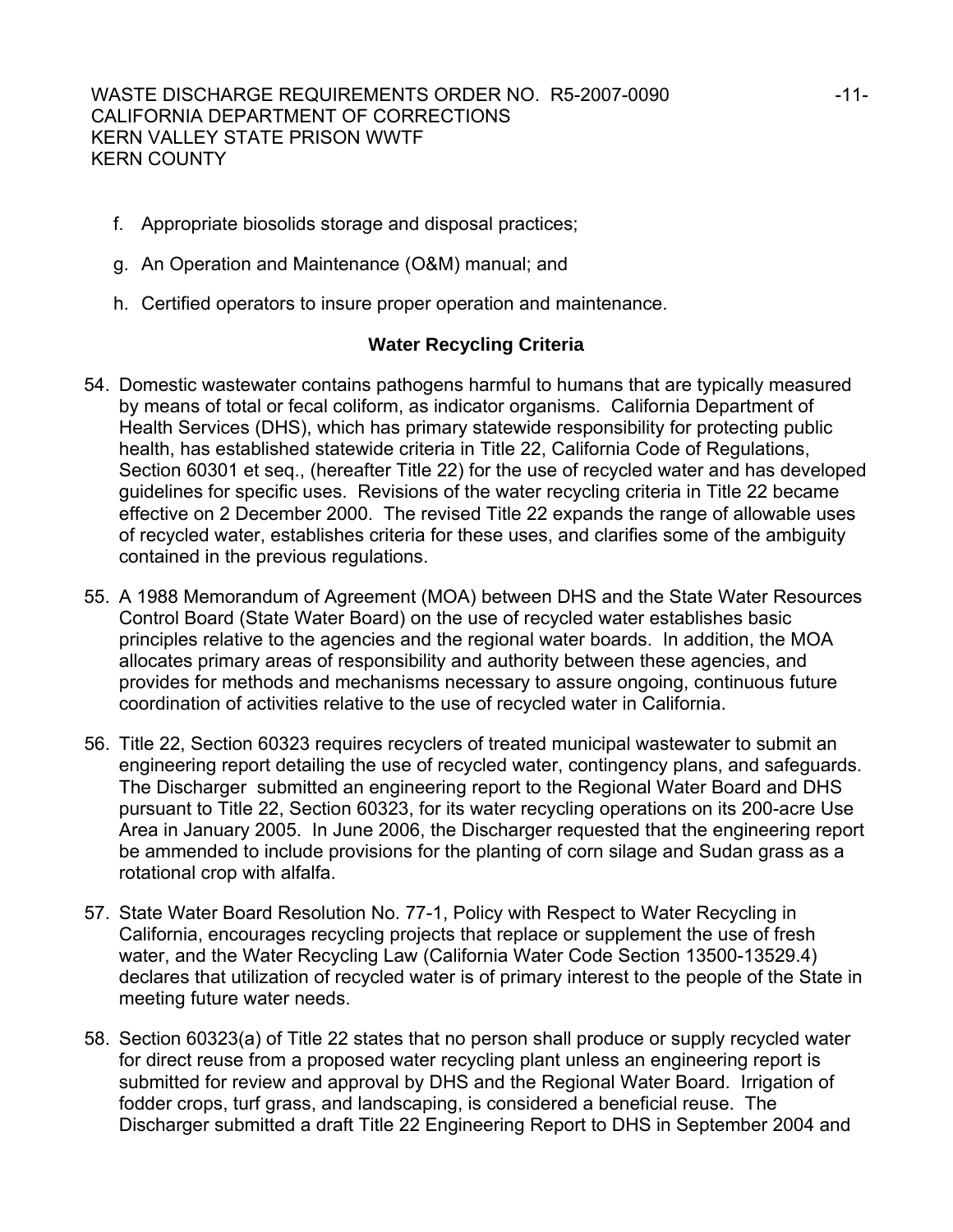an amendment letter to the Title 22 Report on 6 December 2004. DHS provided comments on the draft Title 22 Engineering report on 1 November 2004 and the revised Title 22 Engineering Report on 7 December 2004.

### **Other Regulatory Considerations**

- 59. The United States Environmental Protection Agency (EPA) has promulgated biosolids reuse regulations in Title 40, Code of Federal Regulations, Part 503, Standards for the Use or Disposal of Sewage Sludge, which establishes management criteria for protection of ground and surface waters, sets application rates for heavy metals, and establishes stabilization and disinfection criteria. The Discharger may have separate and/or additional compliance, reporting, and permitting responsibilities to EPA. The Report of Waste Discharge states that all biosolids will be hauled to a separate permitted facility.
- 60. As the discharge consists of treated municipal sewage and incidental discharges from treatment and storage facilities associated with a municipal wastewater treatment plant, and as these discharges are regulated by waste discharge requirements consistent with applicable water quality objectives, the Facility and its discharge is exempt from containment pursuant to Title 27, Section 20090(a).

### **CEQA**

- 61. The Discharger certified an environmental impact report (EIR) on 8 June 2001 in accordance with the California Environmental Quality Act (CEQA) (Public Resources Code Section 21000, et, seq.) and the State CEQA guidelines (Title 14, Division 6, California Code of Regulations, as amended). The Superior Court of California required the Discharger to withdraw the certification until a cumulative impact analysis could be prepared.
- 62. The Discharger certified a *Cumulative Impact Report* dated August 2001. The report identified impacts including water usage. The report concluded the Prison and WWTF would have an impact on water resources of the region, but these impacts were consistent with Basin Plan requirements.
- 63. The Discharger submitted a Notice of Determination on 13 December 2001 that indicated the project would have a significant effect on the environment (loss of farmland, air resources, noise, schools, sensitive species, and traffic issues), but mitigation measures were a condition of approval and a Statement of Overriding Consideration (benefit to the people of the State) was adopted for the project.
- 64. The Regional Water Board, as a responsible agency under CEQA, has reviewed the final EIR for the project relative to impacts to groundwater quality and concurs that the design of the WWTF and the treatment and control practices (lined aeration basins and sludge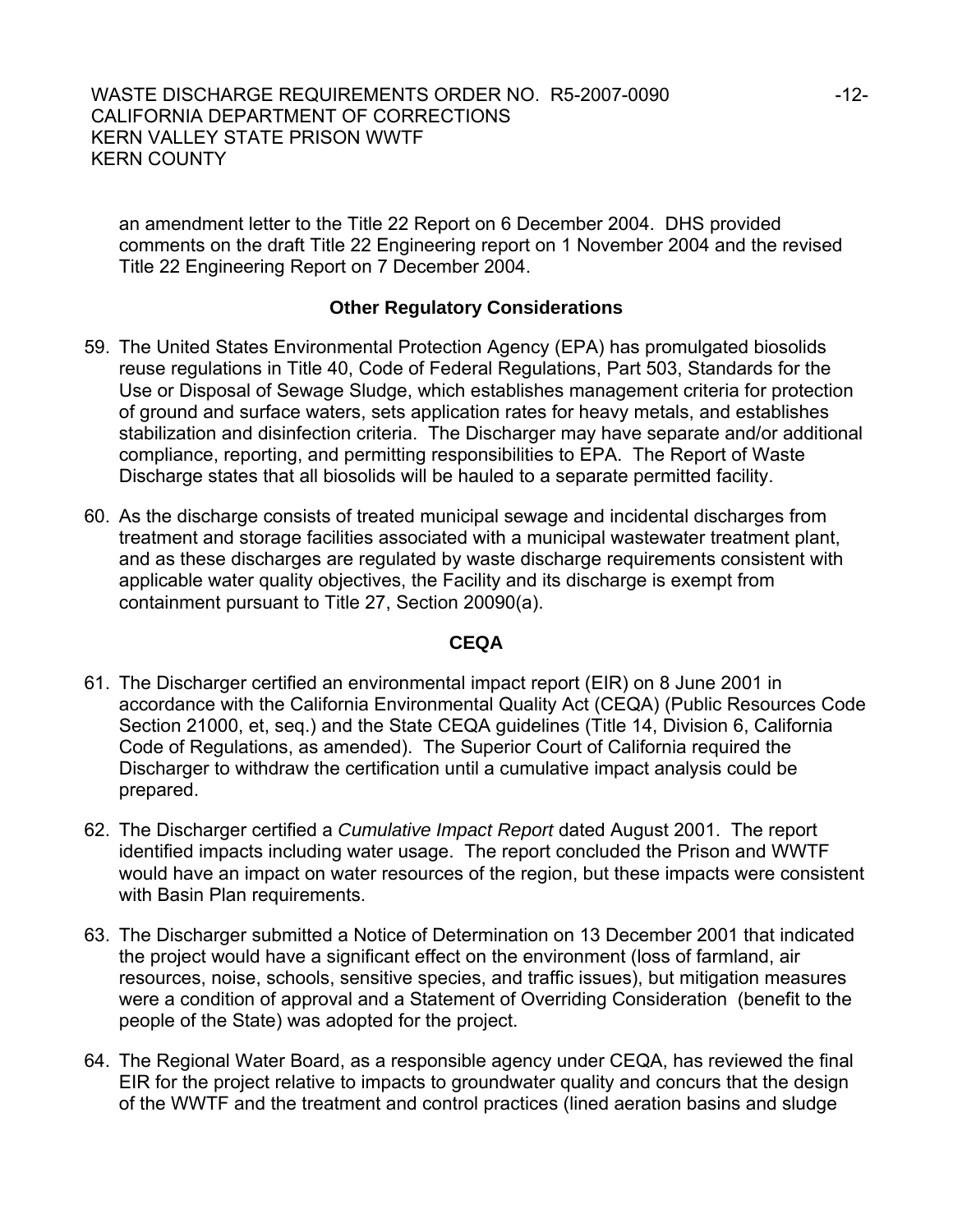drying beds, disinfecting effluent, recycling treated secondary disinfected effluent) will mitigate the project's potential groundwater impacts.

### **General Findings**

- 65. Pursuant to California Water Code Section 13263(g), discharge is a privilege, not a right, and adoption of this Order does not create a vested right to continue the discharge.
- 66. The Regional Water Board will review this Order periodically and will revise requirements when necessary.
- 67. California Water Code Section 13267(b) states that: "In conducting an investigation specified in subdivision (a), the regional board may require that any person who has discharged, discharges, or is suspected of having discharged or discharging, or who proposes to discharge waste within its region, or any citizen or domiciliary, or political agency or entity of this state who has discharged, discharges, or is suspected of having discharged or discharging, or who proposes to discharge, waste outside of its region that could affect the quality of waters within its region shall furnish, under penalty of perjury, technical or monitoring program reports which the regional board requires. The burden, including costs, of these reports shall bear a reasonable relationship to the need for the report and the benefits to be obtained from the reports. In requiring those reports, the regional board shall provide the person with a written explanation with regard to the need for the reports, and shall identify the evidence that supports requiring that person to provide the reports."
- 68. The technical reports required by this Order and the attached Monitoring and Reporting Program No. R5-2007-0090 are necessary to assure compliance with these waste discharge requirements. The Discharger operates the Facility that discharges the waste subject to this Order.
- 69. The California Department of Water Resources set standards for the construction and destruction of groundwater wells, as described in California Well Standards Bulletin 74-90 (June 1991) and Water Well Standards: State of California Bulletin 94-81 (December 1981). These standards, and any more stringent standards adopted by the State or county pursuant to California Water Code Section 13801, apply to all monitoring wells.

### **Public Notice**

- 70. The recommendations of the State Department of Health Services regarding the public health aspects of water recycling have been considered in preparation of this Order.
- 71. All the above and the supplemental information and details in the attached Information Sheet, which is incorporated by reference herein, were considered in establishing the following conditions of discharge.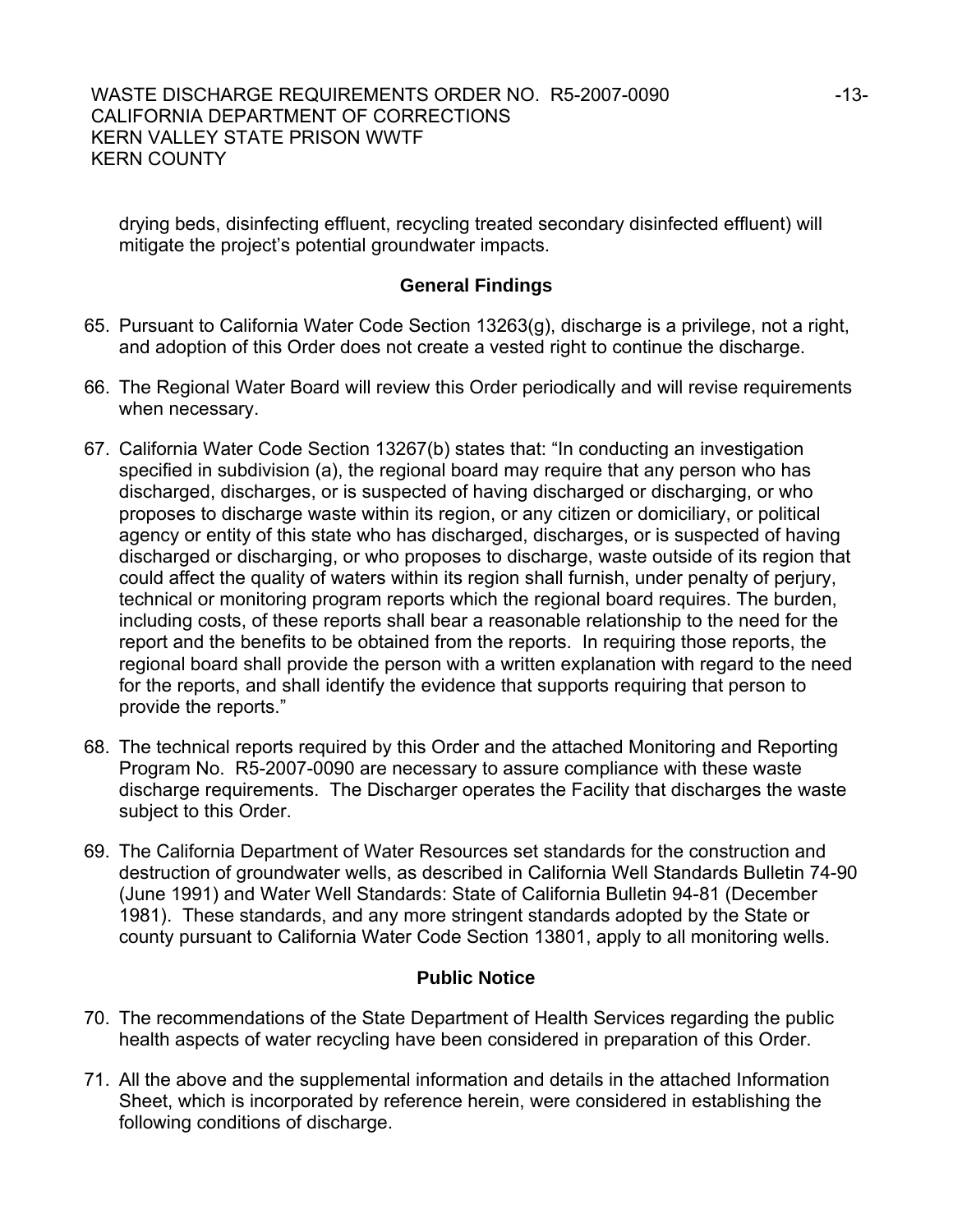- 72. The Discharger and interested agencies and persons have been notified of the intent to prescribe waste discharge requirements for this discharge, and they have been provided an opportunity for a public hearing and an opportunity to submit their written views and recommendations.
- 73. All comments pertaining to the discharge were heard and considered in a public meeting.

**IT IS HEREBY ORDERED** that, pursuant to Sections 13263 and 13267 of the California Water Code, the California Department of Corrections and its agents, successors, and assigns, in order to meet the provisions contained in Division 7 of the California Water Code and regulations adopted thereunder, shall comply with the following:

# **A. Prohibitions**:

- 1. Discharge of wastes to surface waters or surface water drainage courses is prohibited.
- 2. Bypass or overflow of untreated wastes, except as allowed by Provision E.2 of Standard Provisions and Reporting Requirements, is prohibited.
- 3. Discharge of waste classified as 'hazardous', as defined in Section 2521(a) of Title 23, California Code of Regulations, Section 2510 et seq., is prohibited. Discharge of waste classified as 'designated,' as defined in California Water Code Section 13173, in a manner that causes violation of groundwater limitations, is prohibited.
- 4. Application of recycled water in a manner or location other than that described herein is prohibited.

### **B. Effluent Limitations**:

- 1. The discharge flow shall not exceed:
	- a. a monthly average discharge flow of 0.77 mgd; and
	- b. a maximum daily discharge flow of 1.54 mgd.
- 2. The discharge shall not exceed the following effluent limitations:

| Constituent      | Units $1$ | <b>Monthly Average</b> | Daily Maximum |
|------------------|-----------|------------------------|---------------|
| BOD <sub>5</sub> | mg/L      | 40                     | 80            |
| <b>TSS</b>       | mq/L      | 40                     | 80            |
| Chloride         | mg/L      | 175                    | ___           |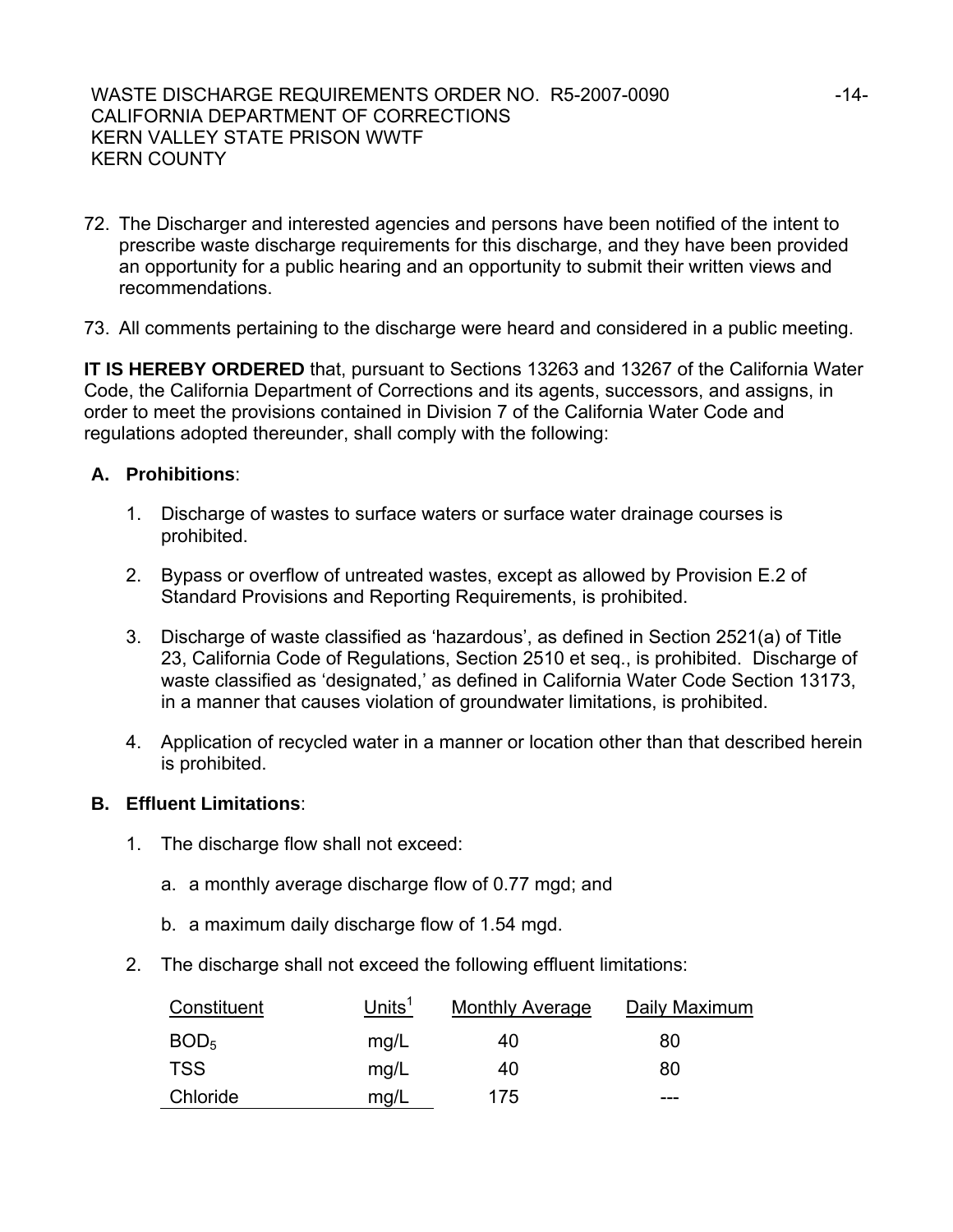- 3. The arithmetic mean of  $BOD<sub>5</sub>$  and of total suspended solids in effluent samples collected over a monthly period shall not exceed 20 percent of the arithmetic mean of the values for influent samples collected at approximately the same times during the same period (80 percent removal).
- 4. The annual flow-weighted average EC of the discharge, shall not exceed 1,000 umhos/cm at any given time. The flow-weighted average EC for the discharge shall be a moving average for the most recent twelve months. The most recent value will be compared to the previous twelve months.
- 5. The number of total coliform bacteria shall not exceed an MPN of 23 per 100 mL in more than one sample in any 30-day period.

### **C. Discharge Specifications**:

- 1. All conveyance, treatment, storage, and disposal units shall be designed, constructed, operated, and maintained to prevent inundation or washout due to floods with a 100-year return frequency.
- 2. The depth from the bottom of the impoundments to the anticipated highest level of groundwater shall not be less than five feet in depth.
- 3. Public contact with effluent shall be precluded through such means as fences, signs, or acceptable alternatives.
- 4. Objectionable odors shall not be perceivable beyond the limits of the WWTF property at an intensity that creates or threatens to create nuisance conditions.
- 5. Disposal ponds shall have sufficient capacity to accommodate allowable discharge flow and design seasonal precipitation and ancillary inflow and infiltration, excluding effluent discharged as authorized by valid requirements to reclamation areas and to off-site effluent storage and disposal areas.
- 6. On or about **1 October** of each year, available disposal pond storage capacity shall at least equal the volume necessary to comply with Discharge Specification C.5.
- 7. Ponds shall be managed to prevent breeding of mosquitoes. In particular,
	- a. An erosion control plan should assure that coves and irregularities are not created around the perimeter of the water surface.
	- b. Weeds shall be minimized through control of water depth, harvesting, and herbicides.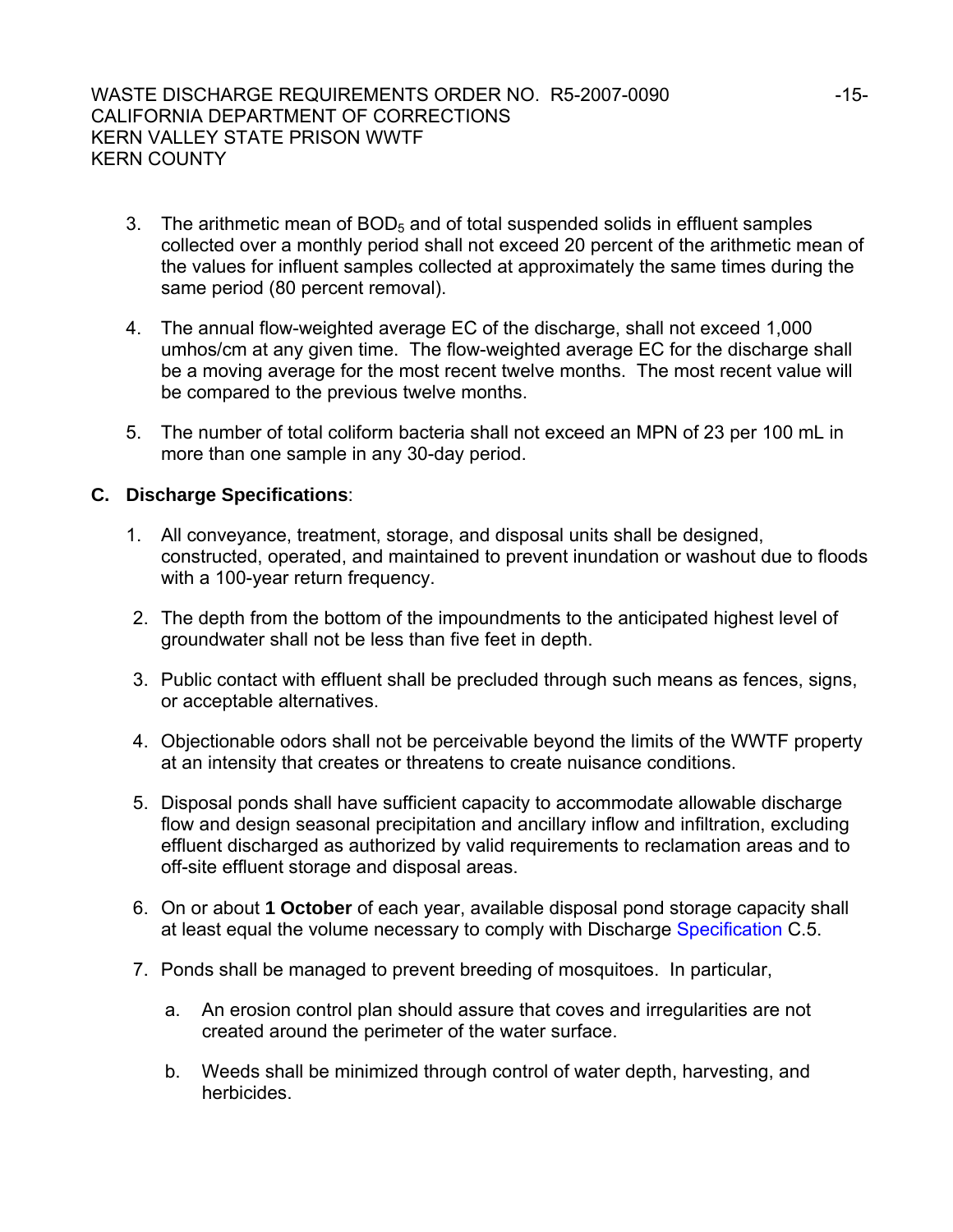- c. Dead algae, vegetation and other debris shall not accumulate on the water surface.
- d. Vegetation management operations in areas in which nesting birds have been observed shall be carried out either before or after, but **not during**, the **April 1** to **June 30** bird nesting season.
- 8. No waste constituent shall be released or discharged, or placed where it will be released or discharged, in a concentration or in a mass that causes violation of groundwater limitations.

# **D. Recycling Specifications**

The following specifications apply to use areas under the ownership and control of the Discharger. Other use areas are covered by separate water recycling requirements.

- 1. Recycled water (i.e., effluent) shall remain within the Discharger's on-site use areas. Recycled water provided off-site shall only be provided to users that hold Regional Water Board adopted water reclamation requirements, or users who have obtained a waiver of reclamation requirements from the Regional Water Board.
- 2. Use of recycled water shall be limited to flood irrigation of fodder, fiber, seed crops not eaten by humans, and shall comply with the provisions of Title 22.
- 3. The Discharger will maintain the following setback distances from areas irrigated with recycled water:

| <b>Setback Distance</b><br>$(\text{feet})$ | To                                          |
|--------------------------------------------|---------------------------------------------|
| 25<br>30                                   | <b>Property Line</b><br><b>Public Roads</b> |
| 50                                         | Drainage courses                            |
| 100                                        | Irrigation wells                            |
| 150                                        | Domestic wells                              |

- 4. No physical connection shall exist between recycled water piping and any domestic water supply or domestic well, or between recycled water piping and any irrigation well that does not have an air gap or reduced pressure principle device.
- 5. The perimeter of use areas shall be graded to prevent ponding along public roads or other public areas.
- 6. Areas irrigated with recycled water shall be managed to prevent breeding of mosquitoes. More specifically: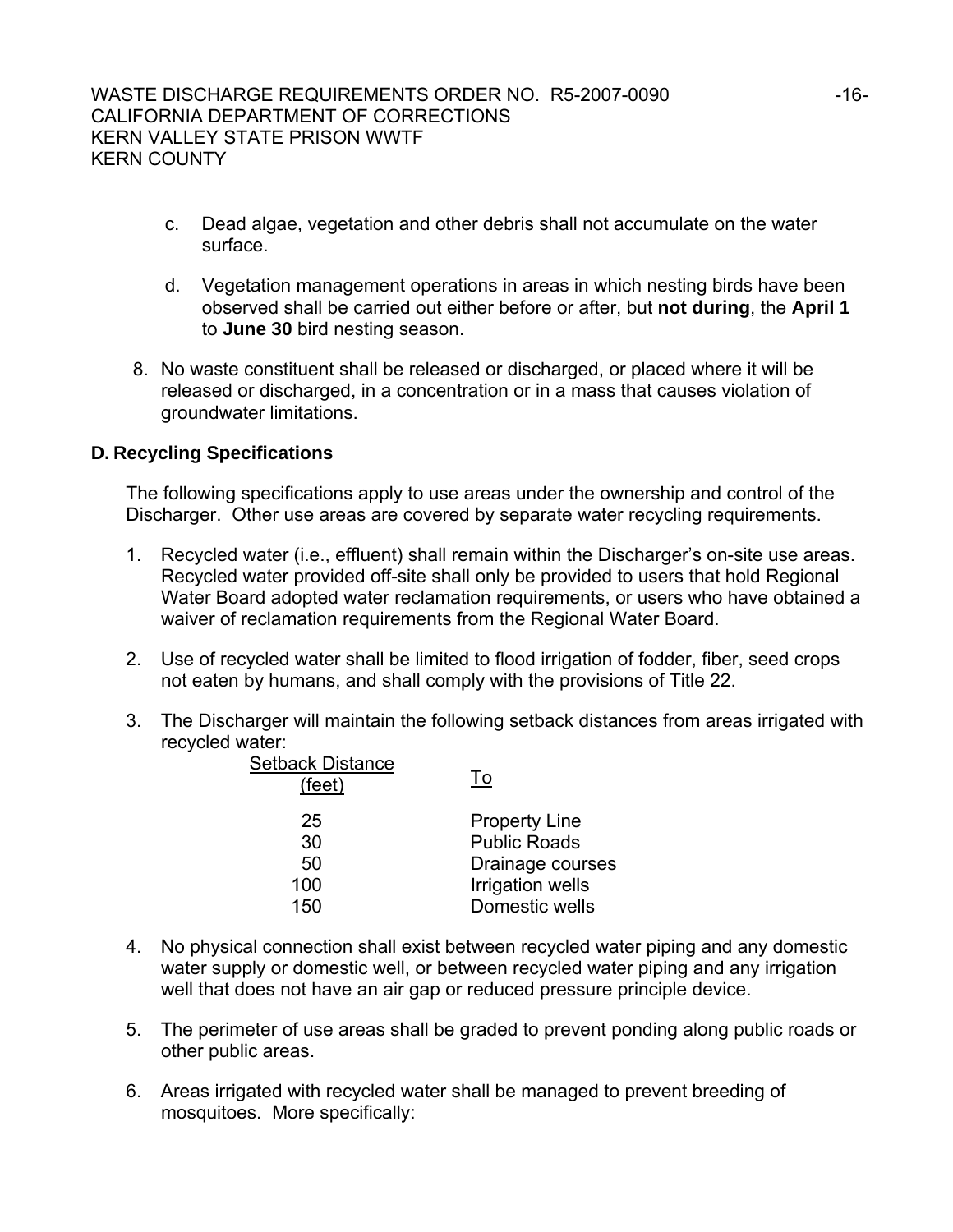- a. All applied irrigation water must infiltrate completely within a 48-hour period.
- b. Ditches not serving as wildlife habitat should be maintained free of emergent, marginal, and floating vegetation.
- c. Low-pressure and unpressurized pipelines and ditches accessible to mosquitoes shall not be used to store recycled water.
- 7. Recycled water shall be managed to minimize runoff onto adjacent properties not owned or controlled by the Discharger.
- 8. Recycled water shall be managed to minimize contact with workers.
- 9. If recycled water is used for construction purposes, it shall comply with the most current edition of Guidelines for Use of Reclaimed Water for Construction Purposes. Other uses of recycled water not specifically authorized herein shall be subject to the approval of the Executive Officer and shall comply with Title 22.
- 10. Areas irrigated with recycled water shall be posted with warning signs in accordance to Title 22, Section 60310 (g). Signs with proper wording (shown below) of a size no less than four inches high by eight inches wide shall be placed at all areas of public access and around the perimeter of all areas used for effluent disposal or conveyance to alert the public of the use of recycled water. All signs shall display an international symbol similar to that shown in Attachment C, which is attached hereto and made a part of this Order by reference, and present the following wording:

# **"RECYCLED WATER—DO NOT DRINK"**

# **"AGUA DE DESPERDICIO RECLAMADA—POR FAVOR NO TOME"**

11. Reclamation of WWTF effluent shall be at reasonable agronomic rates considering the crop, soil, climate, and irrigation management plan. The annual nutrient loading of reclamation areas, including the nutritive value of organic and chemical fertilizers and of the recycled water, shall not exceed the crop demand.

### **E. Sludge Specifications**

Sludge in this document means the solid, semisolid, and liquid residues removed during primary, secondary, or advanced wastewater treatment processes. Solid waste refers to grit and screening material generated during preliminary treatment. Residual sludge means sludge that will not be subject to further treatment at the WWTF. Biosolids refers to sludge that has undergone sufficient treatment and testing to qualify for reuse pursuant to federal and state regulations as a soil amendment for agriculture, silviculture, horticulture, and land reclamation.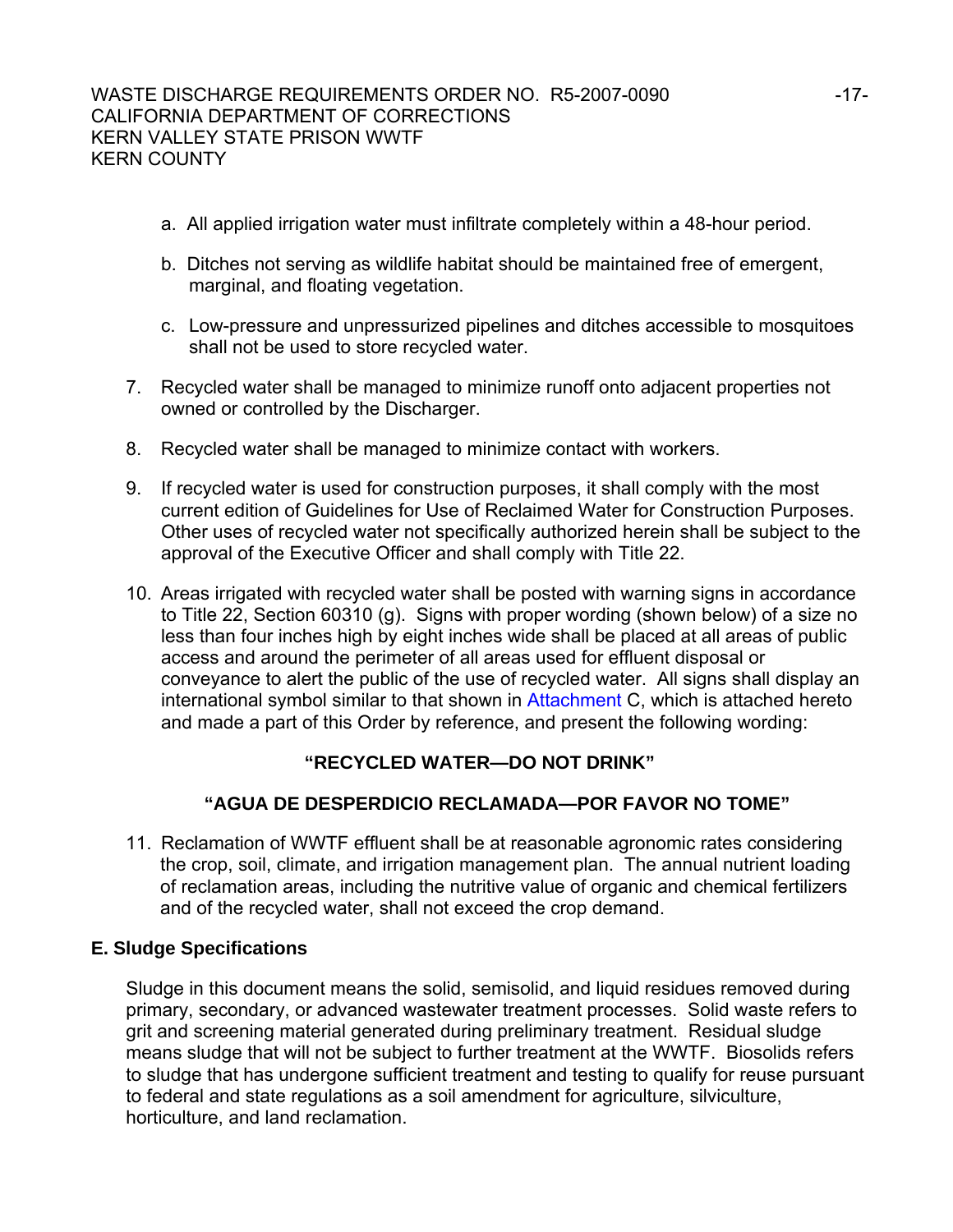- 1. Sludge and solid waste shall be removed from screens, sumps, ponds, clarifiers, etc. as needed to ensure optimal plant operation.
- 2. Treatment and storage of sludge generated by the WWTF shall be confined to the WWTF property.
- 3. Any storage of residual sludge, solid waste, and biosolids on property of the WWTF shall be temporary (i.e., no longer than two years) and controlled and contained in a manner that minimizes leachate formation and precludes infiltration of waste constituents into soils in a mass or concentration that will violate groundwater limitations of this Order.
- 4. Residual sludge, biosolids, and solid waste shall be disposed of in a manner approved by the Executive Officer and consistent with Title 27. Removal for further treatment, disposal, or reuse at sites (i.e., landfill, composting sites, soil amendment sites) operated in accordance with valid waste discharge requirements issued by a regional water quality control board will satisfy this specification.
- 5. Use of biosolids as a soil amendment shall comply with valid waste discharge requirements issued by a regional water quality control board or State Water Board. In most cases, this means the General Biosolids Order (State Water Board Water Quality Order No. 2000-10-DWQ, "General Waste Discharge Requirements for the Discharge of Biosolids to Land for Use as a Soil Amendment in Agricultural, Silvicultural, Horticultural, and Land Reclamation Activities"). For a biosolids use project to be authorized by the General Biosolids Order, the Discharger must file a complete Notice of Intent and receive a Notice of Applicability for each project.
- 6. Any proposed change in sludge use or disposal practice shall be reported in writing to the Executive Officer at least 90 days in advance of the change.

### **F. Groundwater Limitations**

- 1. Release of waste constituents from any treatment or storage component associated with the WWTF shall not cause or contribute to groundwater:
	- a. Containing constituent concentrations in excess of the concentrations specified below, or natural background quality (as defined in Finding 42 and updated as appropriate as a result of ongoing monitoring), whichever is greater:
		- (i) Nitrate of 10 mg/L.
		- (ii) Total coliform organisms of 2.2 MPN/100 mL.
		- (iii) For other constituents identified in Title 22, the MCLs quantified therein.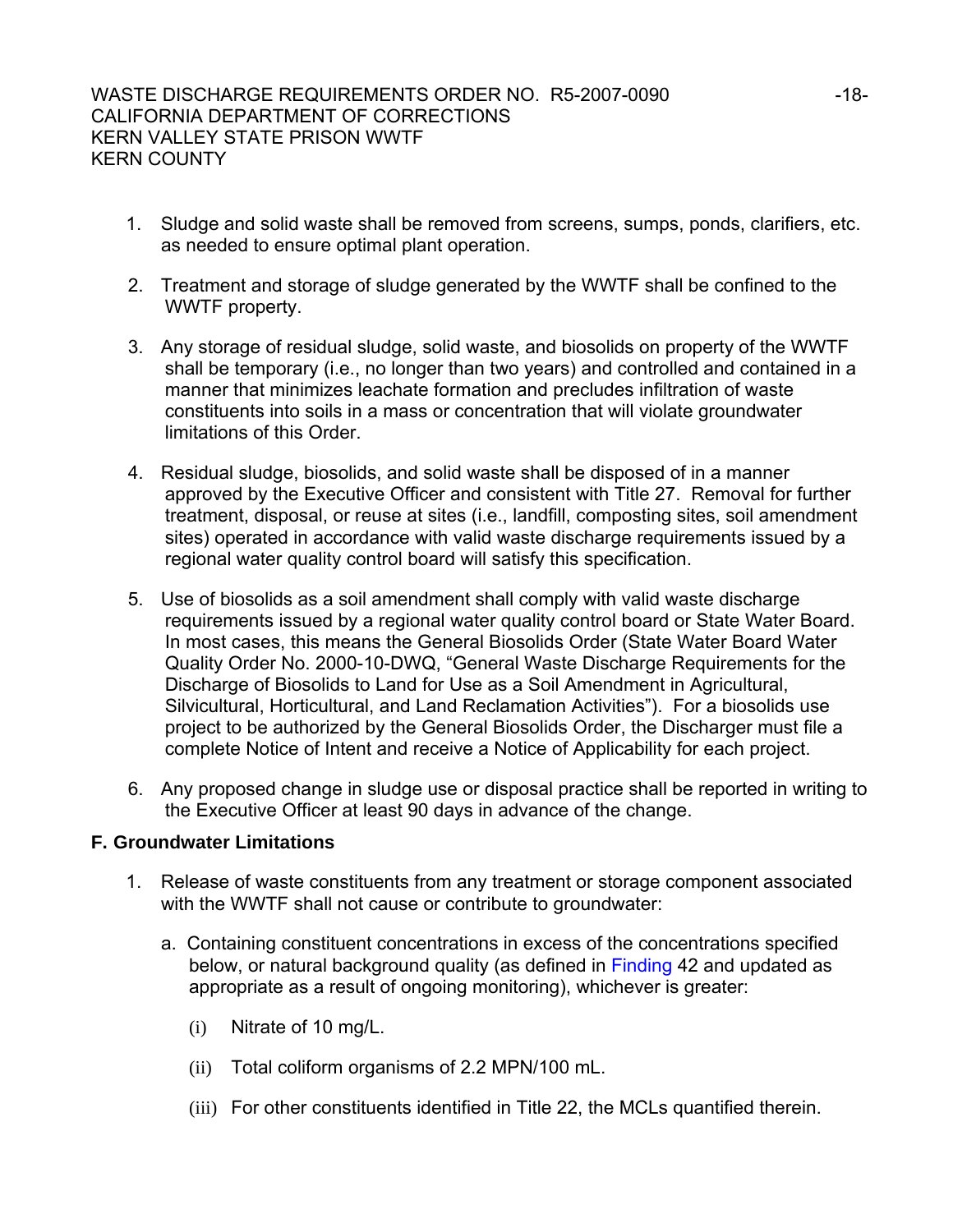b. Taste or odor-producing constituents, or toxic substances, in concentrations that cause nuisance or adversely affect beneficial uses.

### **G. Provisions**

- 1. The Discharger shall comply with the Standard Provisions and Reporting Requirements for Waste Discharge Requirements, dated 1 March 1991, which are part of this Order. This attachment and its individual paragraphs are referred to as Standard Provisions(s).
- 2. The Discharger shall comply with Monitoring and Reporting Program (MRP) No. R5- 2007-0090, which is part of this Order, and any revisions thereto as adopted by the Regional Water Board or approved by the Executive Officer. The submittal date shall be no later than the submittal date specified in the Monitoring and Reporting Program for Discharger self-monitoring reports.
- 3. The Discharger shall keep at the WWTF a copy of this Order, including its MRP, Information Sheet, attachments, and Standard Provisions, for reference by operating personnel. Key operating personnel shall be familiar with its contents.
- 4. The Discharger must at all times properly operate and maintain all facilities and systems of treatment and control (and related appurtenances) that are installed or used by the Discharger to achieve compliance with the conditions of this Order. Proper operation and maintenance also include adequate laboratory controls and appropriate quality assurance procedures. This Provision requires the operation of back-up or auxiliary facilities or similar systems that are installed by the Discharger only when the operation is necessary to achieve compliance with the conditions of the Order.
- 5. All technical reports required herein that involve planning, investigation, evaluation, or design, or other work requiring interpretation and proper application of engineering or geologic sciences, shall be prepared by or under the direction of persons registered to practice in California pursuant to California Business and Professions Code sections 6735, 7835, and 7835.1. To demonstrate compliance with sections 415 and 3065 of Title 16, CCR, all technical reports must contain a statement of the qualifications of the responsible registered professional(s). As required by these laws, completed technical reports must bear the signature(s) and seal(s) of the registered professional(s) in a manner such that all work can be clearly attributed to the professional responsible for the work.
- 6. At least 90 days prior to termination or expiration of any agreement involving a recycled water use area that may jeopardize compliance with this Order due to lack of disposal capacity, the Discharger shall notify the Executive Officer in writing of the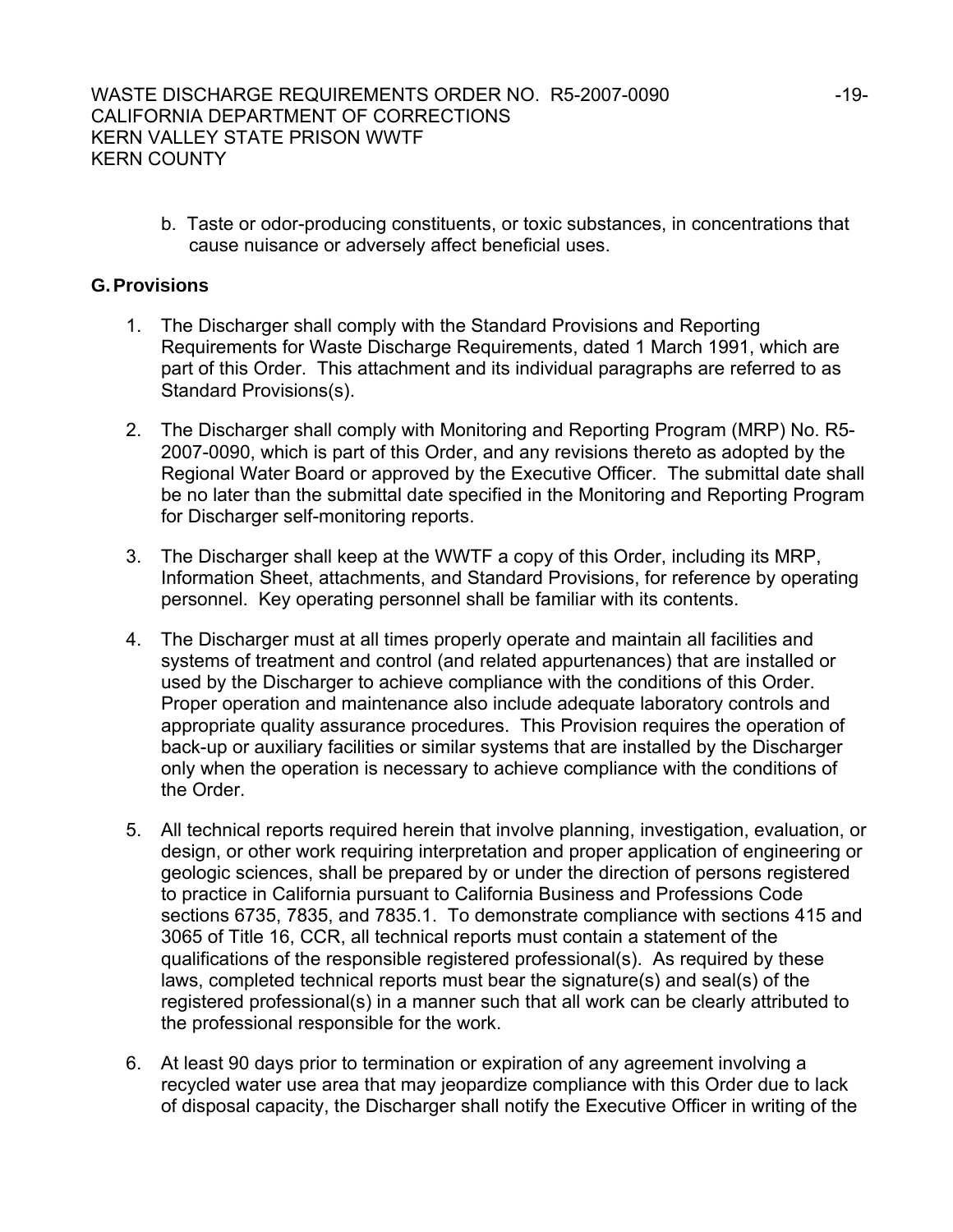situation and of what measures have been taken or are being taken to ensure full compliance with this Order.

- 7. The Discharger shall not allow pollutant-free wastewater to be discharged into the Facility collection, treatment, and disposal systems in amounts that significantly diminish the system's capability to comply with this Order. Pollutant-free wastewater means storm water (i.e., inflow), groundwater (i.e., infiltration), cooling waters, and condensates that are essentially free of pollutants.
- 8. The Discharger must comply with all conditions of this Order, including timely submittal of technical and monitoring reports as directed by the Executive Officer. Accordingly, the Discharger shall submit to the Regional Water Board on or before each report due date the specified document or, if an action is specified, a written report detailing evidence of compliance with the date and task. If noncompliance is being reported, the reasons for such noncompliance shall be stated, plus an estimate of the date when the Discharger will be in compliance. The Discharger shall notify the Regional Water Board by letter when it returns to compliance with the time schedule. Violations may result in enforcement action, including Regional Water Board or court orders requiring corrective action or imposing civil monetary liability, or in revision or rescission of this Order.
- 9. In the event of any change in control or ownership of land or waste treatment and storage facilities presently owned or controlled by the Discharger, the Discharger shall notify the succeeding owner or operator of the existence of this Order by letter, a copy of which shall be immediately forwarded to the appropriate Regional Water Board office.
- 10. The Discharger shall maintain and operate all ponds sufficient to protect the integrity of containment levees and prevent overtopping or overflows. Unless a California civil engineer certifies (based on design, construction, and conditions of operation and maintenance) that less freeboard is adequate, the operating freeboard in any pond shall never be less than two feet (measured vertically). As a means of management and to discern compliance with this Provision, the Discharger shall install and maintain in each pond permanent markers with calibration that indicates the water level at design capacity and enables determination of available operational freeboard.
- 11. As a means of discerning risk of violation of Discharge Specification C.4, the Discharger shall monitor the dissolved oxygen content in the upper zone (1 foot) of effluent in disposal ponds as specified in Monitoring and Reporting Program Order No. R5-2007-0090. The DO concentration shall not be less than 1.0 mg/L for three consecutive sampling events. Should the DO be below 1.0 mg/L for three consecutive sampling events, the Discharger shall report the findings to the Regional Water Board **within 7 days** and propose a remedial action to resolve the low DO results **within 30 days**.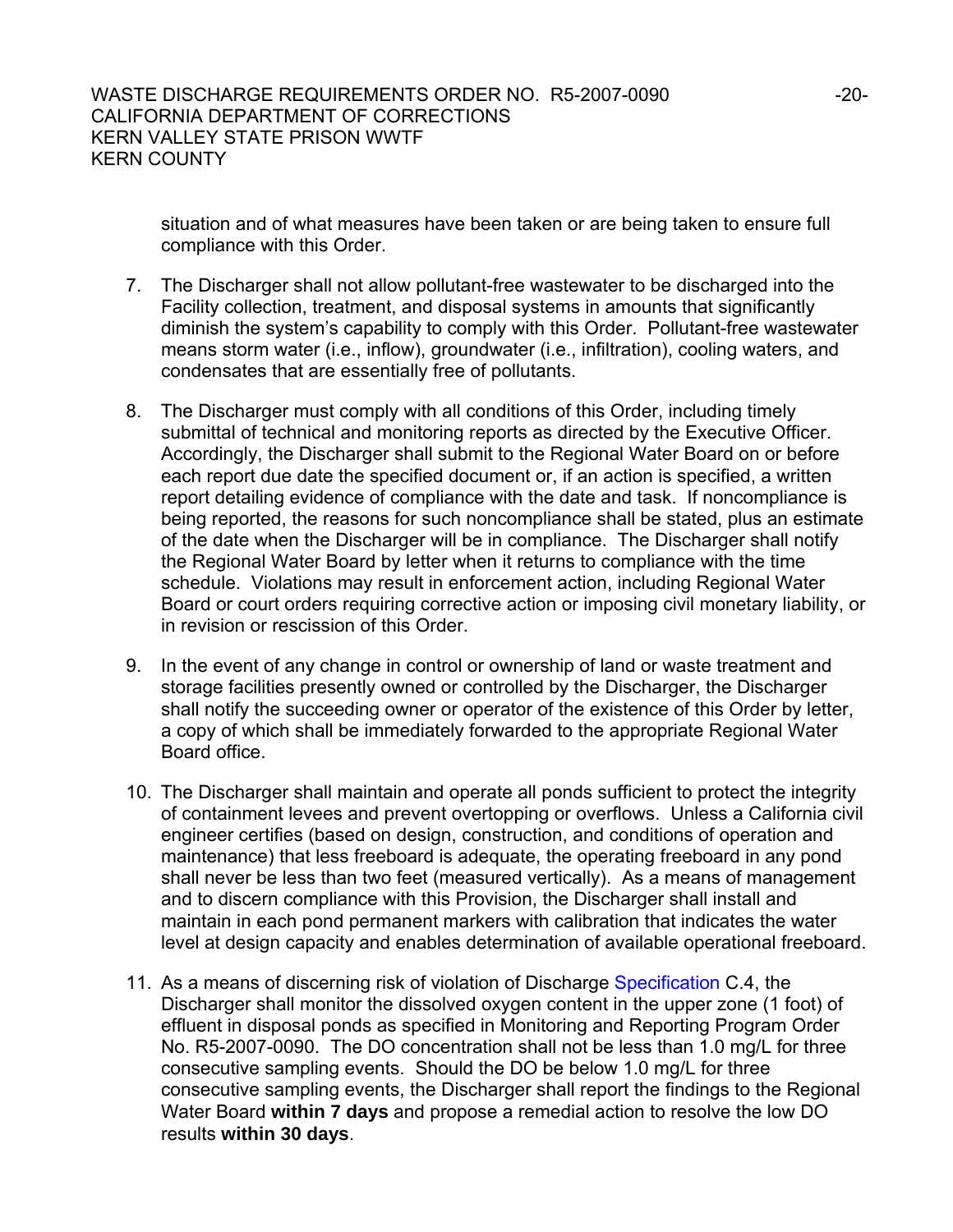- 12. To assume operation under this Order, the succeeding owner or operator must apply in writing to the Executive Officer requesting transfer of the Order. The request must contain the requesting entity's full legal name, the state of incorporation if a corporation, the address and telephone number of the persons responsible for contact with the Regional Water Board and a statement. The statement shall comply with the signatory paragraph of Standard Provision B.3 and state that the new owner or operator assumes full responsibility for compliance with this Order. Failure to submit the request shall be considered a discharge without requirements, a violation of the California Water Code. If approved by the Executive Officer, the transfer request will be submitted to the Regional Water Board for its consideration of transferring the ownership of this Order at one of its regularly scheduled meetings.
- I, PAMELA C. CREEDON, Executive Officer, do hereby certify the foregoing is a full, true, and correct copy of an Order adopted by the California Regional Water Quality Control Board, Central Valley Region, on 22 June 2007.

PAMELA C. CREEDON, Executive Officer

JSP/kes: 22 June 2007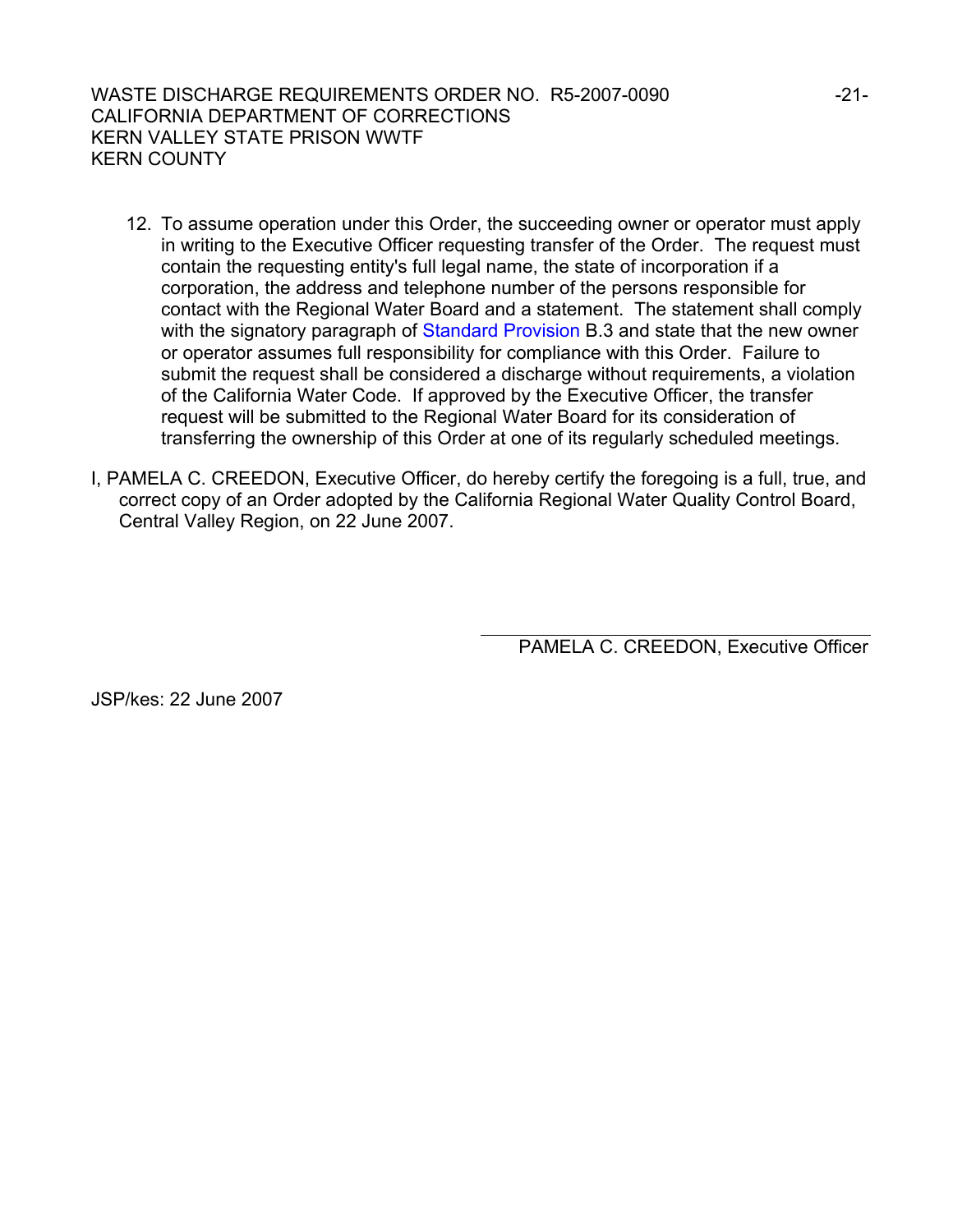### CALIFORNIA REGIONAL WATER QUALITY CONTROL BOARD CENTRAL VALLEY REGION

#### MONITORING AND REPORTING PROGRAM NO. R5-2007-0090 FOR CALIFORNIA DEPARTMENT OF CORRECTIONS KERN VALLEY STATE PRISON WASTEWATER TREATMENT FACILITY KERN COUNTY

This Monitoring and Reporting Program (MRP) is required pursuant to California Water Code section 13267.

The Discharger shall not implement any changes to this MRP unless and until the Regional Board adopts or the Executive Officer issues a revised MRP. Changes to sample location shall be established with concurrence of Regional Water Board staff, and a description of the revised stations shall be submitted for approval by the Executive Officer. All samples should be representative of the volume and nature of the discharge or matrix of material sampled. The time, date, and location of each sample shall be recorded on the sample chain of custody form. All analyses shall be performed in accordance with Standard Provisions and Reporting Requirements for Waste Discharge Requirements, dated 1 March 1991. The results of analyses performed in accordance with specified test procedures, taken more frequently than required at the locations specified in this MRP, shall be reported to the Regional Water Board and used in determining compliance.

Field test instruments (such as pH) may be used provided that:

- 1. the operator is trained in the proper use of the instrument;
- 2. the instruments are calibrated prior to each use;
- 3. instruments are serviced and/or calibrated by the manufacturer at the recommended frequency; and
- 4. field calibration reports are submitted as described in the "Reporting" section of this MRP.

Each laboratory report shall clearly identify the following:

- 1. analytical method;
- 2. measured value;
- 3. units;
- 4. what constituent a value is reported as;
- 5. method detection limit (MDL);
- 6. reporting limit (RL) (i.e., a practical quantitation limit or PQL);
- 7. documentation of cation/balance for general minerals analysis of supply water and groundwater samples.

All laboratory results shall be reported down to the MDL. Non-detect results shall be reported as less than the MDL (<MDL). Results above the MDL, but below the concentration of the lowest calibration standard for multipoint calibration methods or below the reporting limit for other methods, shall be flagged as estimated.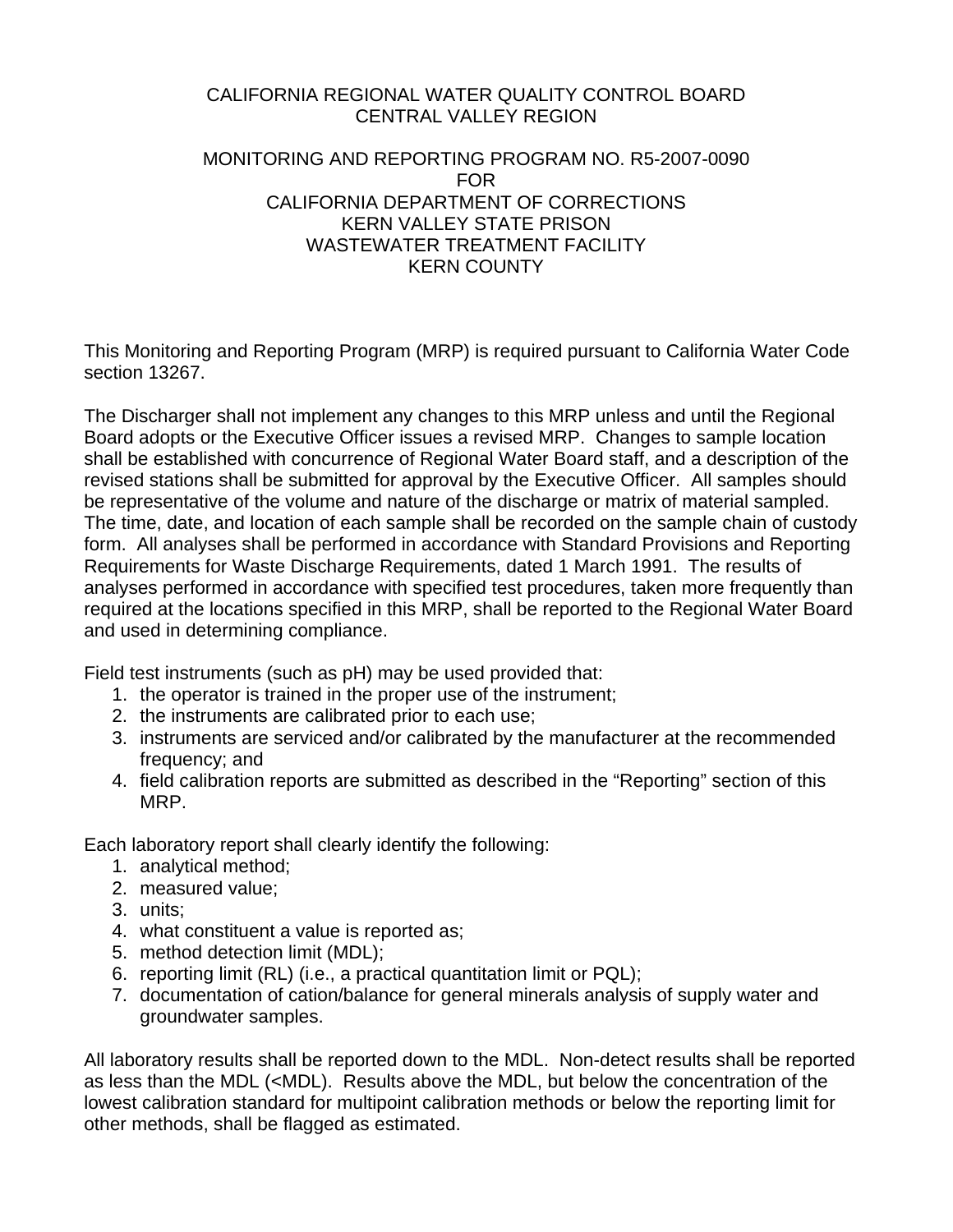#### MONITORING AND REPORTING PROGRAM NO. R5-2007-0090 KERN VALLEY STATE PRISON KERN COUNTY

Analytical procedures shall comply with the methods and holding times specified in: *Methods for Chemical Analysis of Water and Wastes* (EPA-600/4-79-020, 1983); *Methods for Determination of Inorganic Substances in Environmental Samples* (EPA/600/R-93/100, 1993); Standard Methods for the Examination of Water and Wastewater, 20<sup>th</sup> Edition (WEF, APHA, AWWA); and *Soil, Plant and Water Reference Methods for the Western Region, 2003*, 2nd Edition (hereafter Western Region Methods).

If monitoring consistently shows no significant variation in magnitude of a constituent concentration after at least 12 months of monitoring, the Discharger may request the MRP be revised to reduce monitoring frequency. The proposal must include adequate technical justification for reduction in monitoring frequency.

#### **INFLUENT MONITORING**

The Discharger shall collect influent samples at the headworks of the treatment facility prior to any treatment of waste. Time of a grab sample shall be recorded. Influent monitoring shall include at least the following:

|                               |       |                             | Sampling           |
|-------------------------------|-------|-----------------------------|--------------------|
| Constituent                   | Units | <b>Type of Sample</b>       | <b>Frequency</b>   |
| <b>Flow</b>                   | mgd   | Continuous                  | Daily <sup>1</sup> |
| <b>Monthly Average Flow</b>   | mgd   | Computed                    | Monthly            |
| BOD <sub>5</sub> <sup>2</sup> | mg/L  | 8-hr Composite <sup>3</sup> | Weekly             |
| Monthly Average BOD           | mg/L  | Calculated                  | Monthly            |

<sup>1</sup> Sample frequencies referenced hereafter in this program as daily shall not include weekends or holidays.<br><sup>2</sup> Eins day, 2020 bioshamical awrent damand

<sup>2</sup> Five-day, 20 $^{\circ}$ C biochemical oxygen demand

<sup>3</sup> 8-hour composite sampling as referred to in this program shall be flow-proportioned

### **EFFLUENT MONITORING**

The Discharger shall collect effluent samples at a point in the system following treatment and before discharge to the storage ponds. Time of collection of a grab sample shall be recorded. Effluent monitoring shall include the following:

|              |                             | Sampling               |
|--------------|-----------------------------|------------------------|
| <b>Units</b> | <b>Type of Sample</b>       | Frequency <sup>1</sup> |
| mq/L         | Grab                        | Daily <sup>2,3</sup>   |
| MPN/100 mL   | Grab                        | Weekly                 |
| pH Units     | Grab                        | Weekly                 |
|              |                             |                        |
| mg/L         | 8-hr Composite <sup>4</sup> | Weekly                 |
| mg/L         | Calculated                  | Monthly                |
|              |                             |                        |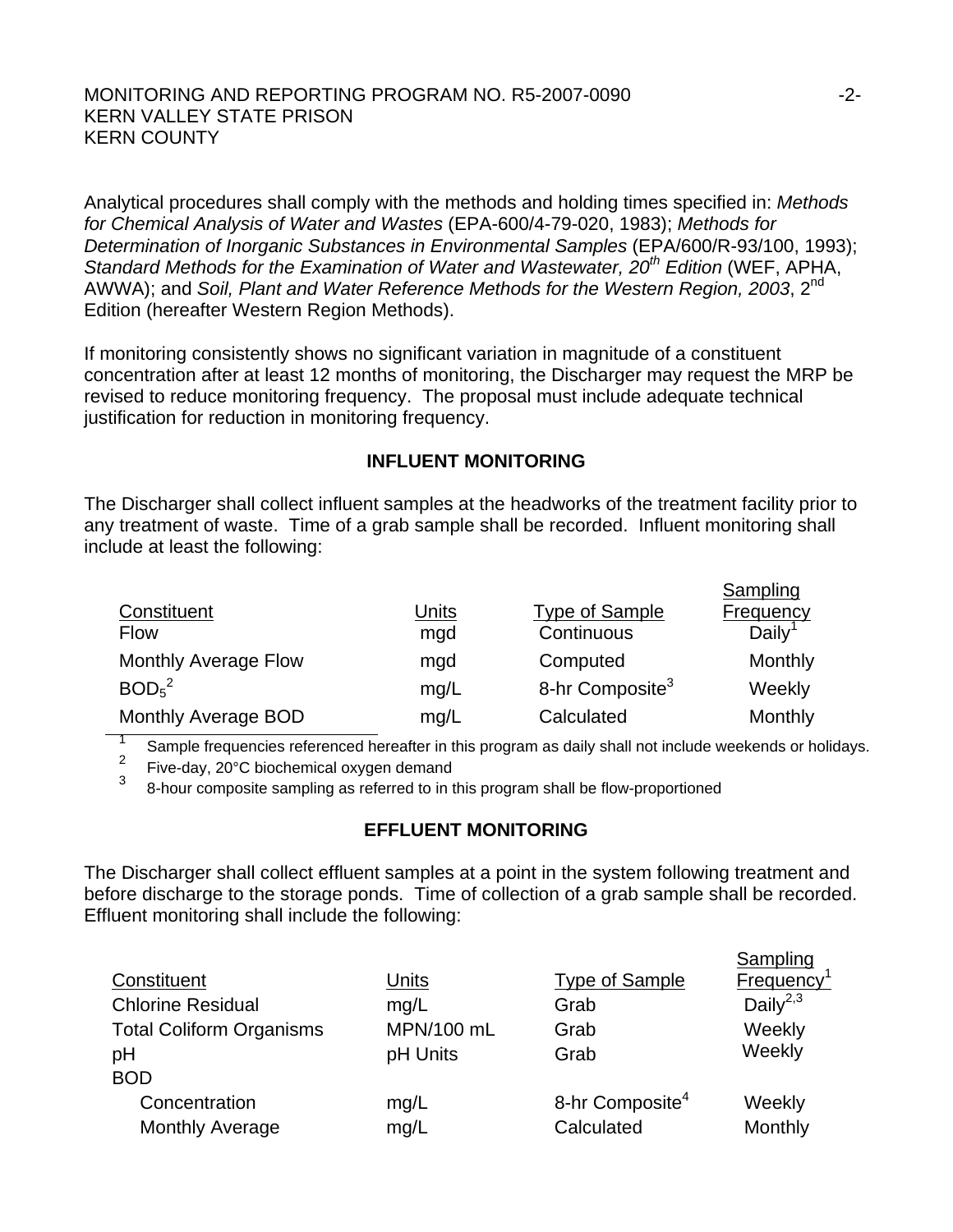### **EFFLUENT MONITORING (continued)**

| . JJ                           |          |                             |                       |
|--------------------------------|----------|-----------------------------|-----------------------|
| Concentration                  | mg/L     | 8-hr Composite <sup>4</sup> | Weekly                |
| <b>Monthly Average</b>         | mg/L     | Calculated                  | Monthly               |
| Salinity                       |          |                             |                       |
| EC <sup>5</sup>                | umhos/cm | 8-hr Composite <sup>4</sup> | Monthly               |
| TDS <sup>6</sup>               | mg/L     | 8-hr Composite <sup>4</sup> | Monthly               |
| Chloride                       | mg/L     | 8-hr Composite <sup>4</sup> | Monthly               |
| Nitrogen Forms                 |          |                             |                       |
| Nitrate (as N)                 | mg/L     | 8-hr Composite <sup>4</sup> | Monthly               |
| <b>Total Kjeldahl Nitrogen</b> |          |                             | Monthly               |
| (TKN)                          | mg/L     | 8-hr Composite <sup>4</sup> |                       |
| <b>Total Nitrogen</b>          | mg/L     | Calculated                  | Monthly               |
| General Minerals <sup>7</sup>  | mg/L     | Grab                        | Annually <sup>8</sup> |
|                                |          |                             |                       |

If results of monitoring a pollutant appear to indicate either the failure to achieve the design treatment goals of the wastewater treatment facility (e.g., the monthly mean for  $BOD_5$  or TSS exceeds 40 mg/L) or potential upset of the treatment process, but monitoring frequency is not sufficient to validate the results, the frequency of sampling shall be increased to confirm the magnitude and duration of such treatment failures, if any, and aid in identification and resolution of the problem.

<sup>2</sup> The treated effluent shall be sampled at least once daily, including weekends and holidays, to satisfy Title 22, California Code of Regulations, section 60321, unless the California Department of Health Services approves a lesser frequency.

- <sup>3</sup> Required if the Discharger wishes to conduct a study to determine the correlation between the effluent chlorine residual and total coliform concentration that demonstrates that a certain level of chloride residual will provide with reasonable certainty, consistent assurance that total coliform organisms will be less than 23 MPN/100 mL.
- $^{4}$  Flow proportioned.

TSS

- $5$  Electrical conductivity at 25 $^{\circ}$ C.
- Total dissolved solids (TDS) referenced hereafter in this program shall be determined using Environmental Protection Agency (EPA) Method No. 160.1 for combined organic and inorganic TDS and EPA Method No. 160.4 for inorganic TDS or equivalent analytical procedures specified in 40 Code of Federal Regulations (CFR) Part 136.
- $\sigma$  General Minerals as referred to in this program shall include the constituents in the General Minerals Analyte List presented below.
- <sup>8</sup> In October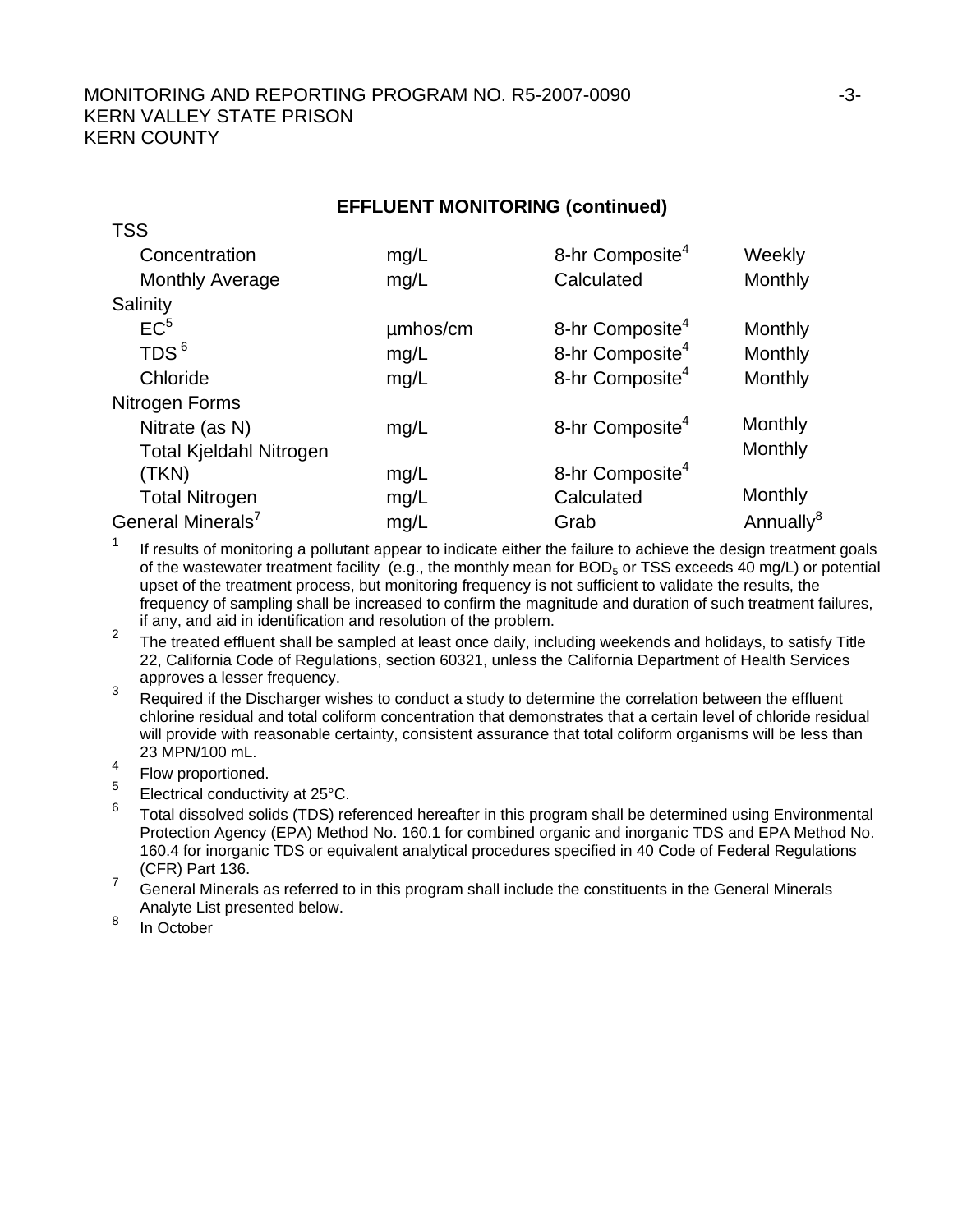#### **General Minerals Analyte List 1**

Alkalinity (as  $CaCO<sub>3</sub>$ ) pH Bicarbonate (as CaCO<sub>3</sub>) Potassium<br>Calcium Calcium Calcium Chloride Sulfate Magnesium 1

Carbonate (as CaCO<sub>3</sub>) Specific Electrical Conductivity (EC) Hardness (as CaCO<sub>3</sub>) Total Dissolved Solids (TDS)

 General Minerals analyte lists may vary depending on the laboratory, but shall include at least the above analytes and properties. An anion cation balance shall accompany results.

#### **RESERVOIR MONITORING**

The storage reservoirs shall be sampled systematically for the parameters specified below. Storage and disposal pond monitoring shall include at least the following:

| Constituent/Parameter              | <u>Units</u>      | Type of Sample       | <b>Sampling Frequency</b> |
|------------------------------------|-------------------|----------------------|---------------------------|
| Dissolved Oxygen <sup>1</sup> (DO) | mq/L              | $G$ rab <sup>2</sup> | Weekly                    |
| Freeboard $3$                      | feet <sup>4</sup> | Observation          | Weekly                    |

<sup>1</sup> To address potential for the creation of objectionable odors, the DO content in the upper zone (one foot) of either effluent storage reservoir should not be les than 1.0 mg/L for three consecutive sampling events. If results of monitoring indicate DO concentrations less than 1.0 mg/L, but monitoring frequency is not sufficient to validate the results, the frequency of sampling shall be increased to confirm the magnitude and duration of such low concentrations of DO, if any, and aid in identification and resolution of the problem.

<sup>2</sup> Samples shall be collected at a depth of one foot from the storage reservoirs, opposite the inlet, and analyzed for DO. Samples shall be collected between 0700 and 0900 hours.

<sup>3</sup> To prevent overtopping, overflows, or levee failures, freeboard in the reservoirs should never be less than two feet in the reservoir (measured vertically).

<sup>4</sup> Freeboard shall be monitored to the nearest tenth of a foot.

In addition, the Discharger shall inspect the condition of the storage reservoirs once per week and write visual observations in a bound logbook. Notations shall include observations of whether weeds are developing in the water or along the bank, and their location; whether dead algae, vegetation, scum, or debris are accumulating on the storage and disposal pond surface and their location; whether burrowing animals or insects are present; and the color of the reservoirs (e.g., dark sparkling green, dull green, yellow, gray, tan, brown, etc.). A summary of the entries made in the log during each month shall be submitted along with the monitoring report the following month.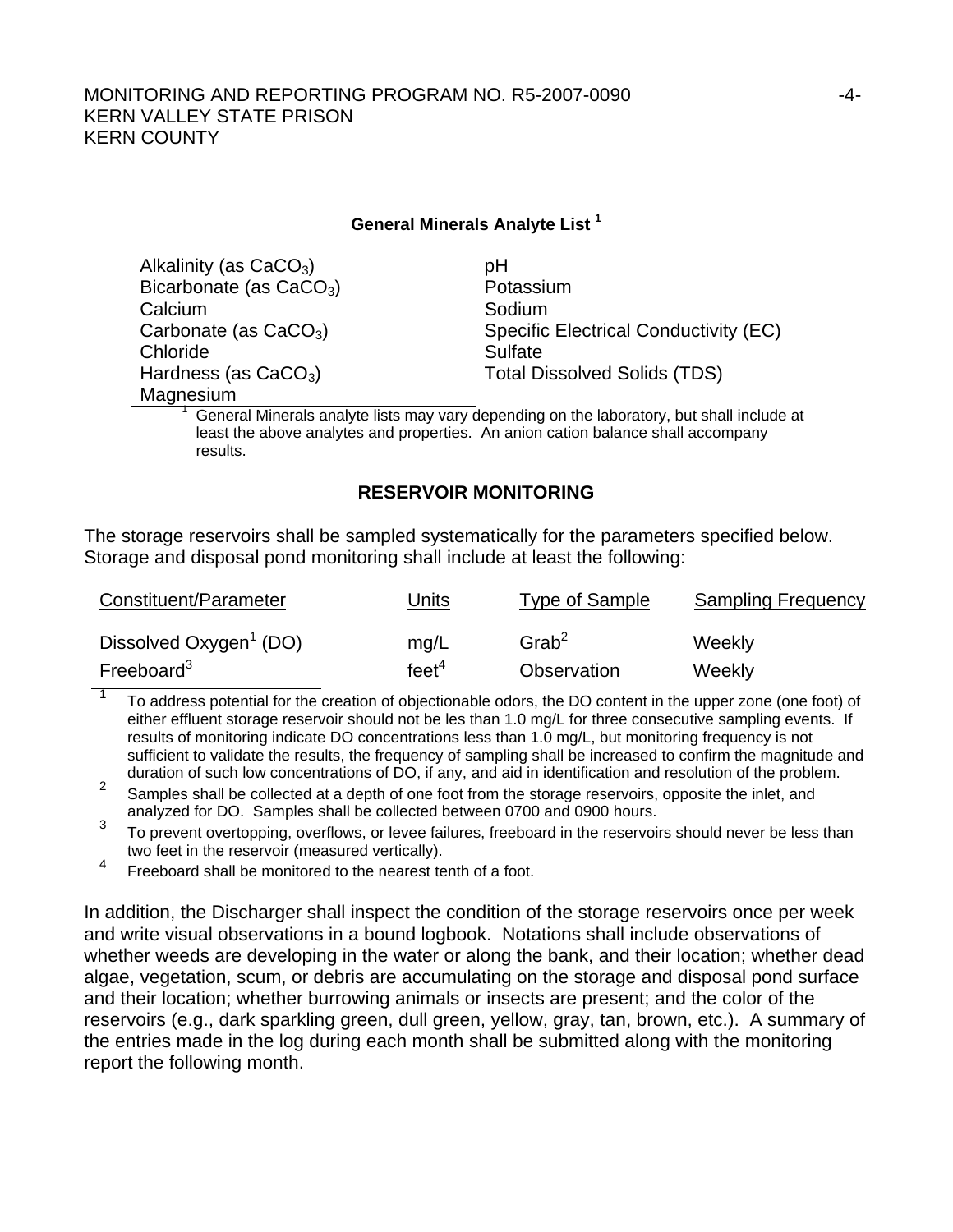### **GROUNDWATER MONITORING**

Concurrently with groundwater quality sampling, the Discharger shall measure the water level in each well as groundwater depth (in feet and hundredths) and as groundwater surface elevation (in feet and hundreds above mean sea level). The horizontal geodetic location of each monitoring well shall be provided where the point of beginning shall be described by the California State Plane Coordinate System, 1983 datum.

Prior to collecting samples and after measuring the water level, each monitoring well shall be adequately purged to remove water that has been standing within the well screen and casing that may not be chemically representative of formation water. Depending on the hydraulic conductivity of the geologic setting, the volume removed during purging is typically from 3 to 5 volumes of the standing water within the well casing and screen, or additionally the filter pack pore volume.

The Discharger shall include in its submittal of groundwater elevation data, a contour map based on said data showing the gradient and direction of groundwater flow under/around the facility and effluent disposal area(s). The groundwater contour map shall also include the location of the monitoring wells and active storage and land disposal areas (i.e., areas receiving treated effluent).

|                                 |                                 | Type of       |                                                  |
|---------------------------------|---------------------------------|---------------|--------------------------------------------------|
| Constituent/Parameter           | Units                           | <b>Sample</b> | <b>Frequency</b>                                 |
| Depth to groundwater            | Feet <sup>1</sup><br>Feet above | Measured      | Quarterly <sup>2</sup><br>Quarterly <sup>2</sup> |
| Groundwater elevation           | mean sea level                  | Calculated    |                                                  |
| <b>Total Coliform Organisms</b> | MPN/100 mL                      | Grab          | Quarterly <sup>2</sup>                           |
| Trihalomethanes <sup>3</sup>    | ug/L                            | Grab          | Quarterly <sup>2</sup>                           |
| Nitrogen compounds:             |                                 |               |                                                  |
| Nitrate (as $NO3-N$ )           | mg/L                            | Grab          | Quarterly <sup>2</sup>                           |
| Total Nitrogen (as N)           | mg/L                            | Calculated    | Quarterly <sup>2</sup>                           |
| General Minerals <sup>4</sup>   | mg/L                            | Grab          | Annually <sup>5</sup>                            |
| <b>Iron</b>                     | mg/L                            | Grab          | Annually <sup>5</sup>                            |
| Manganese                       | mg/L                            | Grab          | Annually <sup>5</sup>                            |

1. To the nearest hundredth of a foot.

2. January, April, July and October.

3. Individual trihalomethane constituent concentrations shall be identified using EPA method No. 8260B or equivalent.

4. General minerals lists may vary, depending on the laboratory, but shall include at least the analytes and properties listed in the General Minerals Analyte List included herein in the Effluent Monitoring section. An anion/cation balance demonstrating that analyses are complete shall accompany the results.

5. In October.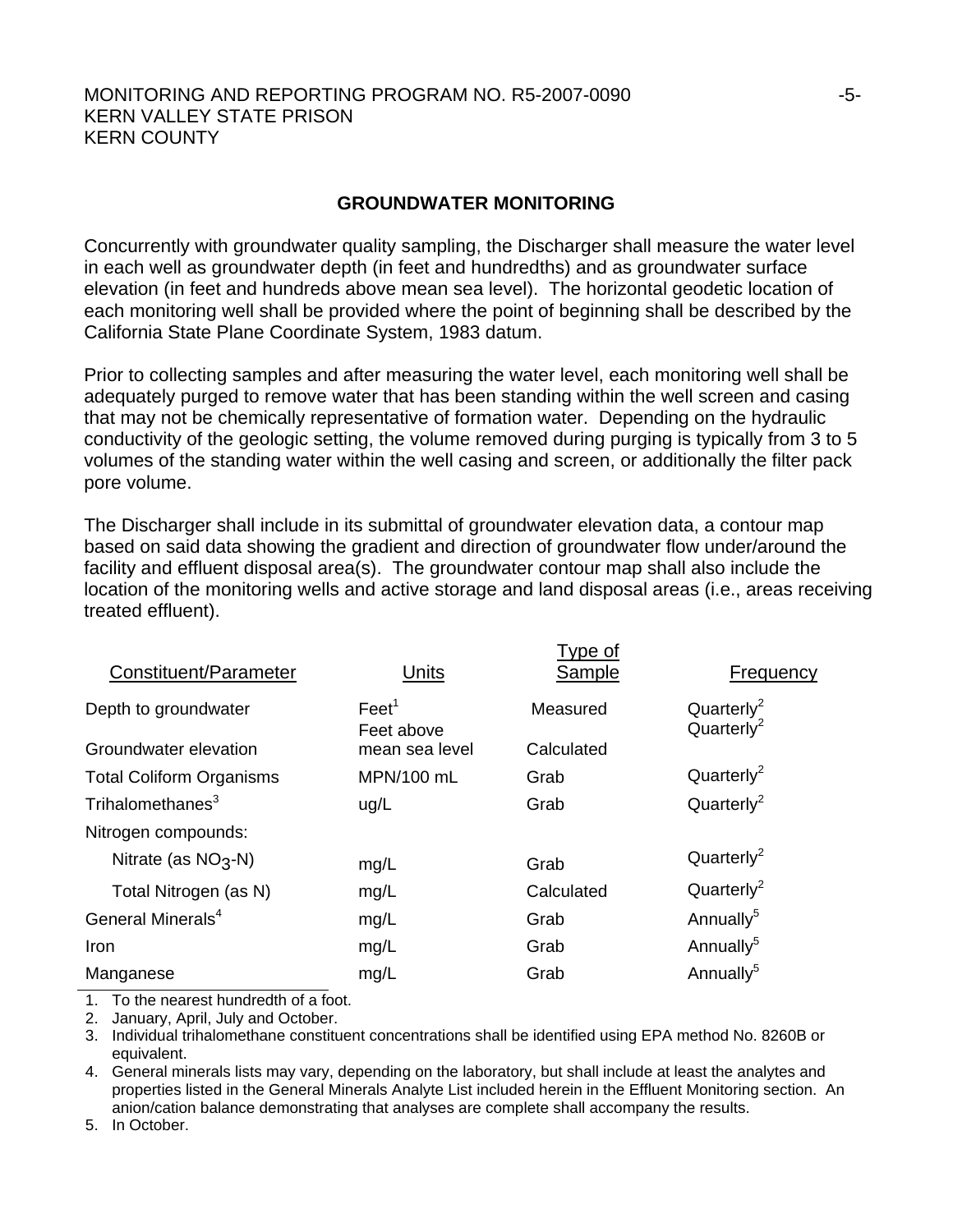#### **WATER SUPPLY MONITORING**

The supply water shall be monitored as follows:

| Constituent<br>EC <sup>1</sup> | Units    | Measurement | <b>Frequency</b>       |
|--------------------------------|----------|-------------|------------------------|
|                                | µmbos/cm | Grab        | Quarterly <sup>2</sup> |
| Arsenic                        | mq/L     | Grab        | Quarterly <sup>2</sup> |
| General Minerals <sup>3</sup>  | mq/L     | Grab        | Annually <sup>4</sup>  |

<sup>1</sup> EC shall be reported as a flow-weighted average from all supply wells. Include copies of supporting calculations with monitoring reports.

 $\frac{2}{3}$  January, April, July and October.

General minerals lists may vary, depending on the laboratory, but shall include at least the analytes and properties listed in the General Minerals Analyte List included herein in the Effluent Monitoring section. An anion/cation balance demonstrating that analyses are complete shall accompany the results.

<sup>4</sup> In October.

#### **SLUDGE MONITORING**

To ensure that discharges to the WWTF are not inerferring with treatment process, the Discharger shall collect a composite sample of sludge annually, as set forth by Title 40 Code of federal Regulations (CFR) Part 503.16. Any Notice of Necessary Information (NANI) form prepared for submittal to the United States Environmental Protection Agency shall be forwarded to the Regional Board.

Composite samples shall be collected in accordance with the Environmental Protection Agency's *POTW Sludge Sampling And Analysis Guidance Document* (EPA/ 833B89100, August 1989) and test for metals:

| Arsenic    | Copper  | Nickel   |
|------------|---------|----------|
| Cadmium    | Lead    | Selenium |
| Molybdenum | Mercury | Zinc     |

The control of pathogens and the reduction of vector attraction shall be achieved in accordance with the Environmental Protection Agency's *Control of Pathogens and Vectors In sewage Sludge* (EPA/625-R-92/013, July 2003).

Sampling records shall be retained for a minimum of five years. A log shall be kept of sludge quantities generated and of handling, application, and disposal activities. The frequency of entries is discretionary; however, a log should be complete enough to serve as a basis for part of the annual report.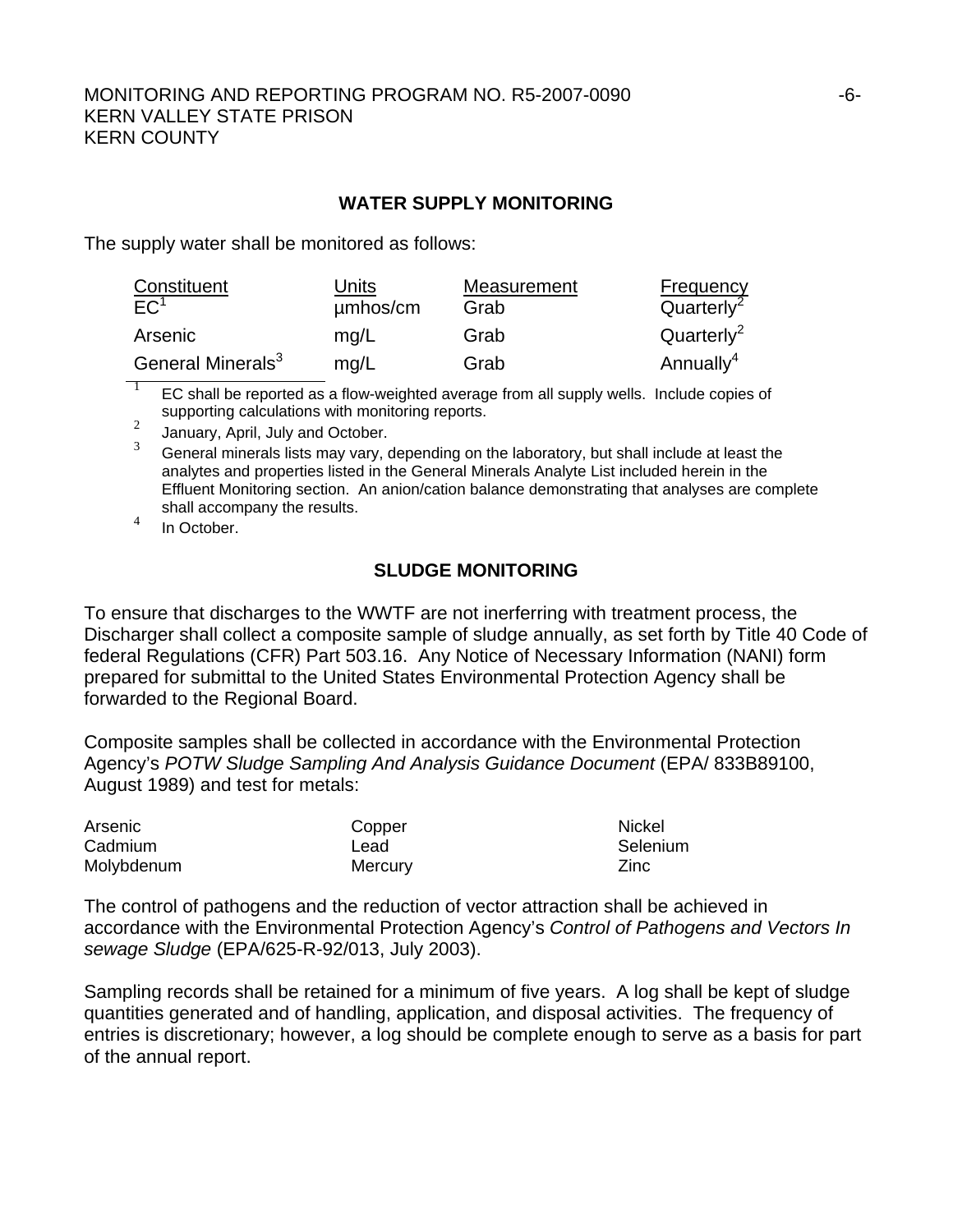#### MONITORING AND REPORTING PROGRAM NO. R5-2007-0090 -7- KERN VALLEY STATE PRISON KERN COUNTY

# **USE AREA MONITORING**

Monitoring of the land application area shall be conducted daily (when recycled water is being applied )and the results shall be included in an annual monitoring report. Evidence of erosion, field saturation, runoff, or the presence of nuisance conditions shall be noted in the annual monitoring report. Effluent monitoring results shall be used in calculations to ascertain loading rates at the application area. Monitoring of the land application areas shall include the following:

| Constituent                                | Units          | Type of Sample          | Sampling           |
|--------------------------------------------|----------------|-------------------------|--------------------|
|                                            |                |                         | Frequency          |
| Acreage Applied <sup>1</sup>               | Acres          | Calculated              | Daily <sup>2</sup> |
| Application Rate <sup>3</sup>              | Gal/acre/day   | Calculated              | Daily <sup>2</sup> |
| BOD <sub>5</sub> Loading Rate <sup>3</sup> | lbs/acre/day   | Calculated <sup>4</sup> | Monthly            |
| <b>Total Nitrogen Loading</b>              | Ibs/acre/month | Calculated <sup>4</sup> | Monthly            |
| Rate <sup>3</sup>                          |                |                         |                    |

<sup>1</sup> Land application areas shall be identified.<br><sup>2</sup> While recycled water is being applied and for at least 48-hours following application.

 $3$  For each land application area.

 $4$  BOD<sub>5</sub> and Total Nitrogen loading rates shall be calculated using the daily applied volume of wastewater, daily application area, and a running average of the three most recent results of  $BOD<sub>5</sub>$  and Total Nitrogen, which shall also be reported along with supporting calculations.

#### **REPORTING**

The Discharger shall report monitoring data and information as required in this MRP and as required in the Standard Provisions and Reporting Requirements. Daily, weekly, semimonthly, and monthly data shall be reported in monthly monitoring reports.

Monitoring data and/or discussions submitted concerning WWTF performance must also be signed and certified by the chief plant operator. When reports contain laboratory analyses performed by the Discharger and the chief plant operator is not in the direct line of supervision of the laboratory, reports must also be signed and certified by the chief of the laboratory.

In reporting monitoring data, the Discharger shall arrange the data in tabular form so that the date, the constituents, and the concentrations are readily discernible. The data shall be summarized in such a manner that illustrates clearly, whether the Discharger complies with waste discharge requirements. If the Discharger monitors any pollutant at the locations designated herein more frequently than is required by this Order, the results of such monitoring shall be included in the discharge monitoring report.

### **A. Monthly Reports**

Daily, weekly, and monthly monitoring data shall be reported in monthly monitoring reports. Monthly monitoring reports shall be submitted to the Regional Board **by the 1st**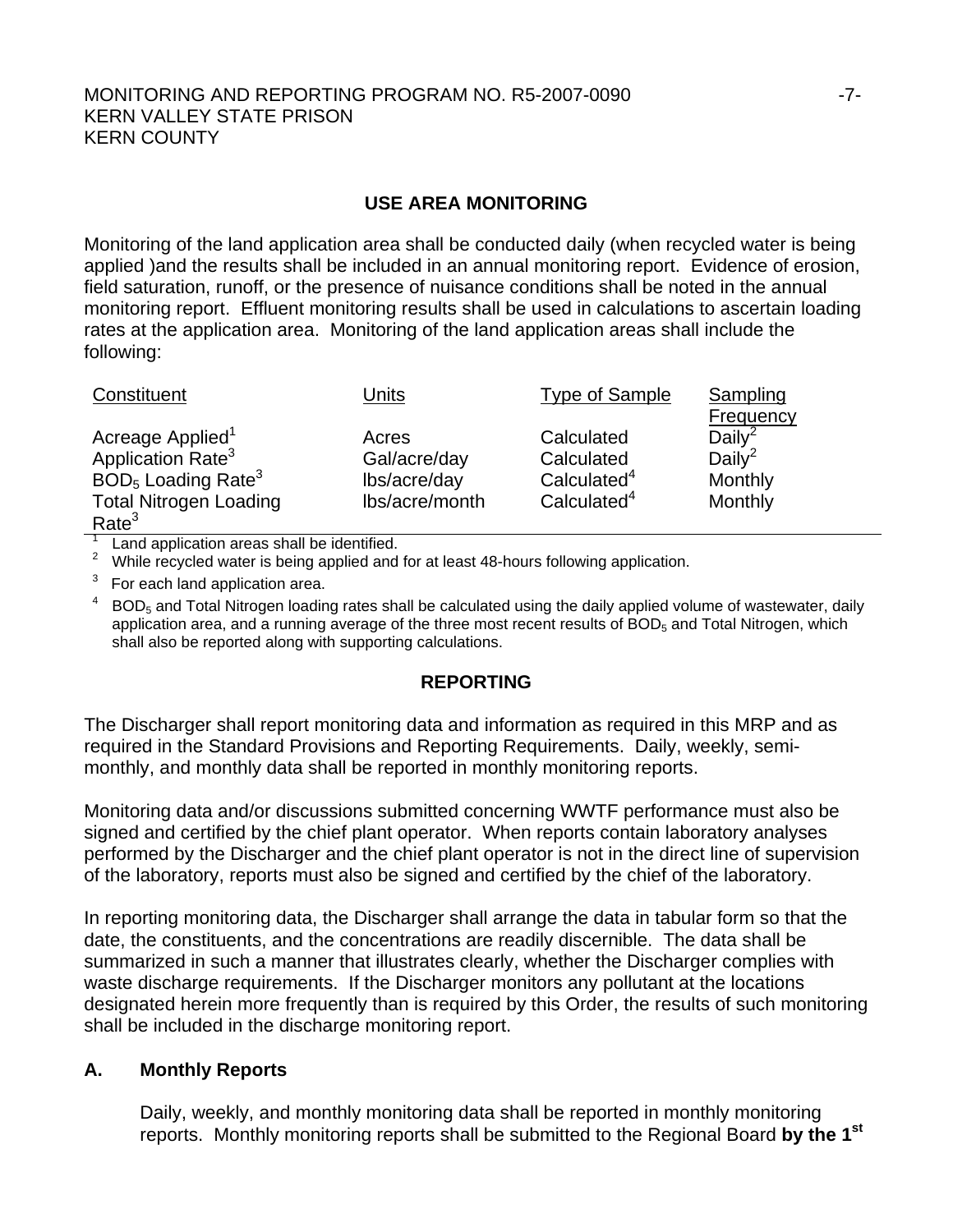**day of the second month following sampling** (i.e., the January Report is due by 1 March). At a minimum, the reports shall include at the minimum:

- 1. Results of influent, effluent, pond, and use area (land application) monitoring;
- 2. Calculated Monthly Average Daily Flow;
- 3. A comparison of monitoring data to the discharge specifications and an explanation of any violation of those requirements. Data shall be presented in tabular format;
- 4. Copies of laboratory analytical reports; and
- 5. A calibration log verifying calibration of all hand-held monitoring instruments and devices used to comply with the prescribed monitoring program.

#### **B. Quarterly Reports**

**Wastewater**: Daily, weekly, monthly, and quarterly monitoring data shall be reported in quarterly monitoring reports. Quarterly monitoring reports shall be submitted to the Regional Water Board **by the 1st day of the second month after the calendar quarter** (i.e., the 1<sup>st</sup> Quarter Report is due by 1 May, 2<sup>nd</sup> Quarter Report is due by 1 August, and the 3<sup>rd</sup> Quarter Report is due 1 November). The monthly reports required on 1 May, 1 August, and 1 November shall be combined with the quarterly report for ease of submittal. Quarterly monitoring reports shall include all monitoring data required in the monthly monitoring schedule, and the data from quarterly effluent and water supply monitoring events.

*Groundwater:* Quarterly groundwater monitoring data shall be reported in quarterly monitoring reports and submitted to the Regional Water Board as detailed in the previous section. Quarterly monitoring reports shall include all monitoring data required from quarterly groundwater monitoring events. The quarterly groundwater monitoring reports shall contain:

- 1. Quarterly groundwater contour maps;
- 2. Graphs of the laboratory analytical data for all samples taken from each well within at least the previous five calendar years. Each such graph shall plot over time for a given monitoring well the concentration of one or more waste constituents; and
- 3. All monitoring analytical data obtained during the quarter presented in tabular form and included with previous data obtained for the given well.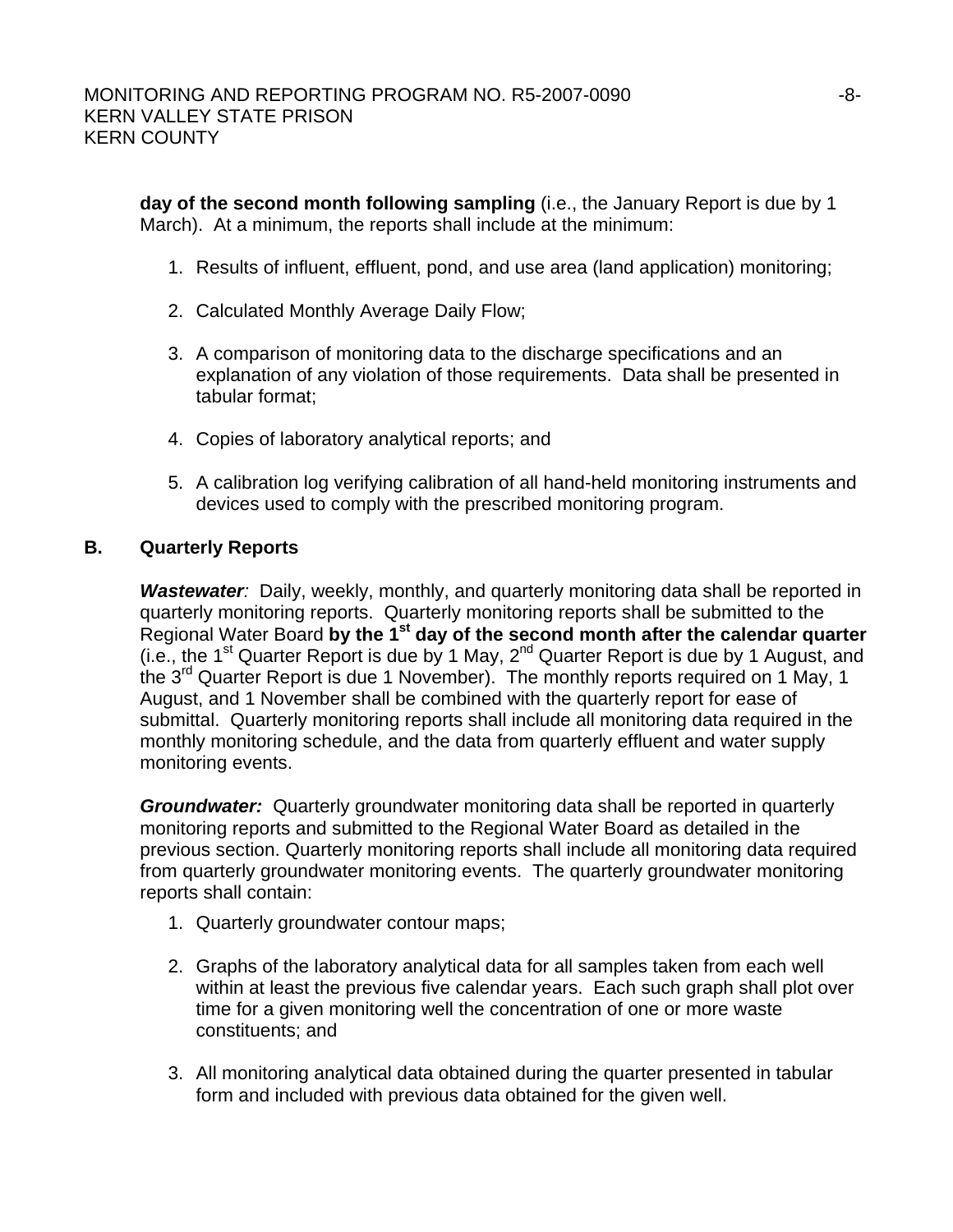### **C. Annual Reports**

*Wastewater:* An Annual Report shall be prepared as a fourth quarter monitoring report. The Annual Report will include all monitoring data required in the monthly/quarterly schedule plus the results of any annually sampled constituents (general minerals, selected metals, etc). The Annual Report shall be submitted to the Regional Board **by 1 February of the year following the year the samples were collected.** In addition to the data normally presented, the Annual Report shall include the following:

- 1. The names, certificate grades, and general responsibilities of all persons in charge of wastewater treatment and disposal;
- 2. The names and telephone numbers of persons to contact regarding the WWTF for emergency and routine situations;
- 3. A statement certifying when the flow meter and other monitoring instruments and devices were last calibrated, including identification of who performed the calibrations (standard Provision C.4);
- 4. A statement whether the current operation and maintenance manual, and contingency plan, reflect the WWTF as currently constructed and operated, and the dates when these documents were last reviewed for adequacy;
- 5. The results of an annual evaluation conducted pursuant to Standard Provisions E.4 and a figure depicting monthly average discharge flow for the previous five calendar years;
- 6. The most recent water supply report including laboratory data;
- 7. A summary of sludge monitoring, including:
	- a. Annual sludge production in dry tons and percent solids;
	- b. A schematic diagram showing sludge handling facilities and solids flow diagram; and
	- c. A description of disposal methods, including the following information related to the disposal methods used at the WWTF. If more than one method is used, include the percentage of sludge production disposed of by each method.
		- i. For **landfill disposal**, include (a) the Order numbers that regulate the landfill(s) used, (b) the present classifications of the landfill(s) used, and (c) the names and locations of the facilities receiving the sludge.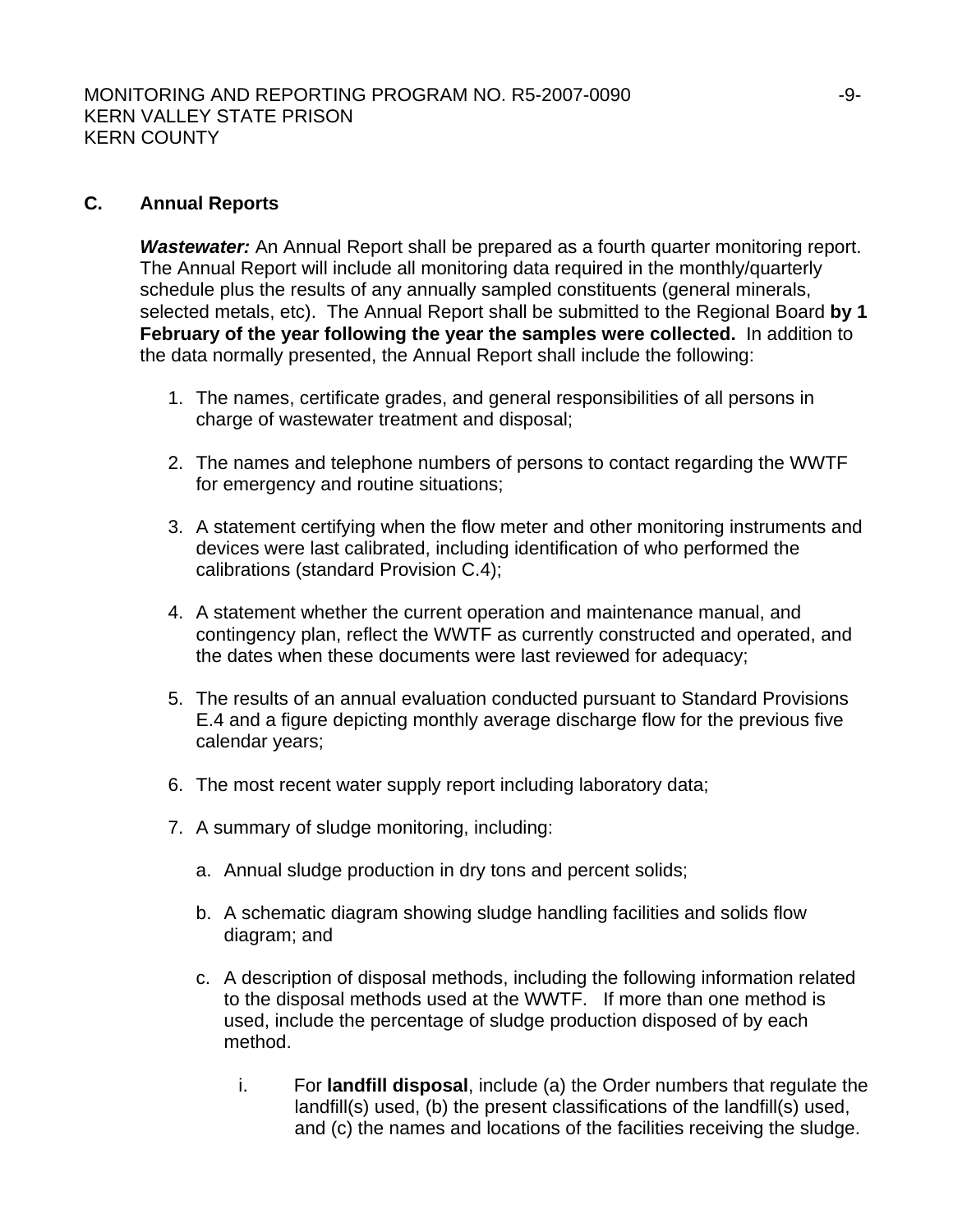- ii. For **land application**, include: (a) the locations of the site(s), and (b) the Order number of any WDRs that regulates the site(s).
- iii. For **incineration**, include: (a) the names and location of the site(s) where sludge incineration occurs, (b) the Order numbers of WDRs that regulate the site(s), (c) the disposal method of ash, and (d) the names and locations of facilities receiving ash (if applicable); and
- iv. For **composting**, include: (a) the location of the site(s), and (b) the order numbers of any WDRs that regulate the site(s).
- 8. A summary of all recycled water operations for the previous year (i.e., from October through September). The summary shall discuss total monthly water application; total wastewater recycled annually; total nutrient loading annually from applied wastewater, biosolids, and chemical fertilizers; and total estimated amount of nutrients removed through crop harvest. The summary shall also review the use area management plan (described in Provision F.7) and make recommendations regarding continuation or modification of the plan. In short, the summary shall present a mass balance relative to constituents of concern and hydraulic loading along with supporting data and calculations.
- 9. A summary and discussion of the compliance record for the reporting period. If violations have occurred, the report shall also discuss the corrective actions taken and planned to bring the discharge into full compliance with this Order.

*Groundwater:* An Annual Groundwater Monitoring Report shall be prepared as a fourth quarter groundwater monitoring report. The Annual Groundwater Monitoring Report will include all groundwater monitoring data required in the monthly/quarterly groundwater monitoring schedule plus the results of any annually sampled groundwater constituents (general minerals, selected metals, etc). The Annual Groundwater Monitoring Report shall be submitted to the Regional Board **by 1 February of the year following the year the samples were collected.** In addition to the data normally presented in the quarterly groundwater monitoring reports, the Annual Report shall include the following:

- 1. Quarterly groundwater contour maps from the previous four quarters;
- 2. Graphs of the analytical data for all samples collected from each monitoring well for at least five calendar years. Each such graph shall plot over time for a given monitoring well the concentration of one or more waste constituents specified herein and selected in concurrence with Regional Water Board staff. Graphs shall be plotted at a scale appropriate to show trends or variations in water quality, and shall plot each datum, rather than plotting mean values.
- 3. All monitoring data obtained during the previous monitoring events for at least the last five calendar years.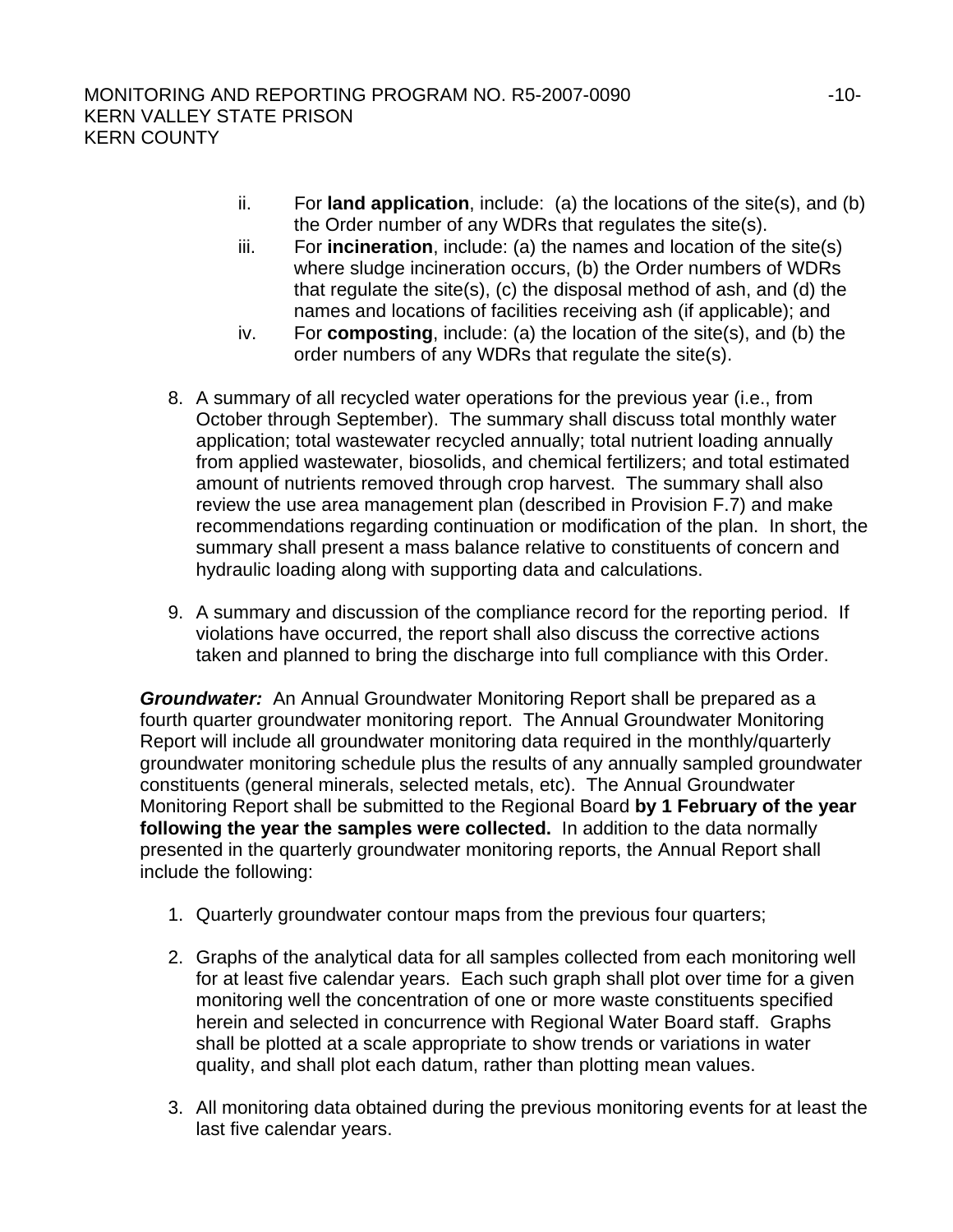#### MONITORING AND REPORTING PROGRAM NO. R5-2007-0090 KERN VALLEY STATE PRISON KERN COUNTY

All technical reports required herein must be overseen and certified by a California registered civil engineer, certified engineering geologist, or certified hydrogeologist in accordance with California Business and Professions Code, sections 6735, 7835, and 7835.1.

All reports submitted in response to this Order shall comply with the signatory requirements in Standard Provision B.3.

A transmittal letter shall accompany each self-monitoring report. The letter shall discuss any violations during the reporting period and all actions taken or planned for correcting violations, such as operation or facility modifications. If the Discharger has previously submitted a report describing corrective actions and/or a time schedule for implementing the corrective actions, reference to the previous correspondence will be satisfactory.

The Discharger shall implement the above monitoring program on the first day of the month following adoption of this Order.

 $\overline{\phantom{a}}$  , which is a set of the set of the set of the set of the set of the set of the set of the set of the set of the set of the set of the set of the set of the set of the set of the set of the set of the set of th

PAMELA C. CREEDON, Executive Officer

22 June 2007\_ (Date)

JSP/kes: 22 June 2007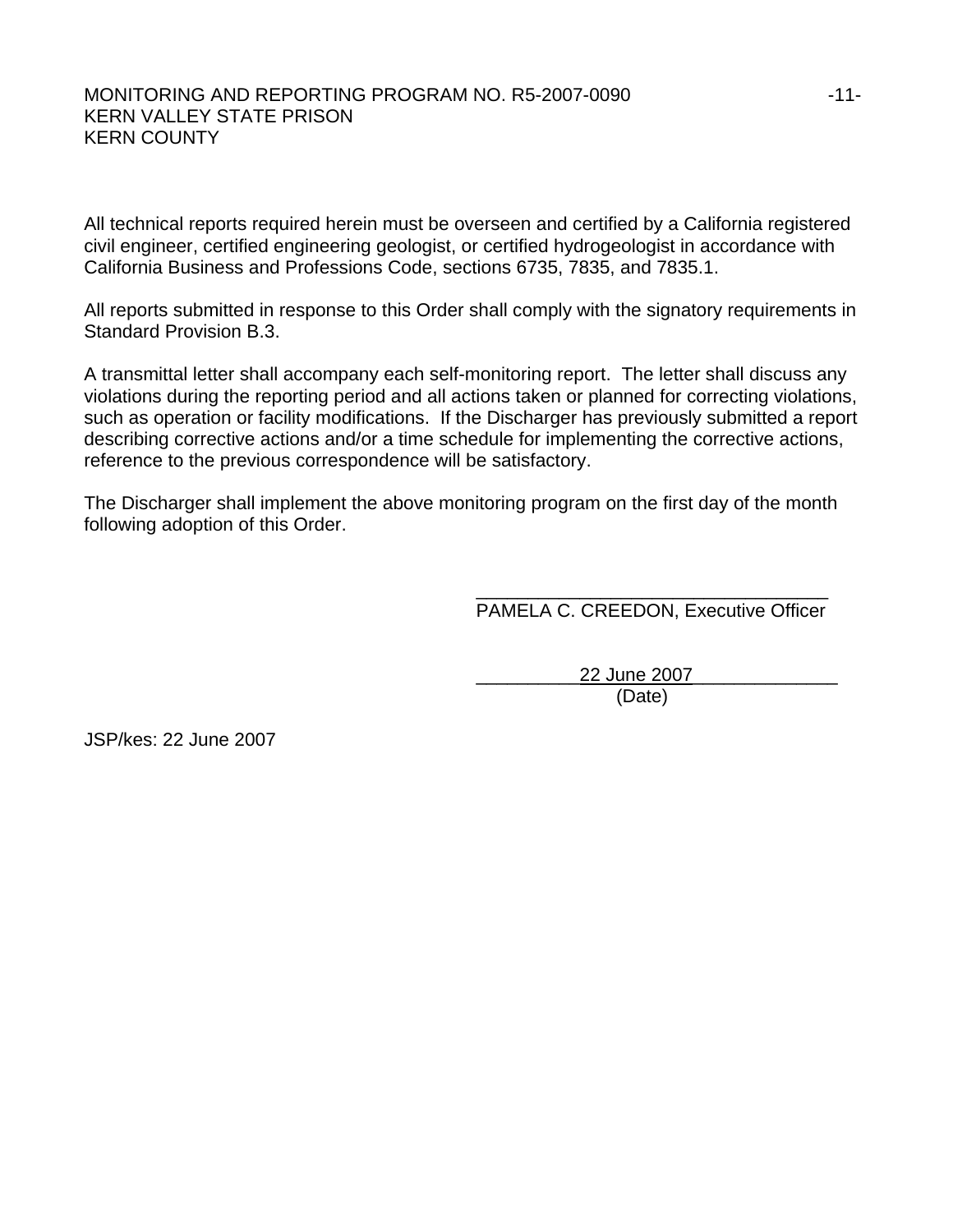### INFORMATION SHEET

ORDER NO. R5-2007-0090 CALIFORNIA DEPARTMENT OF CORRECTIONS KERN VALLEY STATE PRISON WASTEWATER TREATMENT FACILITY KERN COUNTY

#### **Background**

The California Department of Corrections (Discharger) operates a wastewater collection, treatment, and disposal facility (WWTF) at the Kern Valley State Prison (Prison). The WWTF was designed and constructed to process all of the wastewater generated from the Prison. No outside sewer mains are connected to the Prison sewer system. The WWTF has an average daily flow of 0.77 million gallons per day (mgd).

The Discharger submitted a report of waste discharge (RWD) dated 8 April 2003, for a new WWTF to serve the Prison. The WWTF provides disinfected secondary treatment of the wastewater stream. Treatment includes screening to remove large solids, extended aeration, and disinfection. Waste activated sludge is pumped to lined drying beds pending offsite disposal. Disinfected effluent is discharged into two unlined storage ponds and subsequently discharged to a 200-acre effluent disposal area or use area.

#### **Solids and Biosolids Disposal**

Screenings and grit removed from the wastewater are dewatered and placed in a dumpster prior to disposal at an offsite landfill. Sludge is discharged to the six lined sludge-drying beds for digestion and thickening. The sludge drying beds are lined with soil cement and have under drain systems to return liquids to the headworks. The Discharger will have sludge hauled by a composting firm for reuse of the sludge as compost.

### **Basin Plan, Beneficial Uses, and Regulatory Considerations**

The Basin Plan indicates the greatest long-term problem facing the entire Tulare Lake Basin is increasing salinity in groundwater, a process accelerated by man's activities and particularly affected by intensive irrigated agriculture. The Regional Board encourages proactive management of waste streams by dischargers to control addition of salt through use, and has established an incremental EC limitation of 500 umhos/cm as the measure of the maximum permissible addition of salt constituents through use. A more restrictive limitation on salt constituents added through use is appropriate where necessary to assure compliance with a groundwater limitation for any constituent established by the Regional Water Board.

#### **Antidegradation**

The antidegradation directives of State Water Board Resolution No. 68-16, "Statement of Policy With Respect to Maintaining High Quality Waters in California," or "Antidegradation Policy" require that waters of the State that are better in quality than established water quality objectives be maintained "consistent with the maximum benefit to the people of the State." Waters can be of high quality for some constituents or beneficial uses and not others. Policy and procedures for complying with this directive are set forth in the basin plan.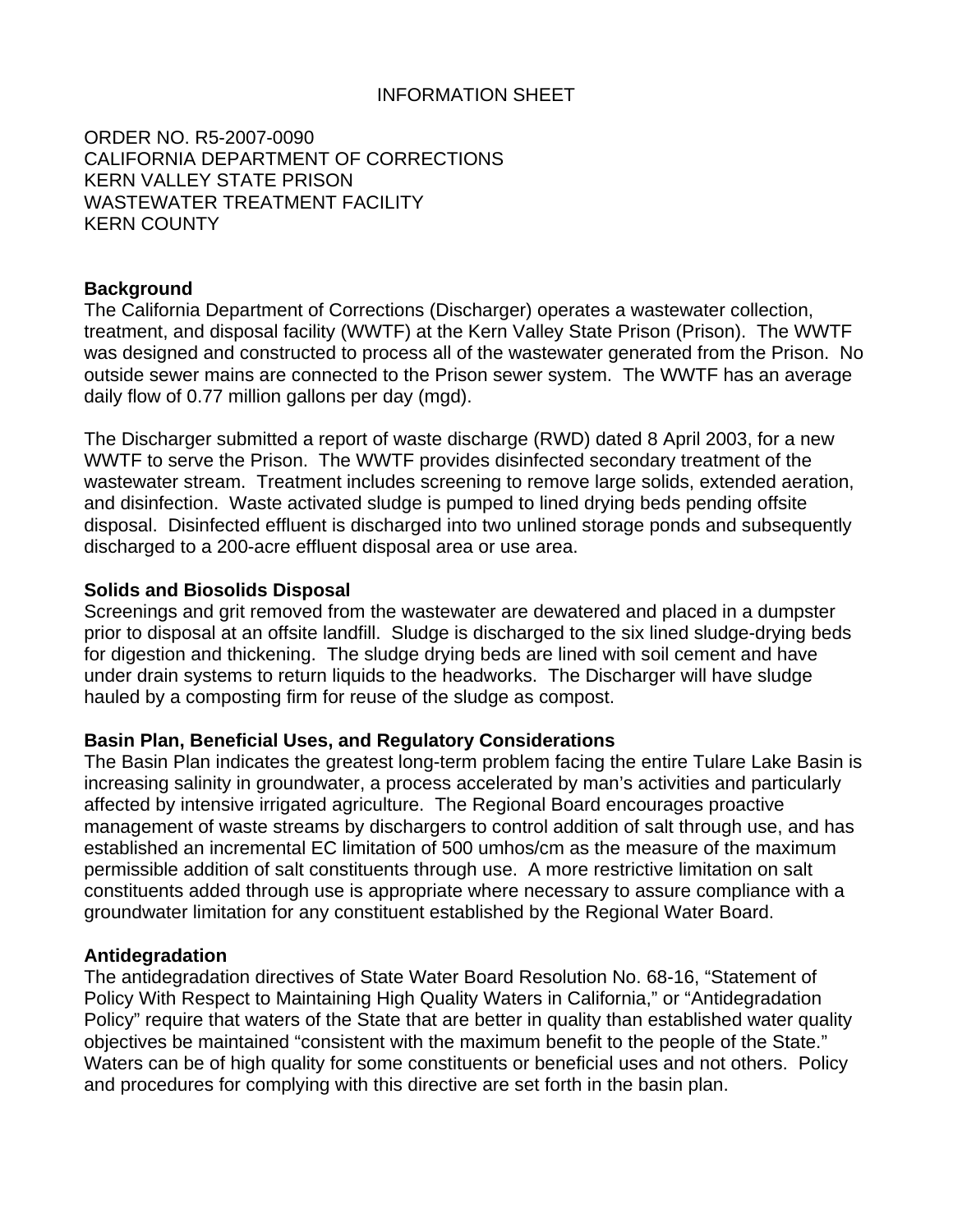### INFORMATION SHEET-ORDER NO. R5-2007-0090 -2- CALIFORNIA DEPARTMENT OF CORRECTIONS KERN VALLEY STATE PRISON

Shallow groundwater in the vicinity of the Prison is not of high water quality. EC and TDS concentrations in background groundwater are four to five times greater than that of the effluent that is discharged and thus no degradation will occur. Any impacts to the shallow groundwater will be localized and will not affect any beneficial uses. Due to the low permeability of the confining clay layer, it is expected that there will be minimal migration from the shallow groundwater to the deeper, confined groundwater. Any migration that does occur will be at or below the natural background levels of the shallow groundwater.

# **Treatment Technology and Control**

The Discharger provides treatment and control of the discharge that incorporates:

- a. Alarm and automatic flow diversion systems to prevent system bypass or overflow;
- b. Secondary treatment of the wastewater;
- c. A nitrogen removal treatment process;
- d. Disinfection of treated effluent;
- e. Recycled water application at plant uptake (for nitrogen and water) rates;
- f. Appropriate biosolids storage and disposal practices;
- g. An Operation and Maintenance (O&M) manual; and
- h. Certified operators to insure proper operation and maintenance.

The disinfection of the treated effluent was required due to the possibility of groundwater occurring within five feet of the effluent storage pond bottoms. The Discharger had the option of lining the storage ponds, or disinfecting the effluent and chose the latter option.

### **Compliance History**

Regional Water Board staff has conducted two inspections of the WWTF. The first inspection was on 15 January 2005 and the next on 21 February 2006. The 15 January 2005 inspection noted several deficiencies including the lack of an O&M manual, cracks in the soil cement lining the aeration basins and sludge drying beds, lack of wash water containment structures, various components of the WWTF (chlorine contact chamber, blowers, etc) that were inoperable or being operated manually, and an area in need of repair due to a broken water line. The Discharger had corrected all the cited violations except for the automatic operation of the components of the WWTF by the time of the February 2006 inspection. The Discharger continues to have all WWTF personnel trained to use the automated system to increase the WWTF efficiency.

The Regional Water Board adopted Monitoring and Reporting Program (MRP) No. R5-2005- 0824 on 18 August 2005 in accordance with the provisions of CWC section 13267. The MRP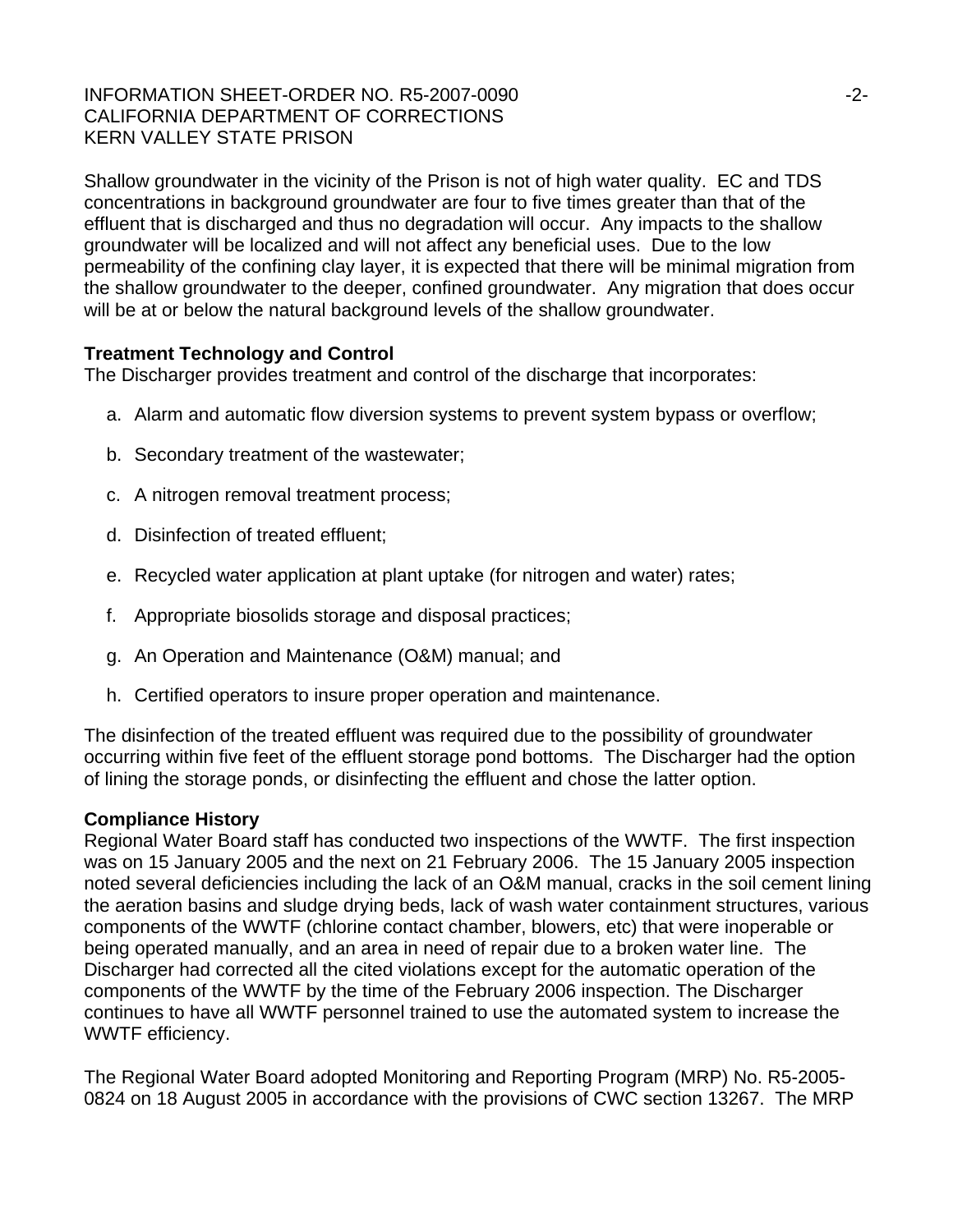#### INFORMATION SHEET-ORDER NO. R5-2007-0090 -3- CALIFORNIA DEPARTMENT OF CORRECTIONS KERN VALLEY STATE PRISON

allowed the Discharger to characterize the waste discharge while operating in accordance with the provisions of CWC section 13264. The discharger submits monthly Self Monitoring reports per the requirements contained in the MRP. The results illustrate the effectiveness of the WWTF with 97% and 98% removal for BOD and TSS, respectively.

The Discharger's tenant farmer uses the disinfected water to supplement the irrigation of alfalfa, Sudan grass, or corn silage on the 200-acre Use Area that is not used for human consumption. The Discharger submitted a *Recycled Water System Management Plan* in July 2006 that illustrates that the crops will remain nitrogen deficient even if all of the treated wastewater was applied to the crops.

#### **Groundwater Conditions**

Regional groundwater flows westerly and the depth of water occurs about 40 feet below ground surface (bgs), according to information in *Lines of Equal Elevation of Water in Wells in Unconfined Aquifer*, published by the California Department of Water Resources (DWR) in Spring 1997. The actual depth to shallow groundwater is on the order of 10 to 30 feet bgs and resulted in the discharger disinfecting the effluent, as there was a possibility the depth of water beneath the storage ponds would have been less than 5 feet from the base of the ponds. This uppermost groundwater layer is separated from the remainder of the aquifer by a confining clay layer, designated the Corcoran Clay, at about 300 feet bgs. Generally, water quality is better in the confined aquifer below the Corcoran Clay, and most domestic and irrigation wells in the area are perforated below the Corcoran Clay.

Shallow groundwater exceeds Water Quality Objectives for nitrate as nitrogen, EC, TDS, chloride, and arsenic. However, the spatial distribution of the elevated results indicate they are regional in nature and do not reflect an impact from the WWTF. The Discharger collected samples from six shallow groundwater wells in 1999 and 2000, prior to the construction of the prison and WWTF. EC concentrations ranged from about 700 to 5,200 umhos/cm; TDS concentrations from about 900 to 4,000 mg/L; chloride concentrations from about 40 to 420 mg/L; and nitrate concentrations from about 10 to 81 mg/L. These concentrations are nearly identical to the results observed in the Discharger's current monitoring well network indicating the current conditions have not been impacted by the operation of the WWTF.

#### **Title 27**

Title 27, CCR, section 20005 et seq. (Title 27), contains regulations to address certain discharges to land. Title 27 establishes a waste classification system, specifies siting and construction standards for full containment of classified waste, requires extensive monitoring of groundwater and the unsaturated zone for any indication of failure of containment, and specifies closure and post-closure maintenance requirements. Generally, no degradation of groundwater quality by any waste constituent in a classified waste is acceptable under Title 27 regulations.

Discharges of domestic sewage and treated effluent can be treated and controlled to a degree that will not result in unreasonable degradation of groundwater. For this reason, they have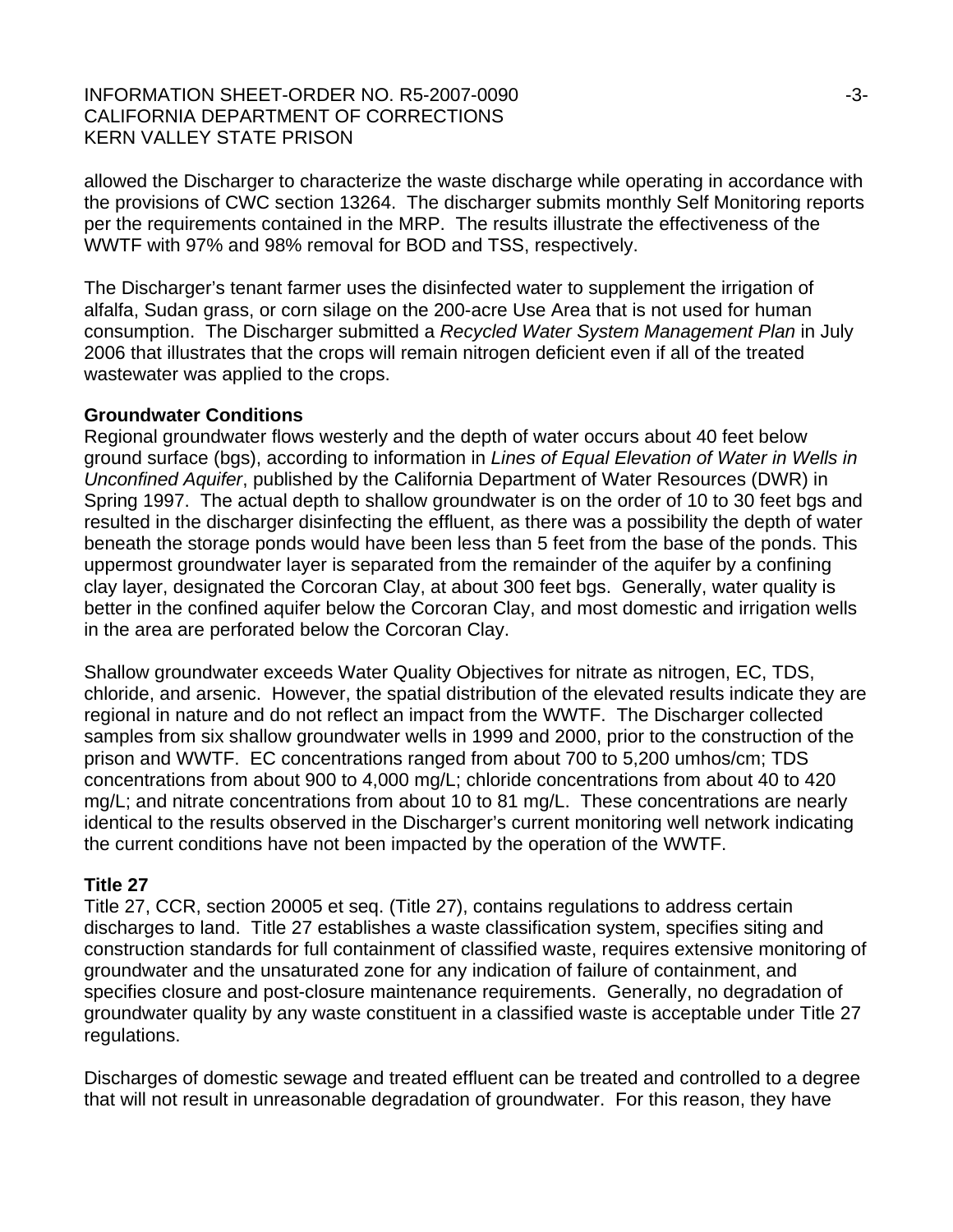### INFORMATION SHEET-ORDER NO. R5-2007-0090 -4- CALIFORNIA DEPARTMENT OF CORRECTIONS KERN VALLEY STATE PRISON

been conditionally exempted from Title 27. Treatment and storage facilities for sludge that are part of the WWTF are considered exempt from Title 27 under section 20090(a), provided that the facilities not result in a violation of any water quality objective. However, residual sludge (for the purposes of the proposed Order, sludge that will not be subjected to further treatment by the WWTF) is not exempt from Title 27. Solid waste (e.g., grit and screenings) that results from treatment of domestic sewage and industrial waste also is not exempt from Title 27. This residual sludge and solid waste are subject to the provisions of Title 27.

Accordingly, the municipal discharge of effluent and the operation of treatment or storage facilities associated with a municipal wastewater treatment plant can be allowed without requiring compliance with Title 27, but only if resulting degradation of groundwater is in accordance with the Basin Plan.

# **CEQA**

The Discharger certified an Environmental Impact Report (EIR) on 8 June 2001 in accordance with the California Environmental Quality Act (CEQA) (Public Resources Code Section 21000, et, seq.) and the State CEQA guidelines (Title 14, Division 6, California Code of Regulations, as amended). The Superior Court of California required the Discharger to withdraw the certification until a cumulative impact analysis could be prepared. The Discharger certified a Cumulative Impact Report dated August 2001 with the report identifying impacts including water usage. The report concluded the Prison and WWTF will not have an impact on water resources of the region and was consistent with Basin Plan requirements. The Discharger submitted a Notice of Determination on 13 December 2001 indicating the project would have a significant effect on the environment, but mitigation measures were a condition of approval and a Statement of Overriding Considerations was adopted for the project. The Regional Water Board, as a responsible agency under CEQA, has reviewed the final EIR for the project relative to impacts to groundwater quality and concurs that the design of the WWTF and the treatment and control practices (lined aeration basins and sludge drying beds, disinfecting effluent, recycling treated secondary disinfected effluent) will mitigate the project's potential groundwater impacts.

### **Proposed Order Terms and Conditions**

### **Discharge Prohibitions, Specifications and Provisions**

The proposed Order prohibits discharge to surface waters and water drainage courses and cross connection between potable water and well water piping with recycled water piping.

The discharge specification regarding EC is consistent with Regional Water Board policy for effluent salinity limitation of the monthly flow-weighted average EC of the source water plus 500 umhos/cm. The discharge specifications regarding dissolved oxygen and freeboard are consistent with Regional Board policy for the prevention of nuisance conditions, and are applied to all such facilities.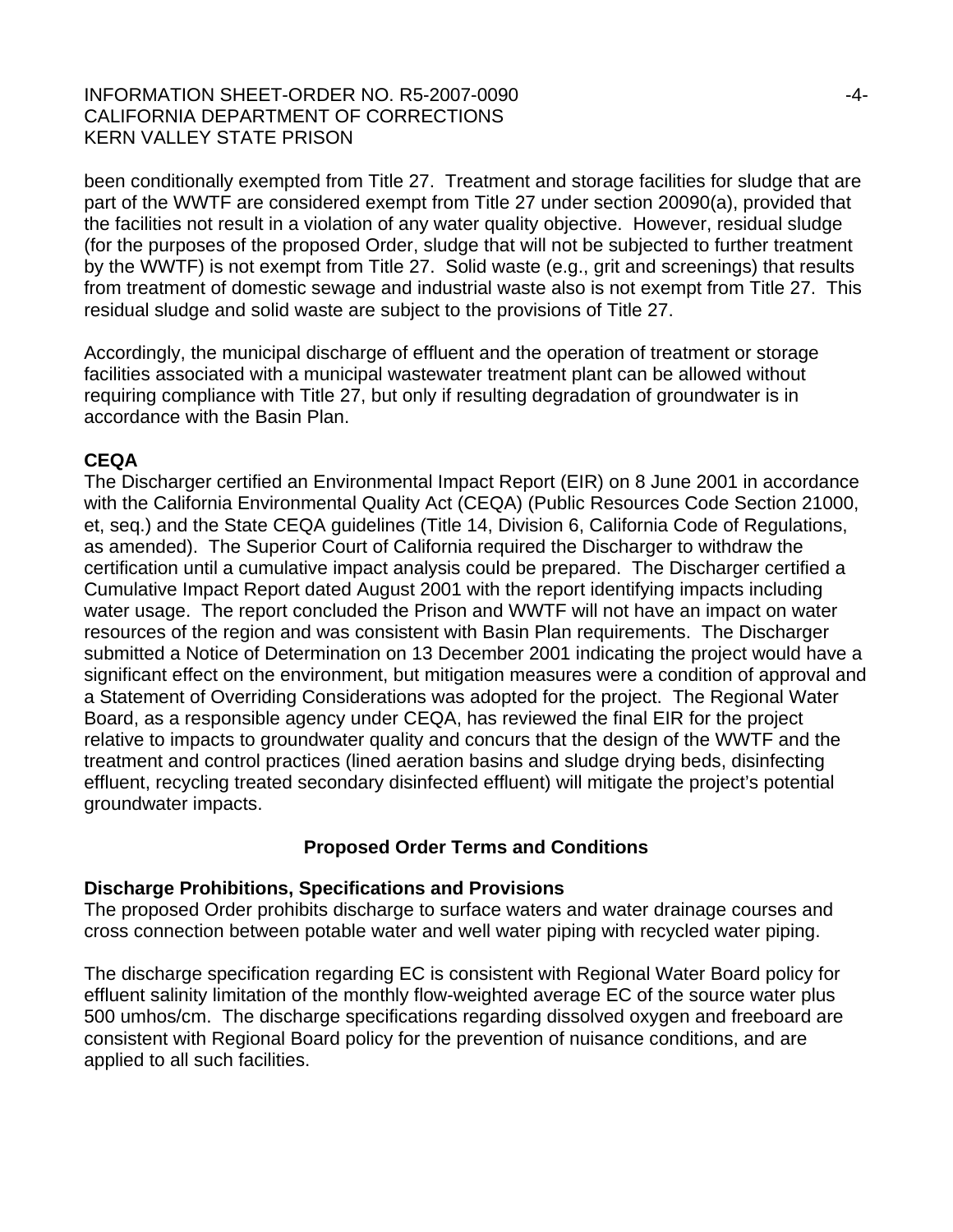#### INFORMATION SHEET-ORDER NO. R5-2007-0090 **FORMATION** SHEET-ORDER NO. 85-2007-0090 CALIFORNIA DEPARTMENT OF CORRECTIONS KERN VALLEY STATE PRISON

The effluent limits prescribed in the proposed Order for total settleable solids and  $BOD<sub>5</sub>$  are based on the Basin Plan. The effluent limit prescribed for total suspended solids (TSS) is based on the Basin Plan. The proposed Order's Discharge Specification B.2 implements the Basin Plan's requirement that municipal facilities designed to discharge greater than 1 mgd provide 80 percent removal efficiency or reduction to a concentration of 40 mg/L, whichever is more restrictive, of both 5-day BOD and TSS.

In order to protect public health and safety, the proposed Order requires the Discharger to comply with the provisions of Title 22 and to implement best management practices with respect to recycled water application (application at reasonable rates considering the crop, soil, and climate).

#### **Monitoring Requirements**

Section 13267 of the CWC authorizes the Regional Water Board to require monitoring and technical reports as necessary to investigate the impact of a waste discharge on waters of the State. In recent years there has been an increased emphasis on obtaining all necessary information, assuring the information is timely as well as representative and accurate, and thereby improving accountability of any discharger for meeting the conditions of discharge. Section 13268 of the CWC authorizes assessment of civil administrative liability where appropriate.

The proposed Order includes influent and effluent monitoring requirements, recycled water storage, pond monitoring, recycled water land application area monitoring, groundwater monitoring, sludge monitoring, and water supply monitoring. The monitoring is necessary to evaluate groundwater quality and the extent of any degradation or pollution from the discharge. The proposed Order includes monitoring of recycling activities to check compliance with Title 22 and the terms and conditions of the proposed Order.

The Discharger must monitor groundwater for constituents present in the discharge that are capable of reaching groundwater and violating groundwater limitations if its treatment and control, and any dependency of the process on sustained environmental attenuation, proves inadequate. For constituents listed in Section F, Groundwater Limitations, of the WDR, the Discharger must, as a part of each monitoring event, compare concentrations of constituents found in each monitoring well (or similar type of groundwater monitoring device) to the background concentrations or to prescribed numerical limitations to determine compliance.

#### **Reopener**

The conditions of discharge in the proposed Order were developed based on currently available technical information and applicable water quality laws, regulations, policies, and plans, and are intended to assure conformance with them. It may be appropriate to reopen the Order if applicable laws and regulations change.

jsp:03/29/2007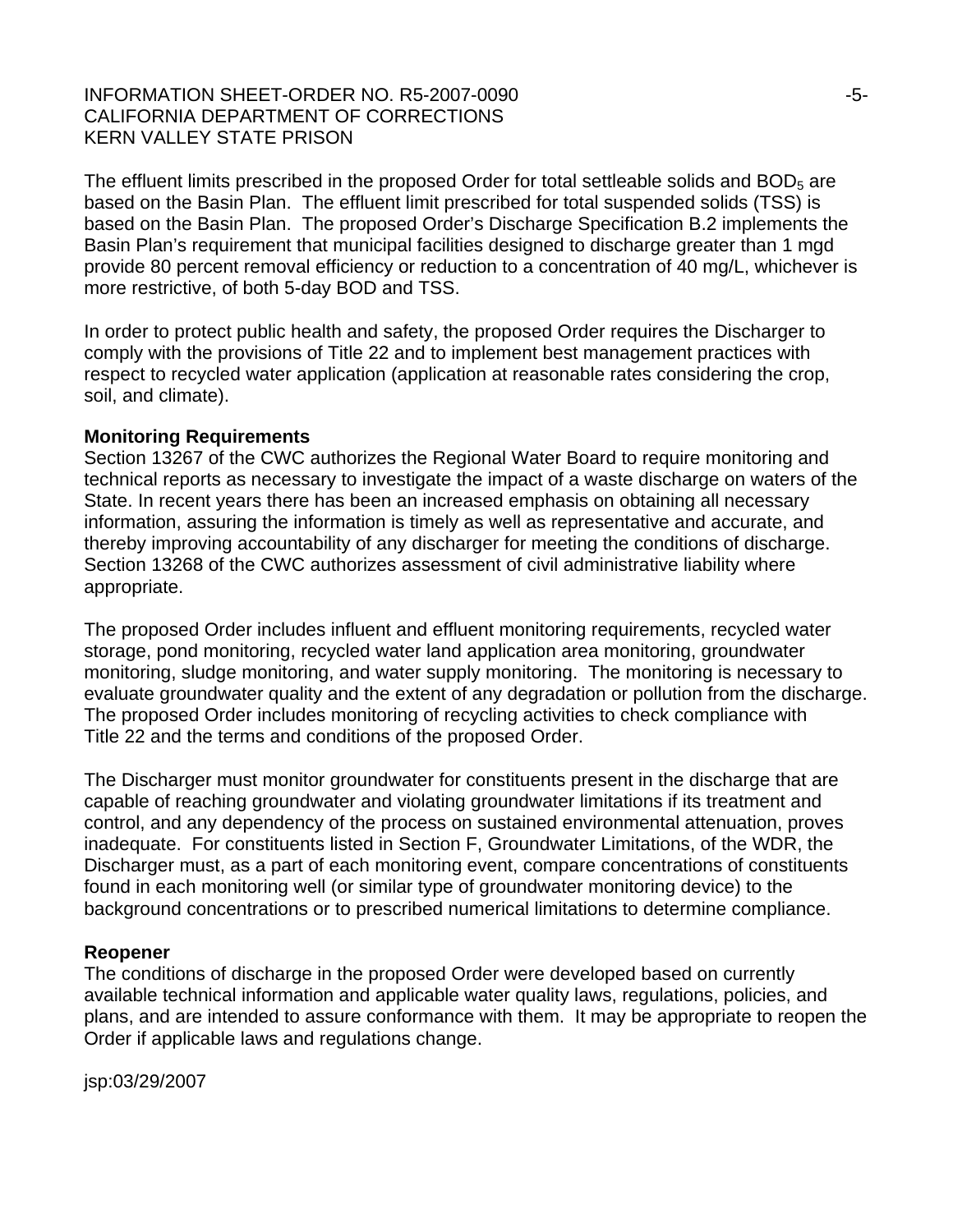INFORMATION SHEET-ORDER NO. R5-2007-0090 **12 CONVERTIGATION** CALIFORNIA DEPARTMENT OF CORRECTIONS KERN VALLEY STATE PRISON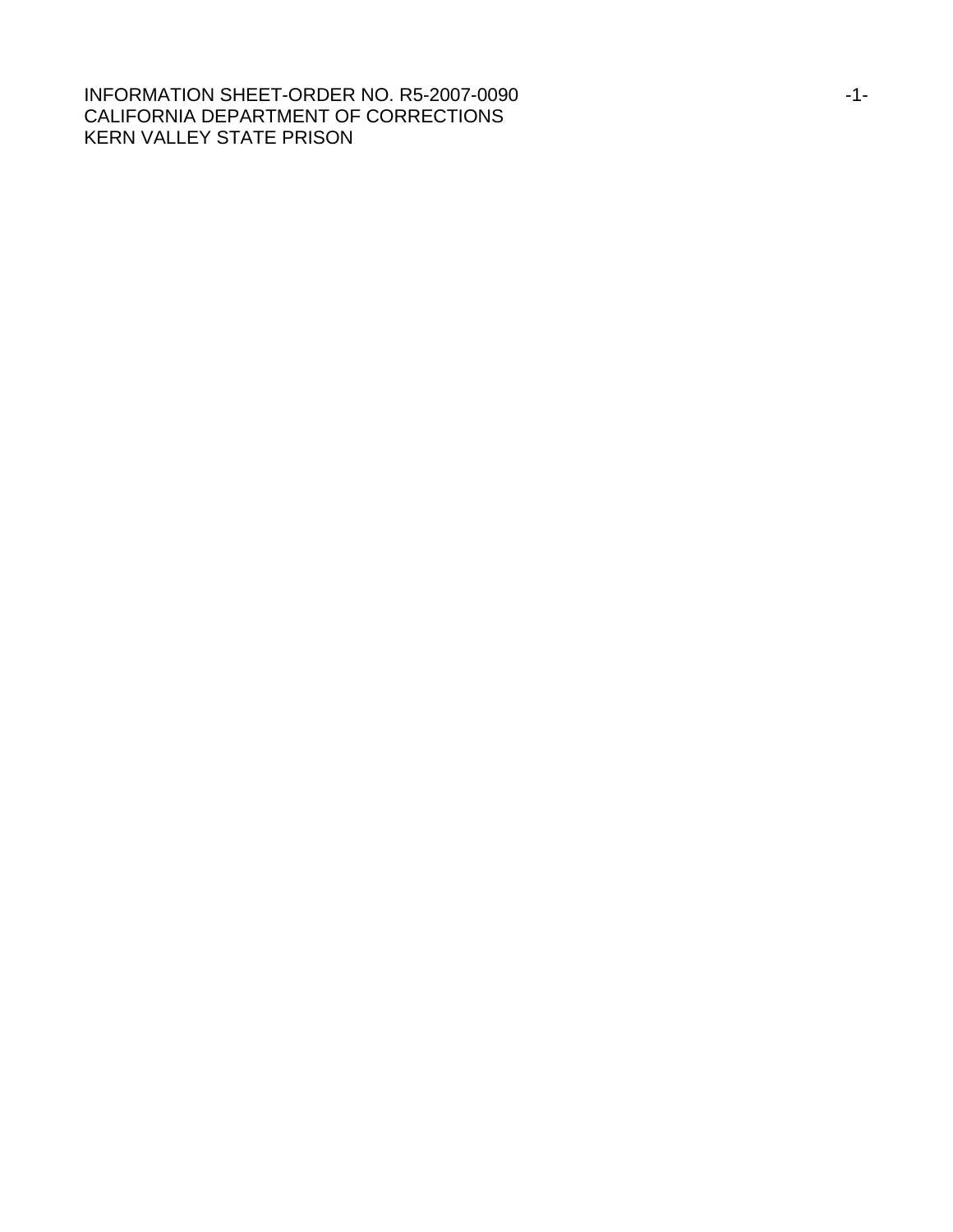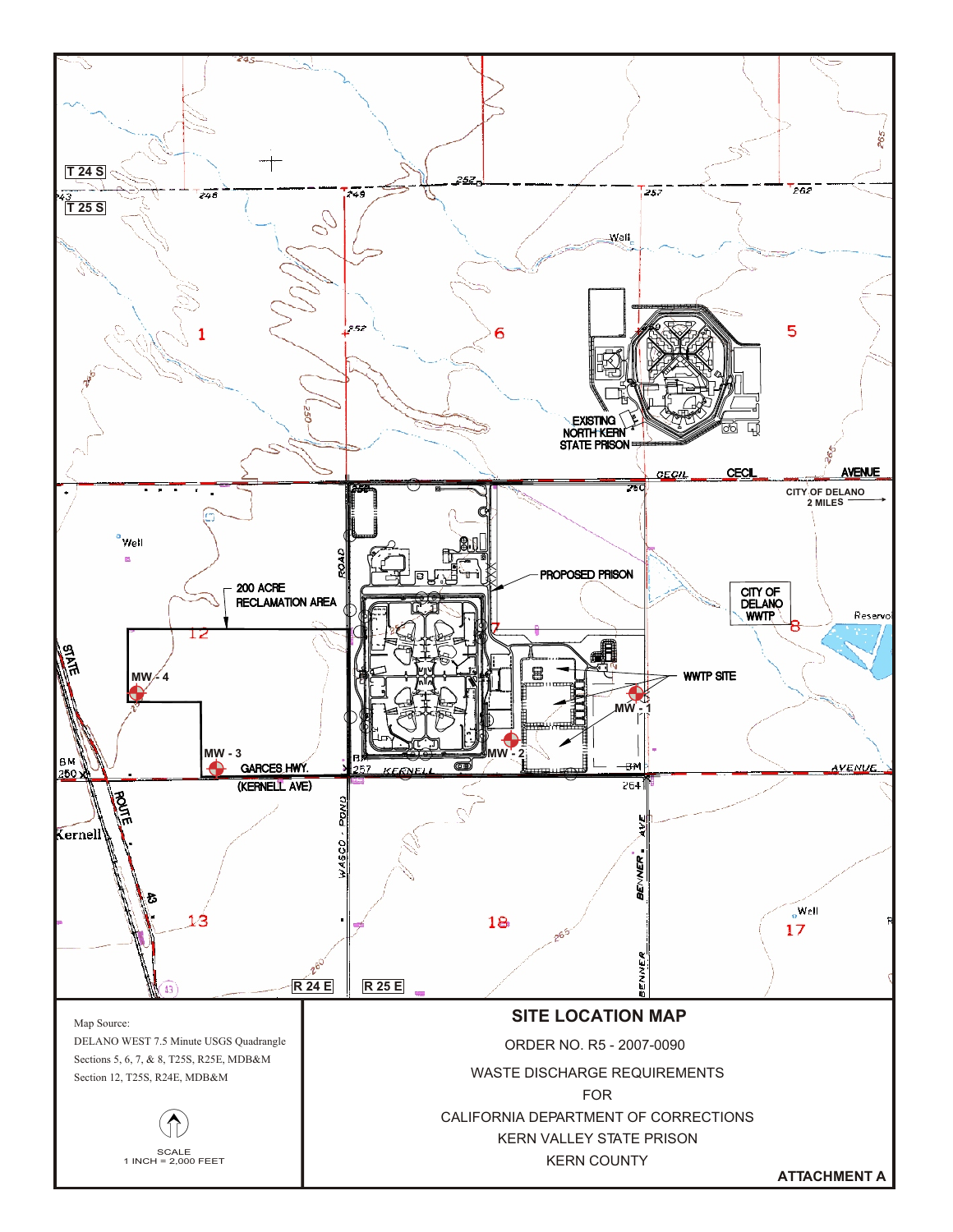